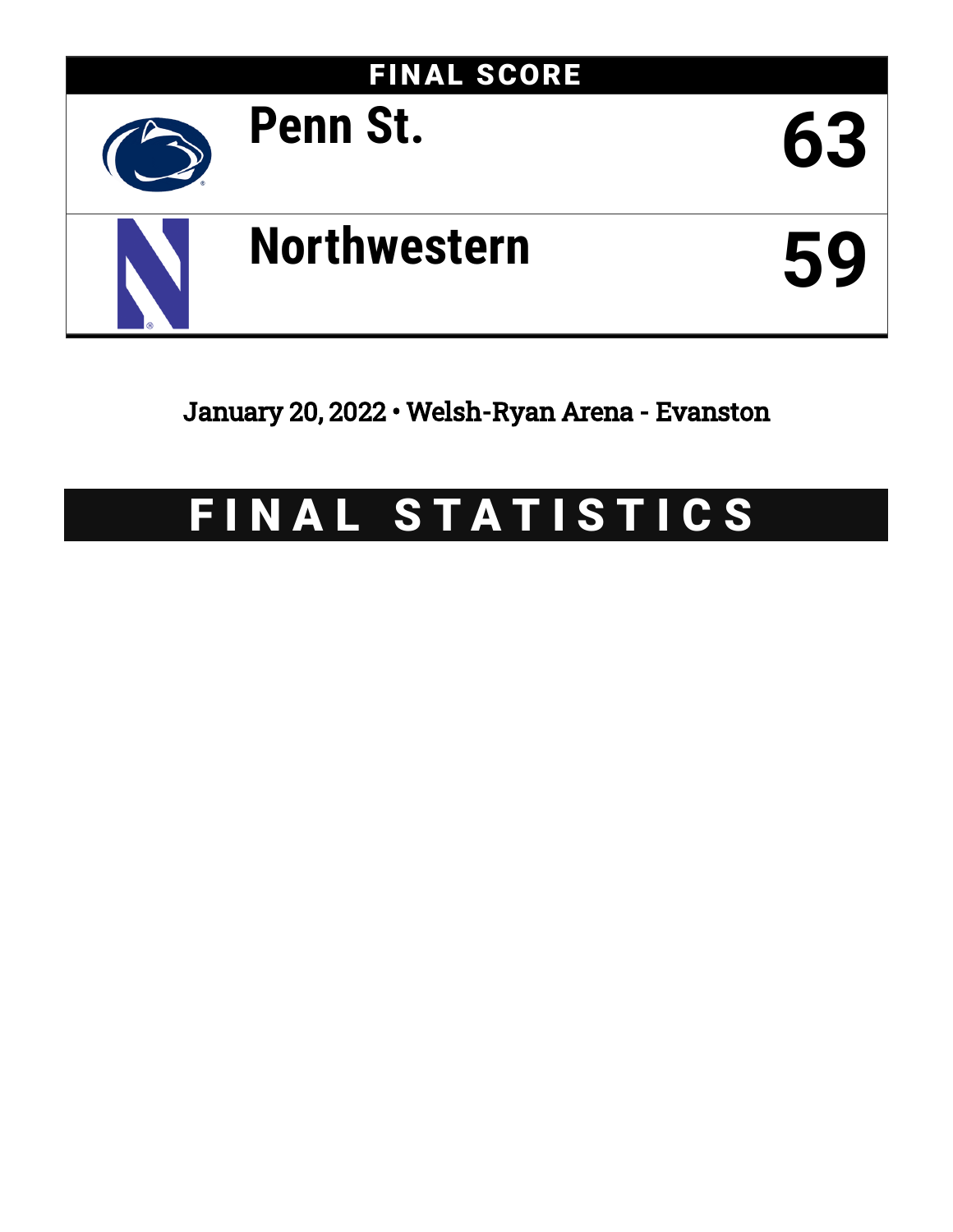### **Official Box Score Penn St. vs Northwestern Game Totals -- Final Statistics January 20, 2022 at Welsh-Ryan Arena - Evanston**



### **Penn St. 63**

| No. | Player                  | S | Pts           | FG.      | 3FG     | FТ        | ΟR       | DR | TR | PF             | A        | TO            | <b>Blk</b> | Stl      | Min    | $+/-$          |
|-----|-------------------------|---|---------------|----------|---------|-----------|----------|----|----|----------------|----------|---------------|------------|----------|--------|----------------|
| 01  | <b>BRIGHAM, ALI</b>     |   | 9             | $4-6$    | $0 - 0$ | 1-1       | 3        | 2  | 5  | 3              | 2        | 2             | $\Omega$   | 0        | 18     | $\mathbf{0}$   |
| 05  | <b>KAPINUS, LEILANI</b> | G | 15            | $6 - 11$ | $0 - 1$ | $3 - 3$   | 2        | 6  | 8  | 3              |          | 5             | 1          | 5        | 35     | $\overline{4}$ |
| 20  | <b>MARISA, MAKENNA</b>  | G | 20            | $4 - 18$ | $2-6$   | $10 - 10$ | 0        |    |    | 2              |          | 3             | $\Omega$   | 2        | 40     | 4              |
| 23  | <b>HAGANS, SHAY</b>     | G | 4             | $2 - 6$  | 0-1     | $0-0$     | 2        | 2  | 4  | 3              | 2        | 5             | $\Omega$   |          | 2 2 2  | $-2$           |
| 25  | <b>JEKOT, KELLY</b>     | G | $\mathcal{P}$ | $1 - 4$  | $0 - 3$ | $0 - 0$   | $\Omega$ | 6  | 6  | $\Omega$       | 6        | 0             | 1          | $\Omega$ | 26     | 7              |
| 10  | SABEL, TOVA             | G | $\mathcal{P}$ | $1 - 5$  | $0 - 2$ | $0 - 0$   | 2        |    | 3  | $\Omega$       | 2        | $\Omega$      | $\Omega$   | 1        | 18     | 13             |
| 11  | CAMDEN, ANNA            | F | 8             | $3-6$    | $2 - 4$ | $0 - 0$   |          | 5  | 6  | 1              | 0        | 2             |            |          | 28     | -1             |
| 15  | <b>BURKE, MADDIE</b>    | G | 3             | $1 - 4$  | $1 - 2$ | $0 - 0$   | 0        |    | 1  | $\overline{2}$ | $\Omega$ | $\mathcal{P}$ | 1          | $\Omega$ | 13     | -5             |
|     | <b>TEAM</b>             |   |               |          |         |           | 2        | 1  | 3  | $\mathbf 0$    |          | 0             |            |          |        |                |
|     | <b>TOTALS</b>           |   |               | 63 22-60 | $5-19$  | $14 - 14$ | 12       | 31 | 43 | 14             | 14       | 19            | 4          |          | 11 200 |                |

| <b>Shooting By Period</b> |           |       |          |            |           |        |
|---------------------------|-----------|-------|----------|------------|-----------|--------|
| Period                    | FG        | FG%   | 3FG      | 3FG%       | FT        | FT%    |
| 1st Qtr                   | $6 - 13$  | 46%   | $2 - 5$  | 40%        | $0 - 0$   | 0%     |
| 2nd Qtr                   | $4 - 17$  | 24%   | $2 - 8$  | 25%        | $4 - 4$   | 100%   |
| 3rd Qtr                   | $6 - 19$  | 32%   | $1 - 5$  | <b>20%</b> | $1 - 1$   | 100%   |
| 4th Qtr                   | $6 - 11$  | 55%   | $0 - 1$  | 00%        | $9-9$     | 100%   |
| 1st Half                  | $10 - 30$ | 33%   | $4 - 13$ | 31%        | $4 - 4$   | 100%   |
| 2nd Half                  | 12-30     | 40%   | 1-6      | 17%        | $10 - 10$ | 100%   |
| Game                      | 22-60     | 36.7% | $5-19$   | 26.3%      | $14 - 14$ | 100.0% |

*Deadball Rebounds:* 0,1 *Last FG:* 4th-01:10 *Biggest Run:* 9-0 *Largest lead:* By 4 at 4th-00:00 *Technical Fouls:* None.

### **Northwestern 59**

|     | <b>TOTALS</b>           |    | 59         | 23-65    | $8 - 24$ | $5-11$  | 12 | 25 | 37 | 14 | 19       | 18 | 8           | 10       | 200 |                |
|-----|-------------------------|----|------------|----------|----------|---------|----|----|----|----|----------|----|-------------|----------|-----|----------------|
|     | TEAM                    |    |            |          |          |         | 3  |    | 4  | 0  |          | 1  |             |          |     |                |
| 20  | MOTT, PAIGE             | F  | 2          | 1-4      | $0-0$    | $0 - 0$ | 0  | 2  | 2  |    | 1        | 0  | $\Omega$    | 0        | 9   | -6             |
| 10  | <b>WALSH, CAILEIGH</b>  | F. | 11         | $4 - 8$  | $1 - 3$  | $2 - 2$ | 0  | 2  | 2  | 0  | $\Omega$ | 4  | $\Omega$    |          | 19  | $\mathbf{1}$   |
| 02  | SATTERWHITE, LAURYN     | G  | 8          | $3 - 7$  | $2 - 5$  | $0 - 0$ | 0  | 2  | 2  | 4  | 4        | 2  | 0           | 2        | 23  | $-2$           |
| 01  | RAINEY, KAYLAH          | G  | 0          | $0 - 0$  | $0 - 0$  | $0 - 0$ | 0  | 0  | 0  |    | 0        | 0  | $\Omega$    | $\Omega$ | 1   | $-2$           |
| 33  | HARTMAN, LAYA           | G  | 10         | $4 - 13$ | $2 - 4$  | $0 - 0$ | 2  | 2  | 4  | 3  | 3        | 3  |             |          | 28  | 1.             |
| 21  | DALEY, MELANNIE         | G  | 5          | $2 - 7$  | $0 - 1$  | $1 - 1$ |    |    | 2  |    | 0        |    | $\Omega$    | 0        | 17  | $-4$           |
| 15  | SHAW, COURTNEY          | F  | 4          | $2 - 7$  | $0 - 0$  | $0 - 2$ | 5  | 9  | 14 | 2  |          |    | 3           |          | 31  | -8             |
| 12  | <b>BURTON, VERONICA</b> | G  | 16         | $6 - 12$ | $2 - 5$  | $2-6$   | 0  | 3  | 3  | 2. |          | 2  | 2           | 5        | 39  | $-2$           |
| 04  | <b>BROWN, JILLIAN</b>   | G  | 3          | 1-7      | 1-6      | $0-0$   |    | 3  | 4  | 0  | 3        | 4  | 2           | 0        | 32  | $\overline{2}$ |
| No. | Plaver                  | S  | <b>Pts</b> | FG       | 3FG      | FT      | OR | DR | TR | PF | A        | TO | <b>B</b> lk | Stl      | Min | $+/-$          |

| <b>Shooting By Period</b> |           |       |          |       |         |       |
|---------------------------|-----------|-------|----------|-------|---------|-------|
| Period                    | FG        | FG%   | 3FG      | 3FG%  | FT      | FT%   |
| 1st Qtr                   | $8 - 19$  | 42%   | $2 - 6$  | 33%   | $0 - 1$ | 00%   |
| 2nd Qtr                   | $4 - 15$  | 27%   | $1 - 7$  | 14%   | $1 - 2$ | 50%   |
| 3rd Qtr                   | $5 - 19$  | 26%   | $3-5$    | 60%   | $0 - 2$ | 00%   |
| 4th Qtr                   | $6 - 12$  | 50%   | $2 - 6$  | 33%   | $4-6$   | 67%   |
| 1st Half                  | $12 - 34$ | 35%   | $3 - 13$ | 23%   | $1 - 3$ | 33%   |
| 2nd Half                  | $11 - 31$ | 35%   | $5 - 11$ | 45%   | $4 - 8$ | 50%   |
| Game                      | 23-65     | 35.4% | 8-24     | 33.3% | $5-11$  | 45.5% |

*Deadball Rebounds:* 4,1 *Last FG:* 4th-00:13 *Biggest Run:* 7-0 *Largest lead:* By 5 at 2nd-06:13 *Technical Fouls:* None.

| Game Notes:                                              | <b>Score</b>                             | 1st | 2nd             | 3rd | 4th | тот | <b>Points</b>     | <b>PSU</b>     | <b>NWU</b>     |
|----------------------------------------------------------|------------------------------------------|-----|-----------------|-----|-----|-----|-------------------|----------------|----------------|
| Officials: Mark Zentz, Tiara Cruse, Julie<br>Krommenhoek | <b>PSU</b>                               | 14  | 14              | 14  |     | 63  | In the Paint      | 30             | 22             |
| Attendance: 939                                          | <b>NWU</b>                               | 18  | 10              | 13  | 18  | 59  | Off Turns         | 20             |                |
|                                                          |                                          |     |                 |     |     |     | 2nd Chance        | 11             | 6              |
| Start Time: 08:01 PM ET<br>End Time: 09:50 PM ET         | PSU led for 15:38. NWU led for 14:41.    |     |                 |     |     |     | <b>Fast Break</b> | 14             |                |
| Game Duration: 1:49                                      | Game was tied for 9:42.<br>Times tied: 9 |     | Lead Changes: 8 |     |     |     | Bench             |                | 21             |
| Conference Game;                                         |                                          |     |                 |     |     |     | Per Poss          | 0.875<br>28/72 | 0.776<br>26/76 |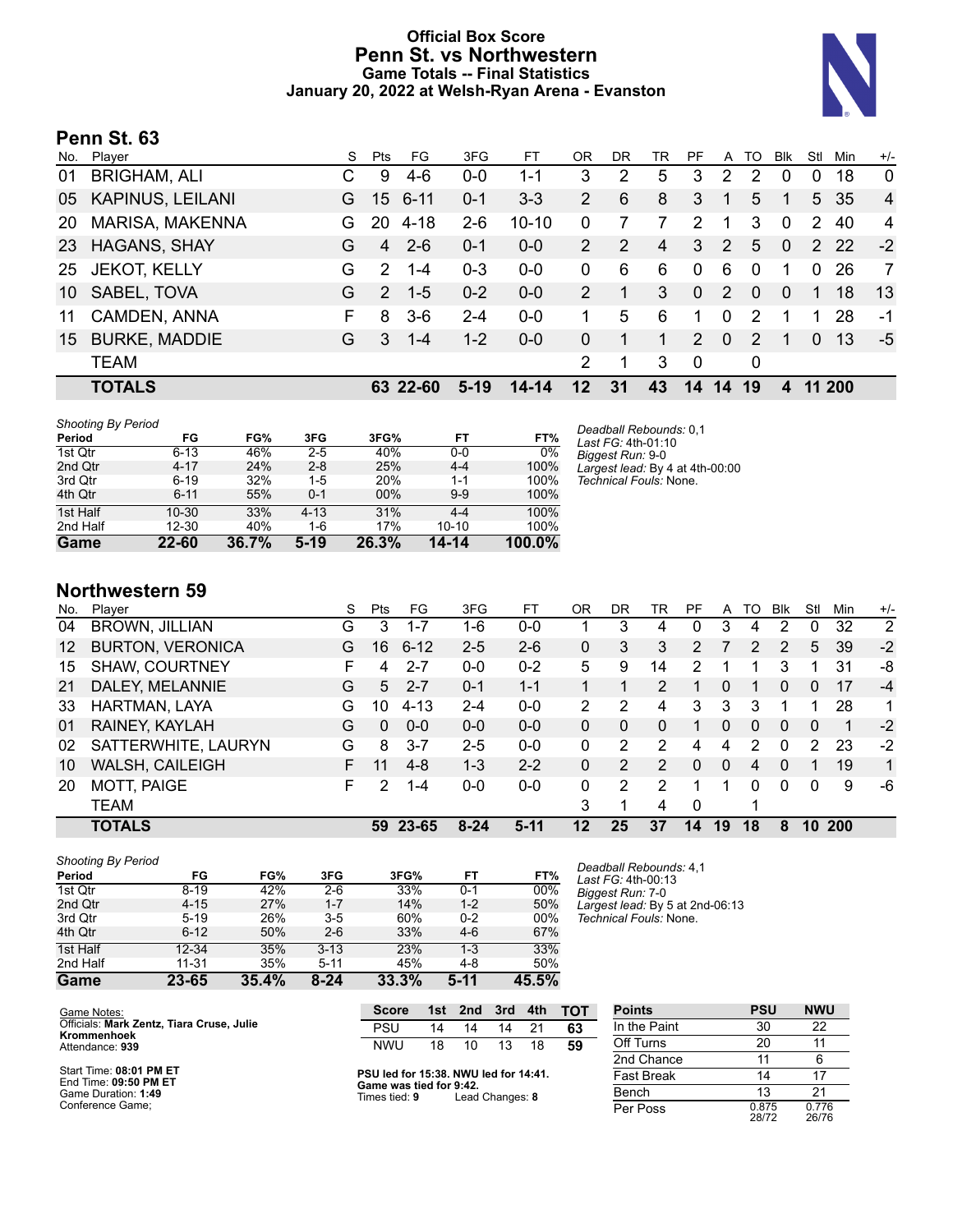### **Official Box Score Penn St. vs Northwestern First Half Statistics Only January 20, 2022 at Welsh-Ryan Arena - Evanston**



### **Penn St. 28**

| No. | Player                  | S. | <b>Pts</b> | FG.      | 3FG      | <b>FT</b> | <b>OR</b>     | D <sub>R</sub> | TR             | <b>PF</b> | $\mathsf{A}$  | TO       | <b>Blk</b> | Stl          | <b>Min</b> | $+/-$          |
|-----|-------------------------|----|------------|----------|----------|-----------|---------------|----------------|----------------|-----------|---------------|----------|------------|--------------|------------|----------------|
| 01  | <b>BRIGHAM, ALI</b>     |    | 2          | $1 - 3$  | $0 - 0$  | $0 - 0$   | 2             |                | 3              | 0         |               |          | 0          | 0            | 10         | $-7$           |
| 05  | <b>KAPINUS, LEILANI</b> | G  | 10         | $4 - 7$  | $0 - 1$  | $2 - 2$   |               |                | $\overline{2}$ | 2         |               | 2        | $\Omega$   | 3            | 16         | -3             |
| 10  | SABEL, TOVA             | G  | $\Omega$   | $0 - 3$  | $0 - 1$  | $0 - 0$   | $\mathcal{P}$ | 0              | 2              | $\Omega$  | 1             | $\Omega$ | 0          | 1            | 8          | 6              |
| 11  | CAMDEN, ANNA            | F. | 6          | $2 - 3$  | $2 - 3$  | $0-0$     | $\mathbf{1}$  | $\overline{2}$ | 3              | 0         | $\mathbf{0}$  |          | 0          |              | 17         | 2              |
| 15  | <b>BURKE, MADDIE</b>    | G  | 3          | $1 - 3$  | $1 - 2$  | $0 - 0$   | 0             |                | 1              | 2         | $\mathbf 0$   | 2        | 0          | $\mathbf{0}$ | 9          | $-10$          |
| 20  | <b>MARISA, MAKENNA</b>  | G  |            | $2 - 7$  | $1 - 4$  | $2 - 2$   | 0             | 4              | 4              | 1         | $\Omega$      | 2        | $\Omega$   | $\Omega$     | 20         | $\mathbf{0}$   |
| 23  | <b>HAGANS, SHAY</b>     | G  | $\Omega$   | $0 - 3$  | $0 - 1$  | $0 - 0$   |               | 2              | 3              | 2         | $\mathcal{P}$ | 2        | 0          | 1            | 8          | $\overline{2}$ |
| 25  | <b>JEKOT, KELLY</b>     | G  | $\Omega$   | $0 - 1$  | $0 - 1$  | $0 - 0$   | $\Omega$      | 5              | 5              | $\Omega$  | 3             | $\Omega$ | $\Omega$   | $\Omega$     | 12         | $\overline{4}$ |
|     | <b>TEAM</b>             |    | 0          | $0 - 0$  | $0-0$    | $0-0$     | $\Omega$      | 1              | 1              | $\Omega$  | $\mathbf 0$   | $\Omega$ | 0          | 0            | 0          |                |
|     | <b>TOTALS</b>           |    |            | 28 10-30 | $4 - 13$ | $4 - 4$   |               | 17             | 24             | 7         | 8             | 10       | $\bf{0}$   |              | 6 100      |                |

| <b>Shooting By Period</b> |           |       |           |       |         |        |
|---------------------------|-----------|-------|-----------|-------|---------|--------|
| Period                    | FG        | FG%   | 3FG       | 3FG%  | FT      | FT%    |
| 1st Otr                   | $6 - 13$  | 46%   | 2-5       | 40%   | $0 - 0$ | 0%     |
| 2nd Qtr                   | $4 - 17$  | 24%   | $2 - 8$   | 25%   | $4 - 4$ | 100%   |
| 1st Half                  | $10 - 30$ | 33%   | $4 - 1.3$ | 31%   | $4 - 4$ | 100%   |
| Game                      | $22 - 60$ | 36.7% | $5-19$    | 26.3% | 14-14   | 100.0% |

*Deadball Rebounds:* 0,1 *Last FG Half:* PSU 2nd-02:59

### **Northwestern 28**

| No. | Plaver                  | S. | <b>Pts</b>     | <b>FG</b> | 3FG      | <b>FT</b> | <b>OR</b> | DR       | TR | PF       | A  | TO       | <b>B</b> lk | Stl      | Min | $+/-$        |
|-----|-------------------------|----|----------------|-----------|----------|-----------|-----------|----------|----|----------|----|----------|-------------|----------|-----|--------------|
| 01  | RAINEY, KAYLAH          | G  | 0              | 0-0       | $0 - 0$  | $0 - 0$   | 0         | 0        | 0  | 0        | 0  | 0        | 0           | 0        | 0   | $\mathbf 0$  |
| 02  | SATTERWHITE, LAURYN     | G  | $\overline{2}$ | $1 - 3$   | $0 - 2$  | $0 - 0$   | 0         |          |    |          | 3  | 1        | 0           | 0        | 12  | 6            |
| 04  | <b>BROWN, JILLIAN</b>   | G  | 3              | 1-4       | 1-4      | $0 - 0$   |           |          |    | 0        |    | 3        | 2           | 0        | 18  | 1            |
| 10  | WALSH, CAILEIGH         | F. | $\overline{4}$ | $2 - 5$   | $0 - 2$  | $0 - 0$   | 0         | 2        | 2  | 0        | 0  |          | 0           | $\Omega$ | 10  | $\mathbf{1}$ |
| 12  | <b>BURTON, VERONICA</b> | G  | 8              | $3 - 4$   | $1 - 2$  | $1 - 3$   | 0         |          |    | $\Omega$ | 4  | 0        | 0           | 2        | 20  | $\mathbf{0}$ |
| 15  | <b>SHAW, COURTNEY</b>   | F. | $\mathcal{P}$  | $1 - 3$   | $0 - 0$  | $0 - 0$   | 3         | 4        |    |          | 0  | 1        | 0           | 0        | 13  | $-4$         |
| 20  | <b>MOTT, PAIGE</b>      | F  | 2              | 1-3       | $0 - 0$  | $0 - 0$   | 0         |          |    |          | 0  | 0        | 0           | $\Omega$ | 3   | -1           |
| 21  | DALEY, MELANNIE         | G  | 2              | $1 - 5$   | $0 - 1$  | $0 - 0$   | 0         |          |    | 0        | 0  | $\Omega$ | 0           | 0        | 8   | -6           |
| 33  | HARTMAN, LAYA           | G  | 5.             | $2 - 7$   | $1 - 2$  | $0 - 0$   |           | 2        | 3  | $\Omega$ | 2  |          | 0           |          | 15  | 3            |
|     | <b>TEAM</b>             |    | 0              | $0 - 0$   | $0 - 0$  | $0 - 0$   |           | $\Omega$ |    | 0        | 0  | 0        | 0           | $\Omega$ | 0   |              |
|     | <b>TOTALS</b>           |    |                | 28 12-34  | $3 - 13$ | $1 - 3$   | 6         | 13       | 19 | 3        | 10 | 7        | 2           | 3        | 100 |              |

| <b>Shooting By Period</b> |          |       |         |       |          |       |
|---------------------------|----------|-------|---------|-------|----------|-------|
| Period                    | FG       | FG%   | 3FG     | 3FG%  | FT       | FT%   |
| 1st Otr                   | $8 - 19$ | 42%   | $2-6$   | 33%   | 0-1      | 00%   |
| 2nd Qtr                   | $4 - 15$ | 27%   | $1 - 7$ | 14%   | $1 - 2$  | 50%   |
| 1st Half                  | 12-34    | 35%   | $3-13$  | 23%   | $1 - 3$  | 33%   |
| Game                      | 23-65    | 35.4% | 8-24    | 33.3% | $5 - 11$ | 45.5% |

*Deadball Rebounds:* 4,1 *Last FG Half:* NWU 2nd-00:28

| Game Notes:                                              | <b>Score</b> | 1st l | 2nd | 3rd | 4th            | <b>TOT</b> | <b>Points from (This Period)</b> |    | <b>PSU NWU</b> |
|----------------------------------------------------------|--------------|-------|-----|-----|----------------|------------|----------------------------------|----|----------------|
| Officials: Mark Zentz, Tiara Cruse, Julie<br>Krommenhoek | <b>PSU</b>   | 14    | 14  | 14  | 2 <sup>1</sup> | 63         | In the Paint                     | 10 | 16             |
| Attendance: 939                                          | <b>NWU</b>   | 18    | 10  | 13  | 18             | 59         | Off Turns                        |    |                |
|                                                          |              |       |     |     |                |            | 2nd Chance                       |    |                |
| Start Time: 08:01 PM ET<br>End Time: 09:50 PM ET         |              |       |     |     |                |            | <b>Fast Break</b>                |    |                |
| Game Duration: 1:49<br>Conference Game:                  |              |       |     |     |                |            | Bench                            |    | 8              |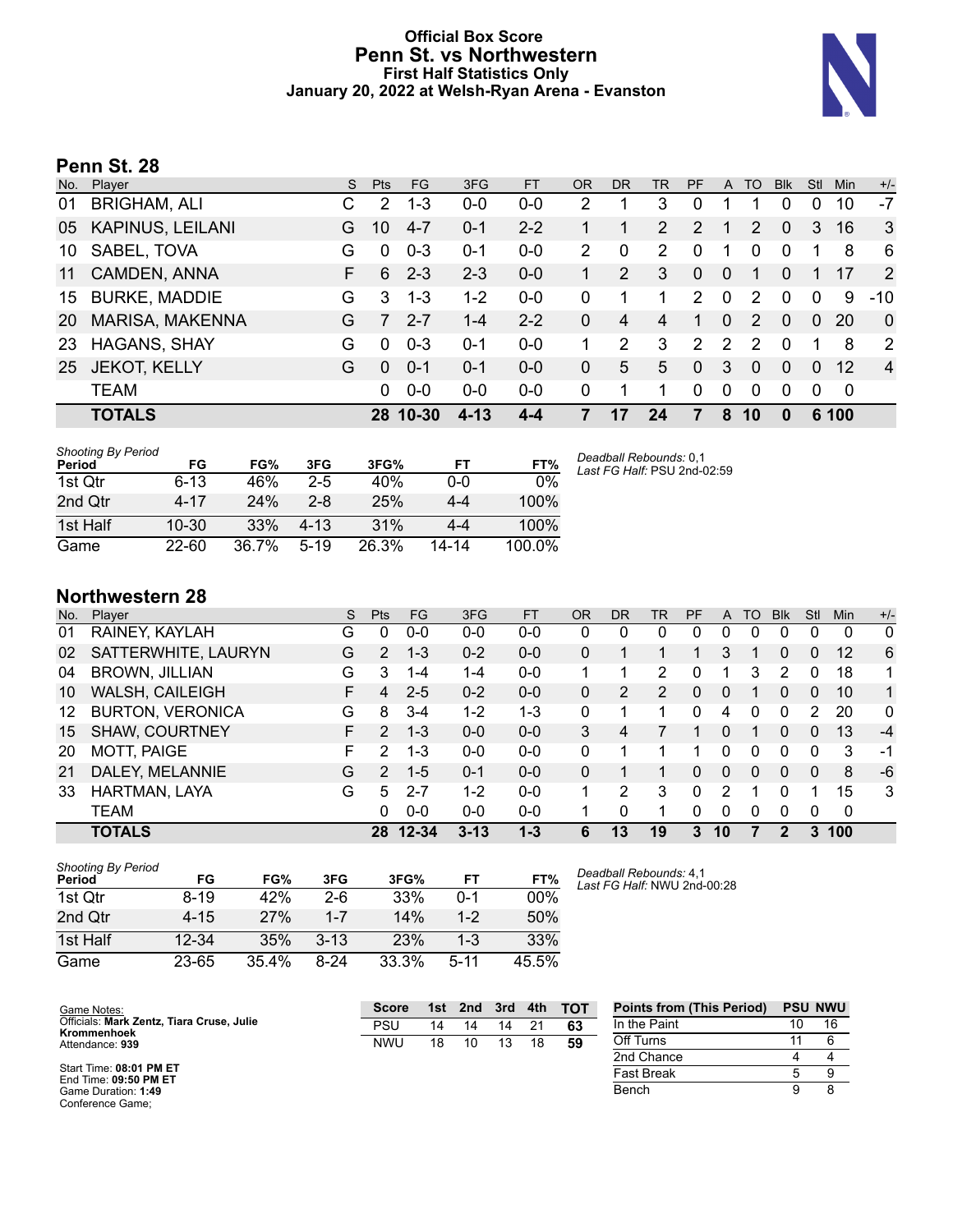### **Official Box Score Penn St. vs Northwestern First Quarter Statistics Only January 20, 2022 at Welsh-Ryan Arena - Evanston**



### **Penn St. 14**

| No. | Player                  | S. | Pts      | FG.     | 3FG     | <b>FT</b> | <b>OR</b> | D <sub>R</sub> | TR             | PF       | A              | TO | <b>Blk</b> | Stl          | <b>Min</b> | $+/-$        |
|-----|-------------------------|----|----------|---------|---------|-----------|-----------|----------------|----------------|----------|----------------|----|------------|--------------|------------|--------------|
| 01  | <b>BRIGHAM, ALI</b>     | C  | 2        | $1 - 3$ | $0 - 0$ | $0-0$     | 2         |                | 3              | 0        |                |    | 0          | $\Omega$     | 8          | -5           |
| 05  | <b>KAPINUS, LEILANI</b> | G  | 4        | $2 - 3$ | $0-0$   | $0-0$     | 0         | 1              |                | 1        | $\Omega$       | 1  | 0          |              | 9          | $-4$         |
| 20  | <b>MARISA, MAKENNA</b>  | G  | 5        | $2 - 4$ | $1 - 3$ | $0 - 0$   | 0         | 2              | 2              | 0        | $\mathbf 0$    | 2  | $\Omega$   | $\Omega$     | 10         | $-4$         |
| 23  | <b>HAGANS, SHAY</b>     | G  | $\Omega$ | $0 - 0$ | $0 - 0$ | $0 - 0$   | 0         | 1              |                | 1        | 2              | 2  | $\Omega$   |              | 5          | $\mathbf{1}$ |
| 25  | <b>JEKOT, KELLY</b>     | G  | $\Omega$ | $0 - 1$ | $0 - 1$ | $0-0$     | 0         | 2              | $\overline{2}$ | $\Omega$ |                | 0  | 0          | $\mathbf{0}$ | 4          | 1            |
| 10  | SABEL, TOVA             | G  | $\Omega$ | $0 - 0$ | $0 - 0$ | $0 - 0$   | 0         | $\Omega$       | $\mathbf{0}$   | 0        | $\Omega$       | 0  | $\Omega$   | $\Omega$     | $\Omega$   | $\mathbf 0$  |
| 11  | CAMDEN, ANNA            | F  | 0        | $0-0$   | $0-0$   | $0-0$     |           | 2              | 3              | 0        | $\Omega$       | 1  | $\Omega$   | $\Omega$     | 9          | -4           |
| 15  | <b>BURKE, MADDIE</b>    | G  | 3        | $1 - 2$ | $1 - 1$ | $0 - 0$   | 0         |                | 1              | 0        | $\overline{0}$ | 1  | $\Omega$   | $\Omega$     | 6          | -5           |
|     | <b>TEAM</b>             |    |          |         |         |           | 0         | $\Omega$       | $\Omega$       | 0        |                | 0  |            |              |            |              |
|     | <b>TOTALS</b>           |    |          | 14 6-13 | $2 - 5$ | $0 - 0$   | 3         | 10             | 13             | 2        | 4              | 8  | 0          | $2^{\circ}$  | 50         |              |
|     |                         |    |          |         |         |           |           |                |                |          |                |    |            |              |            |              |

| <b>Shooting By Period</b><br>Period | FG        | FG%   | 3FG      | 3FG%  | <b>FT</b> | FT%    | Deadball Rebounds: 0,1 |
|-------------------------------------|-----------|-------|----------|-------|-----------|--------|------------------------|
| 1st Qtr                             | $6 - 13$  | 46%   | $2 - 5$  | 40%   | $0 - 0$   | 0%     |                        |
| 2nd Qtr                             | $4 - 17$  | 24%   | $2 - 8$  | 25%   | $4 - 4$   | 100%   |                        |
| 1st Half                            | $6 - 13$  | 46%   | $2-5$    | 40%   | $0 - 0$   | 0%     |                        |
| 1st Half                            | $10 - 30$ | 33%   | $4 - 13$ | 31%   | 4-4       | 100%   |                        |
| Game                                | $22 - 60$ | 36.7% | $5 - 19$ | 26.3% | 14-14     | 100.0% |                        |

### **Northwestern 18**

| No. | Plaver                  | S  | Pts           | FG       | 3FG     | <b>FT</b> | <b>OR</b> | <b>DR</b> | TR | PF       | A | <b>TO</b> | <b>Blk</b> | <b>Stl</b> | Min      | $+/-$          |
|-----|-------------------------|----|---------------|----------|---------|-----------|-----------|-----------|----|----------|---|-----------|------------|------------|----------|----------------|
| 04  | <b>BROWN, JILLIAN</b>   | G  | 0             | $0 - 2$  | $0 - 2$ | $0-0$     | 0         |           |    | 0        | 0 |           | 2          | 0          | 10       | 4              |
| 12  | <b>BURTON, VERONICA</b> | G  |               | $3 - 3$  | $1 - 1$ | $0 - 1$   | 0         |           | 1  | 0        | 3 | $\Omega$  | 0          | 2          | 10       | $\overline{4}$ |
| 15  | SHAW, COURTNEY          | F. | 0             | $0 - 1$  | 0-0     | $0-0$     | $\Omega$  | 0         | 0  | $\Omega$ | 0 | 0         | 0          | 0          | 5        | $-1$           |
| 21  | DALEY, MELANNIE         | G  | 0             | $0 - 3$  | $0 - 1$ | $0 - 0$   | 0         | 1         | 1  | 0        | 0 | 0         | 0          | 0          | 5        | $-1$           |
| 33  | HARTMAN, LAYA           | G  | 5             | $2-6$    | $1 - 1$ | $0-0$     |           |           | 2  | 0        |   | 0         | O          |            | 10       | 4              |
| 01  | RAINEY, KAYLAH          | G  | 0             | $0 - 0$  | $0 - 0$ | $0 - 0$   | 0         | 0         | 0  | 0        | 0 | 0         | 0          | 0          | $\Omega$ | $\mathbf 0$    |
| 02  | SATTERWHITE, LAURYN     | G  | $\mathcal{P}$ | $1 - 2$  | $0 - 1$ | $0 - 0$   | 0         | 0         | 0  | $\Omega$ | 3 |           | 0          | 0          | 5        | 5              |
| 10  | WALSH, CAILEIGH         | F. | 4             | $2 - 2$  | $0 - 0$ | $0 - 0$   | 0         | 0         | 0  | $\Omega$ | 0 | 0         | 0          | 0          | 5        | 5              |
| 20  | MOTT, PAIGE             | F. | $\Omega$      | $0 - 0$  | $0 - 0$ | $0 - 0$   | $\Omega$  | 0         | 0  | $\Omega$ | 0 | 0         | 0          | 0          | $\Omega$ | $\mathbf{0}$   |
|     | TEAM                    |    |               |          |         |           |           | 0         | 1  | $\Omega$ |   | 0         |            |            |          |                |
|     | <b>TOTALS</b>           |    | 18            | $8 - 19$ | $2 - 6$ | $0 - 1$   | 2         | 4         | 6  | 0        | 7 | 2         | 2          | 3          | 50       |                |

| <b>Shooting By Period</b><br>Period | FG        | FG%   | 3FG      | 3FG%  | FT       | FT%   | Deadball Rebounds: 4,1 |
|-------------------------------------|-----------|-------|----------|-------|----------|-------|------------------------|
| 1st Qtr                             | $8 - 19$  | 42%   | $2-6$    | 33%   | 0-1      | 00%   |                        |
| 2nd Qtr                             | $4 - 15$  | 27%   | $1 - 7$  | 14%   | $1 - 2$  | 50%   |                        |
| 1st Half                            | $8 - 19$  | 42%   | $2-6$    | 33%   | 0-1      | 00%   |                        |
| 1st Half                            | 12-34     | 35%   | $3 - 13$ | 23%   | 1-3      | 33%   |                        |
| Game                                | $23 - 65$ | 35.4% | $8 - 24$ | 33.3% | $5 - 11$ | 45.5% |                        |

| Game Notes:                                              | <b>Score</b> |    | 1st 2nd | 3rd | 4th | <b>TOT</b> | <b>Points (This Period)</b> | <b>PSU</b>    | <b>NWU</b>    |
|----------------------------------------------------------|--------------|----|---------|-----|-----|------------|-----------------------------|---------------|---------------|
| Officials: Mark Zentz, Tiara Cruse, Julie<br>Krommenhoek | PSU          | 14 | 14      | 14  | 21  | 63         | In the Paint                |               | 10            |
| Attendance: 939                                          | <b>NWU</b>   | 18 | 10      | 13  | 18  | 59         | Off Turns                   |               |               |
|                                                          |              |    |         |     |     |            | 2nd Chance                  |               |               |
| Start Time: 08:01 PM ET<br>End Time: 09:50 PM ET         |              |    |         |     |     |            | <b>Fast Break</b>           |               |               |
| Game Duration: 1:49                                      |              |    |         |     |     |            | Bench                       |               | 6             |
| Conference Game:                                         |              |    |         |     |     |            | Per Poss                    | 0.778<br>6/18 | 0.947<br>8/19 |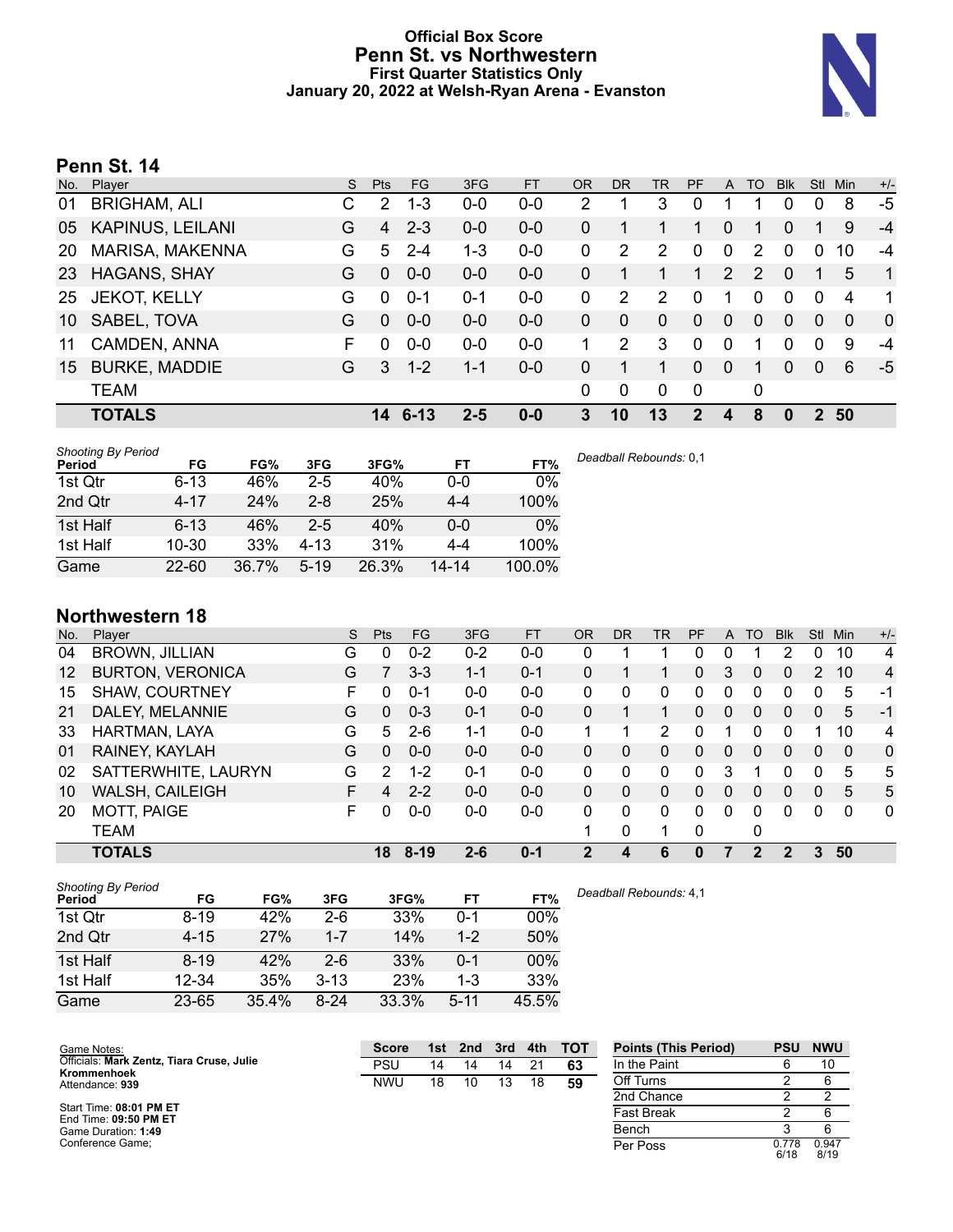### **Official Play-By-Play Penn St. vs Northwestern First Quarter January 20, 2022 at Welsh-Ryan Arena - Evanston**



### **Period 1**

<mark>Startersː</mark><br>Penn St.: 1 BRIGHAM,ALI (C); 5 KAPINUS,LEILANI (G); 20 MARISA,MAKENNA (G); 23 HAGANS,SHAY (G); 25 JEKOT,KELLY (G);<br>**Northwestern**: 4 BROWN,JILLIAN (G); 12 BURTON,VERONICA (G); 15 SHAW,COURTNEY (F); 21 DALEY,MEL

| Time           | <b>VISITORS: Penn St.</b>                                     | <b>Score</b> | <b>Margin</b>  | <b>HOME: Northwestern</b>                                 |
|----------------|---------------------------------------------------------------|--------------|----------------|-----------------------------------------------------------|
| 09:51          | FOUL (PERSONAL) by KAPINUS, LEILANI                           |              |                |                                                           |
| 09:34          |                                                               |              |                | MISSED LAYUP by HARTMAN, LAYA                             |
| 09:31          | REBOUND (DEF) by MARISA, MAKENNA                              |              |                |                                                           |
| 09:26          | TURNOVER (BADPASS) by BRIGHAM, ALI                            |              |                |                                                           |
| 09:15          |                                                               |              |                | TURNOVER (BADPASS) by BROWN, JILLIAN                      |
| 09:15<br>09:10 | STEAL by HAGANS, SHAY<br>GOOD! LAYUP by KAPINUS, LEILANI [FB] | $0 - 2$      | V <sub>2</sub> |                                                           |
| 09:10          | ASSIST by HAGANS, SHAY                                        |              |                |                                                           |
| 08:51          |                                                               |              |                | MISSED JUMPER by HARTMAN, LAYA                            |
| 08:49          | REBOUND (DEF) by HAGANS, SHAY                                 |              |                |                                                           |
| 08:42          | TURNOVER (BADPASS) by KAPINUS, LEILANI                        |              |                |                                                           |
| 08:42          |                                                               |              |                | STEAL by HARTMAN, LAYA                                    |
| 08:38          |                                                               | $2 - 2$      | T              | GOOD! LAYUP by BURTON, VERONICA [FB]                      |
| 08:38          |                                                               |              |                | ASSIST by HARTMAN, LAYA                                   |
| 08:38          | FOUL (PERSONAL) by HAGANS, SHAY                               |              |                |                                                           |
| 08:38          | SUB OUT: BRIGHAM, ALI                                         |              |                |                                                           |
| 08:38          | SUB IN: CAMDEN, ANNA                                          |              |                |                                                           |
| 08:38<br>08:38 | REBOUND (DEF) by CAMDEN, ANNA                                 |              |                | MISSED FT by BURTON, VERONICA                             |
| 08:38          | MISSED 3PTR by MARISA, MAKENNA                                |              |                |                                                           |
| 08:38          |                                                               |              |                | REBOUND (DEF) by HARTMAN, LAYA                            |
| 08:38          |                                                               |              |                | MISSED 3PTR by BROWN, JILLIAN                             |
| 08:38          | REBOUND (DEF) by JEKOT, KELLY                                 |              |                |                                                           |
| 08:38          | MISSED 3PTR by JEKOT, KELLY                                   |              |                |                                                           |
| 08:38          |                                                               |              |                | REBOUND (DEF) by BURTON, VERONICA                         |
| 08:38          |                                                               |              |                | MISSED 3PTR by DALEY, MELANNIE                            |
| 08:38          | REBOUND (DEF) by JEKOT, KELLY                                 |              |                |                                                           |
| 07:33          | GOOD! 3PTR by MARISA, MAKENNA                                 | $2 - 5$      | $V_3$          |                                                           |
| 07:33          | ASSIST by JEKOT, KELLY                                        |              |                |                                                           |
| 07:22          |                                                               |              |                | MISSED LAYUP by SHAW, COURTNEY                            |
| 07:17<br>07:07 |                                                               |              |                | REBOUND (OFF) by TEAM<br>MISSED JUMPER by DALEY, MELANNIE |
| 07:04          | REBOUND (DEF) by MARISA, MAKENNA                              |              |                |                                                           |
| 07:01          | MISSED LAYUP by KAPINUS, LEILANI                              |              |                |                                                           |
| 06:58          |                                                               |              |                | REBOUND (DEF) by DALEY, MELANNIE                          |
| 06:43          |                                                               |              |                | MISSED JUMPER by HARTMAN, LAYA                            |
| 06:37          |                                                               |              |                | REBOUND (OFF) by HARTMAN, LAYA                            |
| 06:37          |                                                               | $4 - 5$      | V <sub>1</sub> | GOOD! LAYUP by HARTMAN, LAYA                              |
| 06:18          | TURNOVER (OUTOFBOUNDS) by HAGANS, SHAY                        |              |                |                                                           |
| 06:18          | SUB OUT: JEKOT, KELLY                                         |              |                |                                                           |
| 06:18          | SUB IN: BRIGHAM, ALI                                          |              |                |                                                           |
| 06:04<br>06:00 | REBOUND (DEF) by CAMDEN, ANNA                                 |              |                | MISSED JUMPER by DALEY, MELANNIE                          |
| 05:55          | TURNOVER (BADPASS) by MARISA, MAKENNA                         |              |                |                                                           |
| 05:55          | SUB OUT: KAPINUS, LEILANI                                     |              |                |                                                           |
| 05:55          | SUB IN: BURKE, MADDIE                                         |              |                |                                                           |
| 05:31          |                                                               |              |                | MISSED JUMPER by HARTMAN, LAYA                            |
| 05:27          | REBOUND (DEF) by BRIGHAM, ALI                                 |              |                |                                                           |
| 05:18          | GOOD! 3PTR by BURKE, MADDIE                                   | $4 - 8$      | V <sub>4</sub> |                                                           |
| 05:18          | ASSIST by HAGANS, SHAY                                        |              |                |                                                           |
| 04:54          |                                                               | $7 - 8$      | V <sub>1</sub> | GOOD! 3PTR by HARTMAN, LAYA                               |
| 04:54          |                                                               |              |                | ASSIST by BURTON, VERONICA                                |
| 04:39          | TURNOVER (TRAVEL) by HAGANS, SHAY                             |              |                |                                                           |
| 04:39          |                                                               |              |                |                                                           |
| 04:39<br>04:39 |                                                               |              |                | SUB OUT: SHAW, COURTNEY<br>SUB OUT: DALEY, MELANNIE       |
| 04:39          |                                                               |              |                | SUB IN: SATTERWHITE, LAURYN                               |
| 04:39          |                                                               |              |                | SUB IN: WALSH, CAILEIGH                                   |
| 04:39          | SUB OUT: HAGANS, SHAY                                         |              |                |                                                           |
| 04:39          | SUB IN: KAPINUS, LEILANI                                      |              |                |                                                           |
| 04:13          |                                                               |              |                | TURNOVER (BADPASS) by SATTERWHITE, LAURYN                 |
| 04:13          | STEAL by KAPINUS, LEILANI                                     |              |                |                                                           |
| 03:45          | TURNOVER (TRAVEL) by MARISA, MAKENNA                          |              |                |                                                           |
| 03:21          |                                                               |              |                | MISSED 3PTR by BROWN, JILLIAN                             |
| 03:17          | REBOUND (DEF) by BURKE, MADDIE                                |              |                |                                                           |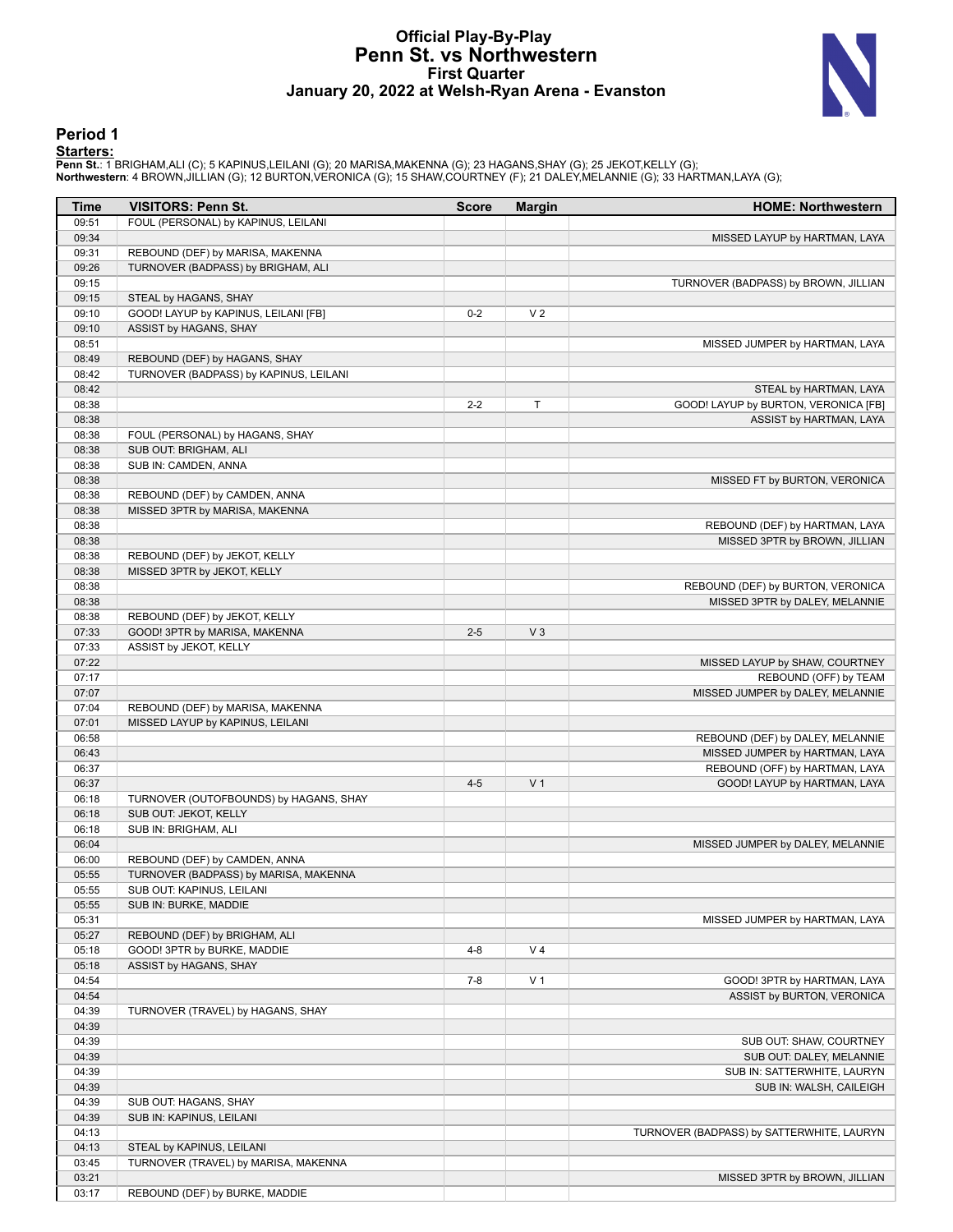| <b>Time</b> | <b>VISITORS: Penn St.</b>           | <b>Score</b> | <b>Margin</b>  | <b>HOME: Northwestern</b>               |
|-------------|-------------------------------------|--------------|----------------|-----------------------------------------|
| 03:04       | MISSED JUMPER by BURKE, MADDIE      |              |                |                                         |
| 02:58       | REBOUND (OFF) by BRIGHAM, ALI       |              |                |                                         |
| 02:58       | GOOD! LAYUP by BRIGHAM, ALI         | $7 - 10$     | V <sub>3</sub> |                                         |
| 02:37       |                                     | $9 - 10$     | V <sub>1</sub> | GOOD! JUMPER by WALSH, CAILEIGH         |
| 02:37       |                                     |              |                | ASSIST by BURTON, VERONICA              |
| 02:24       | GOOD! JUMPER by MARISA, MAKENNA     | $9 - 12$     | $V_3$          |                                         |
| 01:57       |                                     | $12 - 12$    | T.             | GOOD! 3PTR by BURTON, VERONICA          |
| 01:57       |                                     |              |                | ASSIST by SATTERWHITE, LAURYN           |
| 01:50       | TURNOVER (BADPASS) by BURKE, MADDIE |              |                |                                         |
| 01:50       |                                     |              |                | STEAL by BURTON, VERONICA               |
| 01:45       |                                     | $14-12$      | H <sub>2</sub> | GOOD! LAYUP by BURTON, VERONICA [FB]    |
| 01:45       |                                     |              |                | ASSIST by SATTERWHITE, LAURYN           |
| 01:29       | MISSED 3PTR by MARISA, MAKENNA      |              |                |                                         |
| 01:24       | REBOUND (OFF) by CAMDEN, ANNA       |              |                |                                         |
| 01:23       | TURNOVER (LOSTBALL) by CAMDEN, ANNA |              |                |                                         |
| 01:23       |                                     |              |                | STEAL by BURTON, VERONICA               |
| 01:19       |                                     | $16-12$      | H <sub>4</sub> | GOOD! LAYUP by SATTERWHITE, LAURYN [FB] |
| 01:19       |                                     |              |                | ASSIST by BURTON, VERONICA              |
| 01:01       | GOOD! LAYUP by KAPINUS, LEILANI     | $16-14$      | H <sub>2</sub> |                                         |
| 01:01       | ASSIST by BRIGHAM, ALI              |              |                |                                         |
| 00:43       |                                     | $18 - 14$    | H <sub>4</sub> | GOOD! JUMPER by WALSH, CAILEIGH [PNT]   |
| 00:43       |                                     |              |                | ASSIST by SATTERWHITE, LAURYN           |
| 00:18       | MISSED LAYUP by BRIGHAM, ALI        |              |                |                                         |
| 00:18       |                                     |              |                | BLOCK by BROWN, JILLIAN                 |
| 00:10       | REBOUND (OFF) by BRIGHAM, ALI       |              |                |                                         |
| 00:10       | MISSED LAYUP by BRIGHAM, ALI        |              |                |                                         |
| 00:10       |                                     |              |                | BLOCK by BROWN, JILLIAN                 |
| 00:07       |                                     |              |                | REBOUND (DEF) by BROWN, JILLIAN         |
| 00:03       |                                     |              |                | MISSED 3PTR by SATTERWHITE, LAURYN      |
| 00:00       | REBOUND (DEF) by KAPINUS, LEILANI   |              |                |                                         |

### **Penn St. 14, Northwestern 18**

| <b>Points (This Period)</b> | <b>PSU</b>    | <b>NWU</b>    |
|-----------------------------|---------------|---------------|
| In the Paint                |               | 10            |
| Off Turns                   |               |               |
| 2nd Chance                  |               |               |
| Fast Break                  |               |               |
| Bench                       |               |               |
| Per Poss                    | 0.778<br>6/18 | 0.947<br>8/19 |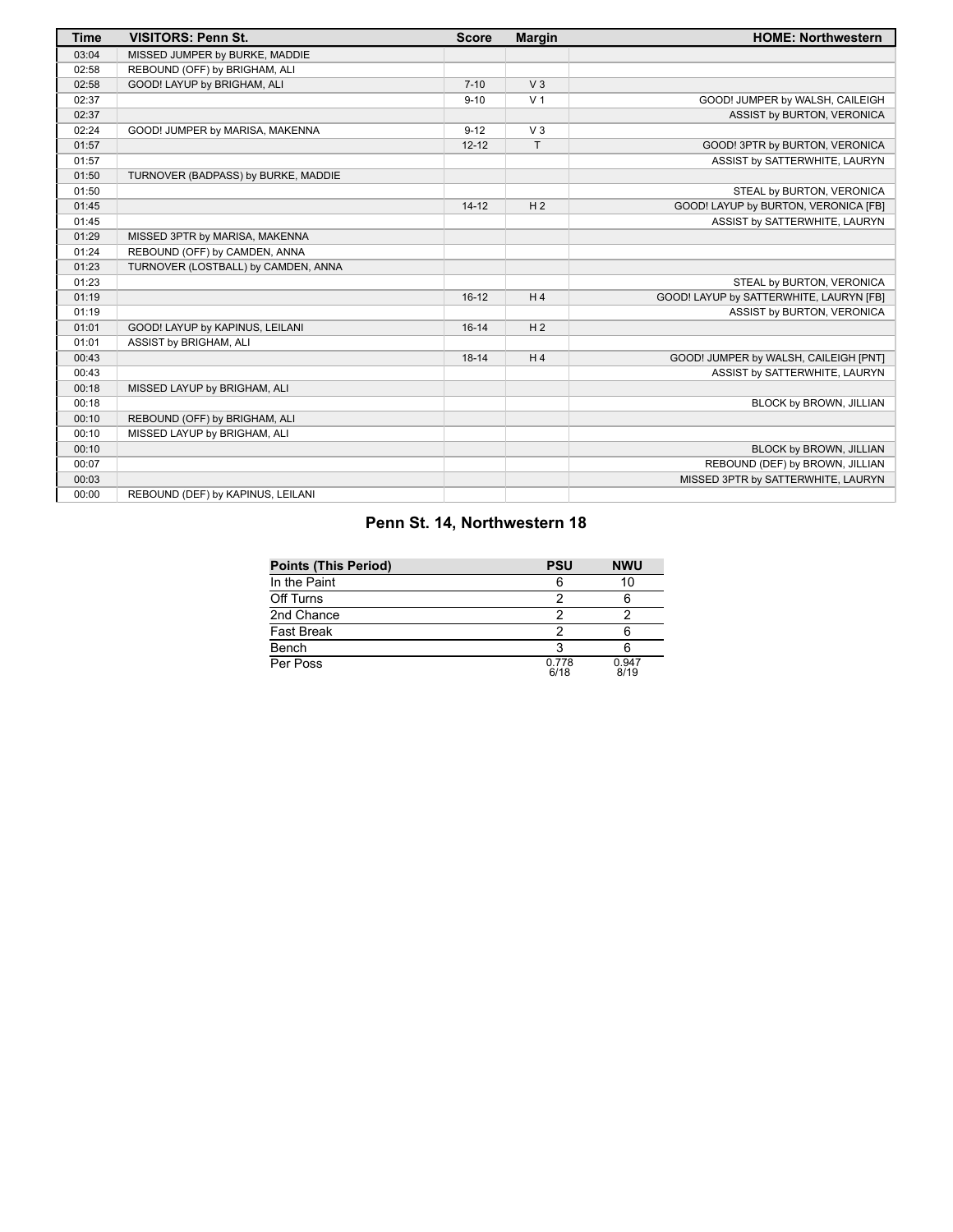### **Official Box Score Penn St. vs Northwestern Second Quarter Statistics Only January 20, 2022 at Welsh-Ryan Arena - Evanston**



### **Penn St. 14**

|    | Player                  | S. | <b>Pts</b> | FG.     | 3FG     | <b>FT</b> | <b>OR</b> | D <sub>R</sub> | TR             | PF            | A        | TO       | <b>B</b> lk  | Stl            | <b>Min</b> | $+/-$          |
|----|-------------------------|----|------------|---------|---------|-----------|-----------|----------------|----------------|---------------|----------|----------|--------------|----------------|------------|----------------|
| 01 | <b>BRIGHAM, ALI</b>     | С  | 0          | $0 - 0$ | $0 - 0$ | $0 - 0$   | 0         | 0              | 0              | 0             | 0        | 0        | 0            | 0              | 2          | $-2$           |
| 05 | <b>KAPINUS, LEILANI</b> | G  | 6          | $2 - 4$ | $0 - 1$ | $2 - 2$   |           | 0              | 1.             |               |          | 1        | $\Omega$     | 2              |            | $\overline{7}$ |
| 20 | MARISA, MAKENNA         | G  | 2          | $0 - 3$ | $0 - 1$ | $2 - 2$   | 0         | 2              | 2              | 1             | $\Omega$ | 0        | $\Omega$     | $\Omega$       | 10         | 4              |
| 23 | <b>HAGANS, SHAY</b>     | G  | $\Omega$   | $0 - 3$ | $0 - 1$ | $0 - 0$   |           | 1              | $\overline{2}$ | 1             | $\Omega$ | $\Omega$ | $\Omega$     | $\Omega$       | 3          | $\mathbf{1}$   |
| 25 | <b>JEKOT, KELLY</b>     | G  | $\Omega$   | $0 - 0$ | $0-0$   | $0-0$     | 0         | 3              | 3              | 0             | 2        | 0        | 0            | $\mathbf{0}$   | 8          | -3             |
| 10 | SABEL, TOVA             | G  | $\Omega$   | $0 - 3$ | $0 - 1$ | $0 - 0$   | 2         | $\Omega$       | $\overline{2}$ | 0             | 1        | $\Omega$ | $\mathbf{0}$ | 1              | 8          | 6              |
| 11 | CAMDEN, ANNA            | F  | 6          | $2 - 3$ | $2 - 3$ | $0-0$     | 0         | 0              | 0              | 0             | $\Omega$ | $\Omega$ | $\Omega$     |                | 8          | 6              |
| 15 | <b>BURKE, MADDIE</b>    | G  | $\Omega$   | $0 - 1$ | $0 - 1$ | $0 - 0$   | 0         | $\Omega$       | $\mathbf{0}$   | $\mathcal{P}$ | $\Omega$ | 1        | $\Omega$     | 0              | 3          | $-5$           |
|    | <b>TEAM</b>             |    |            |         |         |           | 0         | 1              | 1              | 0             |          | 0        |              |                |            |                |
|    | <b>TOTALS</b>           |    | 14         | 4-17    | $2 - 8$ | 4-4       |           | 7              | 11             | 5             | 4        | 2        | 0            | $\overline{4}$ | 50         |                |

| <b>Shooting By Period</b><br>Period | FG        | FG%   | 3FG      | 3FG%       | FT.       | FT%    |
|-------------------------------------|-----------|-------|----------|------------|-----------|--------|
| 3rd Qtr                             | $6 - 19$  | 32%   | $1-5$    | <b>20%</b> | 1-1       | 100%   |
| 4th Qtr                             | $6 - 11$  | 55%   | $0 - 1$  | 00%        | $9 - 9$   | 100%   |
| 2nd Half                            | $4 - 17$  | 24%   | $2 - 8$  | 25%        | $4 - 4$   | 100%   |
| 2nd Half                            | $12 - 30$ | 40%   | 1-6      | 17%        | $10 - 10$ | 100%   |
| Game                                | $22 - 60$ | 36.7% | $5 - 19$ | 26.3%      | $14 - 14$ | 100.0% |

### **Northwestern 10**

| No.     | Player                  | S  | <b>Pts</b>     | <b>FG</b> | 3FG     | <b>FT</b> | <b>OR</b> | <b>DR</b> | TR       | PF       | A | TO | <b>Blk</b> | Stl      | Min          | $+/-$        |
|---------|-------------------------|----|----------------|-----------|---------|-----------|-----------|-----------|----------|----------|---|----|------------|----------|--------------|--------------|
| 04      | <b>BROWN, JILLIAN</b>   | G  | 3              | $1 - 2$   | $1 - 2$ | $0-0$     |           | 0         |          | 0        |   | 2  | 0          | 0        | 8            | $-3$         |
| $12 \,$ | <b>BURTON, VERONICA</b> | G  |                | $0 - 1$   | $0 - 1$ | $1 - 2$   | 0         | 0         | 0        | $\Omega$ |   | 0  | 0          | 0        | 10           | $-4$         |
| 15      | <b>SHAW, COURTNEY</b>   | F  | 2              | $1 - 2$   | $0 - 0$ | $0 - 0$   | 3         | 4         |          |          | 0 |    | 0          | 0        | 8            | -3           |
| 21      | DALEY, MELANNIE         | G  | $\overline{2}$ | $1 - 2$   | $0 - 0$ | $0 - 0$   | 0         | 0         | 0        | 0        | 0 | 0  | 0          | 0        | 3            | $-5$         |
| 33      | HARTMAN, LAYA           | G  | 0              | $0 - 1$   | $0 - 1$ | $0 - 0$   | 0         | 4         |          | U        |   |    | O          | 0        | 5            | -1           |
| 01      | RAINEY, KAYLAH          | G  | 0              | $0 - 0$   | $0 - 0$ | $0 - 0$   | 0         | 0         | 0        | 0        | 0 | 0  | 0          | 0        | $\mathbf{0}$ | $\mathbf{0}$ |
| 02      | SATTERWHITE, LAURYN     | G  | 0              | $0 - 1$   | $0 - 1$ | $0 - 0$   | 0         | ٠         |          |          | 0 | 0  | 0          | 0        | 7            |              |
| 10      | WALSH, CAILEIGH         | F. | 0              | $0 - 3$   | $0 - 2$ | $0 - 0$   | 0         | 2         | 2        | 0        | 0 |    | 0          | 0        | 5            | $-4$         |
| 20      | <b>MOTT, PAIGE</b>      | F  | 2              | $1 - 3$   | $0 - 0$ | $0-0$     | 0         | 4         |          | 1        | 0 | 0  | 0          | 0        | 3            | -1           |
|         | <b>TEAM</b>             |    |                |           |         |           | 0         | 0         | $\Omega$ | $\Omega$ |   | 0  |            |          |              |              |
|         | <b>TOTALS</b>           |    | 10             | $4 - 15$  | $1 - 7$ | $1 - 2$   |           | 9         | 13       | 3        | 3 | 5  |            | $\Omega$ | 50           |              |

| <b>Shooting By Period</b><br>Period | FG        | FG%   | 3FG      | 3FG%  | FT       | FT%   | Deadball Rebounds: 4,1 |
|-------------------------------------|-----------|-------|----------|-------|----------|-------|------------------------|
| 3rd Qtr                             | $5 - 19$  | 26%   | 3-5      | 60%   | $0 - 2$  | 00%   |                        |
| 4th Qtr                             | $6 - 12$  | 50%   | $2 - 6$  | 33%   | $4-6$    | 67%   |                        |
| 2nd Half                            | $4 - 15$  | 27%   | $1 - 7$  | 14%   | $1 - 2$  | 50%   |                        |
| 2nd Half                            | $11 - 31$ | 35%   | $5 - 11$ | 45%   | $4-8$    | 50%   |                        |
| Game                                | $23 - 65$ | 35.4% | $8-24$   | 33.3% | $5 - 11$ | 45.5% |                        |

| Game Notes:                                              | <b>Score</b> | 1st | 2nd | 3rd | 4th | <b>TOT</b> | <b>Points (This Period)</b> | <b>PSU</b>    | <b>NWU</b>    |
|----------------------------------------------------------|--------------|-----|-----|-----|-----|------------|-----------------------------|---------------|---------------|
| Officials: Mark Zentz, Tiara Cruse, Julie<br>Krommenhoek | <b>PSU</b>   | 14  | 14  | 14  | 21  | 63         | In the Paint                |               |               |
| Attendance: 939                                          | <b>NWU</b>   | 18  | 10  | 13  | 18  | 59         | Off Turns                   |               |               |
|                                                          |              |     |     |     |     |            | 2nd Chance                  |               |               |
| Start Time: 08:01 PM ET<br>End Time: 09:50 PM ET         |              |     |     |     |     |            | <b>Fast Break</b>           |               |               |
| Game Duration: 1:49                                      |              |     |     |     |     |            | Bench                       |               |               |
| Conference Game:                                         |              |     |     |     |     |            | Per Poss                    | 0.824<br>6/17 | 0.588<br>5/17 |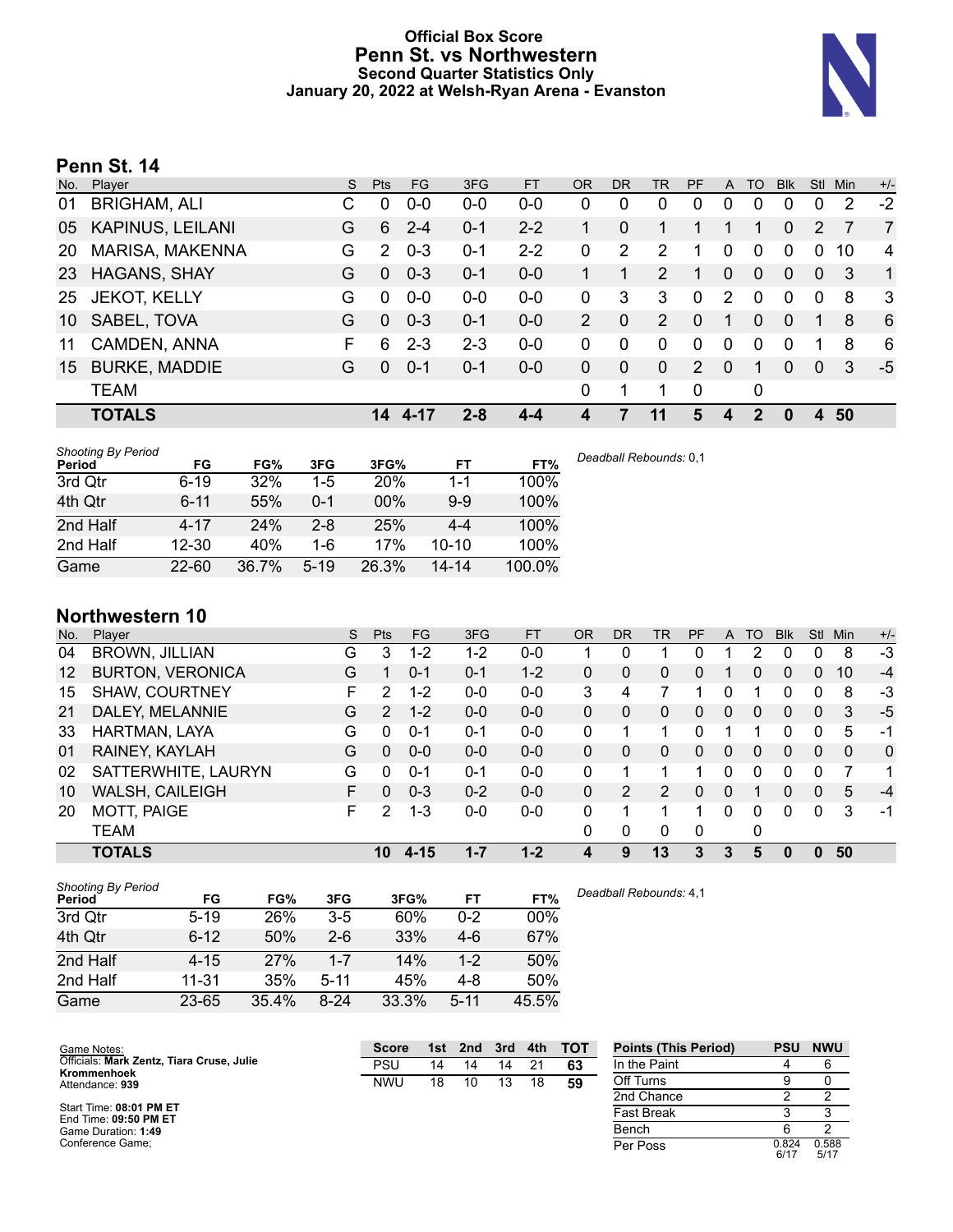### **Official Play-By-Play Penn St. vs Northwestern Second Quarter January 20, 2022 at Welsh-Ryan Arena - Evanston**



### **Period 2**

<mark>Startersː</mark><br>Penn St.: 1 BRIGHAM,ALI (C); 5 KAPINUS,LEILANI (G); 20 MARISA,MAKENNA (G); 23 HAGANS,SHAY (G); 25 JEKOT,KELLY (G);<br>**Northwestern**: 4 BROWN,JILLIAN (G); 12 BURTON,VERONICA (G); 15 SHAW,COURTNEY (F); 21 DALEY,MEL

| Time           | <b>VISITORS: Penn St.</b>           | <b>Score</b> | <b>Margin</b>  | <b>HOME: Northwestern</b>          |
|----------------|-------------------------------------|--------------|----------------|------------------------------------|
| 10:00          |                                     |              |                | SUB OUT: BROWN, JILLIAN            |
| 10:00          |                                     |              |                | SUB IN: MOTT, PAIGE                |
| 10:00          | SUB OUT: BRIGHAM, ALI               |              |                |                                    |
| 10:00          | SUB OUT: BURKE, MADDIE              |              |                |                                    |
| 10:00          | SUB IN: SABEL, TOVA                 |              |                |                                    |
| 10:00          | SUB IN: HAGANS, SHAY                |              |                |                                    |
| 09:55          | GOOD! 3PTR by CAMDEN, ANNA          | 18-17        | H <sub>1</sub> |                                    |
| 09:55          | ASSIST by KAPINUS, LEILANI          |              |                |                                    |
| 09:38          |                                     |              |                | MISSED 3PTR by HARTMAN, LAYA       |
| 09:34          | REBOUND (DEF) by TEAM               |              |                |                                    |
| 09:12          | MISSED 3PTR by KAPINUS, LEILANI     |              |                |                                    |
| 09:08          |                                     |              |                | REBOUND (DEF) by HARTMAN, LAYA     |
| 09:05<br>09:05 |                                     | $20 - 17$    | H <sub>3</sub> | GOOD! LAYUP by MOTT, PAIGE [FB]    |
| 08:44          | MISSED LAYUP by HAGANS, SHAY        |              |                | ASSIST by HARTMAN, LAYA            |
| 08:41          |                                     |              |                | REBOUND (DEF) by MOTT, PAIGE       |
| 08:34          |                                     |              |                | MISSED 3PTR by WALSH, CAILEIGH     |
| 08:30          | REBOUND (DEF) by HAGANS, SHAY       |              |                |                                    |
| 08:20          |                                     |              |                | FOUL (PERSONAL) by MOTT, PAIGE     |
| 08:20          |                                     |              |                | SUB OUT: WALSH, CAILEIGH           |
| 08:20          |                                     |              |                | SUB OUT: HARTMAN, LAYA             |
| 08:20          |                                     |              |                | SUB IN: BROWN, JILLIAN             |
| 08:20          |                                     |              |                | SUB IN: SHAW, COURTNEY             |
| 08:20          | SUB OUT: KAPINUS, LEILANI           |              |                |                                    |
| 08:20          | SUB IN: JEKOT, KELLY                |              |                |                                    |
| 08:12          | MISSED LAYUP by MARISA, MAKENNA     |              |                |                                    |
| 08:09          | REBOUND (OFF) by SABEL, TOVA        |              |                |                                    |
| 08:08          | MISSED 3PTR by CAMDEN, ANNA         |              |                |                                    |
| 08:04          | REBOUND (OFF) by SABEL, TOVA        |              |                |                                    |
| 08:01          | MISSED 3PTR by HAGANS, SHAY         |              |                |                                    |
| 07:56          |                                     |              |                | REBOUND (DEF) by SHAW, COURTNEY    |
| 07:40          | FOUL (PERSONAL) by MARISA, MAKENNA  |              |                |                                    |
| 07:40          |                                     |              |                | MISSED LAYUP by MOTT, PAIGE        |
| 07:40          |                                     |              |                | REBOUND (OFF) by BROWN, JILLIAN    |
| 07:40          |                                     |              |                | MISSED LAYUP by MOTT, PAIGE        |
| 07:40          | REBOUND (DEF) by JEKOT, KELLY       |              |                |                                    |
| 07:40          | MISSED LAYUP by SABEL, TOVA         |              |                |                                    |
| 07:40          |                                     |              |                | REBOUND (DEF) by SHAW, COURTNEY    |
| 07:40          |                                     |              |                | MISSED 3PTR by SATTERWHITE, LAURYN |
| 07:40          | REBOUND (DEF) by MARISA, MAKENNA    |              |                |                                    |
| 07:40          | MISSED 3PTR by MARISA, MAKENNA      |              |                |                                    |
| 07:40          | REBOUND (OFF) by HAGANS, SHAY       |              |                |                                    |
| 07:40<br>07:40 | MISSED LAYUP by HAGANS, SHAY        |              |                | REBOUND (DEF) by SHAW, COURTNEY    |
| 07:38          | FOUL (PERSONAL) by HAGANS, SHAY     |              |                |                                    |
| 07:32          |                                     |              |                | SUB OUT: SATTERWHITE, LAURYN       |
| 07:32          |                                     |              |                | SUB OUT: MOTT, PAIGE               |
| 07:32          |                                     |              |                | SUB IN: DALEY, MELANNIE            |
| 07:32          |                                     |              |                | SUB IN: HARTMAN, LAYA              |
| 07:32          | SUB OUT: SABEL, TOVA                |              |                |                                    |
| 07:32          | SUB OUT: CAMDEN, ANNA               |              |                |                                    |
| 07:32          | SUB OUT: HAGANS, SHAY               |              |                |                                    |
| 07:32          | SUB IN: BRIGHAM, ALI                |              |                |                                    |
| 07:32          | SUB IN: KAPINUS, LEILANI            |              |                |                                    |
| 07:32          | SUB IN: BURKE, MADDIE               |              |                |                                    |
| 06:13          |                                     | $22 - 17$    | H <sub>5</sub> | GOOD! LAYUP by DALEY, MELANNIE     |
| 06:13          |                                     |              |                | ASSIST by BROWN, JILLIAN           |
| 05:48          | TURNOVER (BADPASS) by BURKE, MADDIE |              |                |                                    |
| 05:32          |                                     |              |                | MISSED 3PTR by BROWN, JILLIAN      |
| 05:29          |                                     |              |                | REBOUND (OFF) by SHAW, COURTNEY    |
| 05:14          |                                     |              |                | MISSED 3PTR by BURTON, VERONICA    |
| 05:10          |                                     |              |                | REBOUND (OFF) by SHAW, COURTNEY    |
| 05:05          |                                     |              |                | MISSED JUMPER by DALEY, MELANNIE   |
| 05:04          |                                     |              |                | REBOUND (OFF) by TEAM              |
| 05:00          | FOUL (PERSONAL) by BURKE, MADDIE    |              |                |                                    |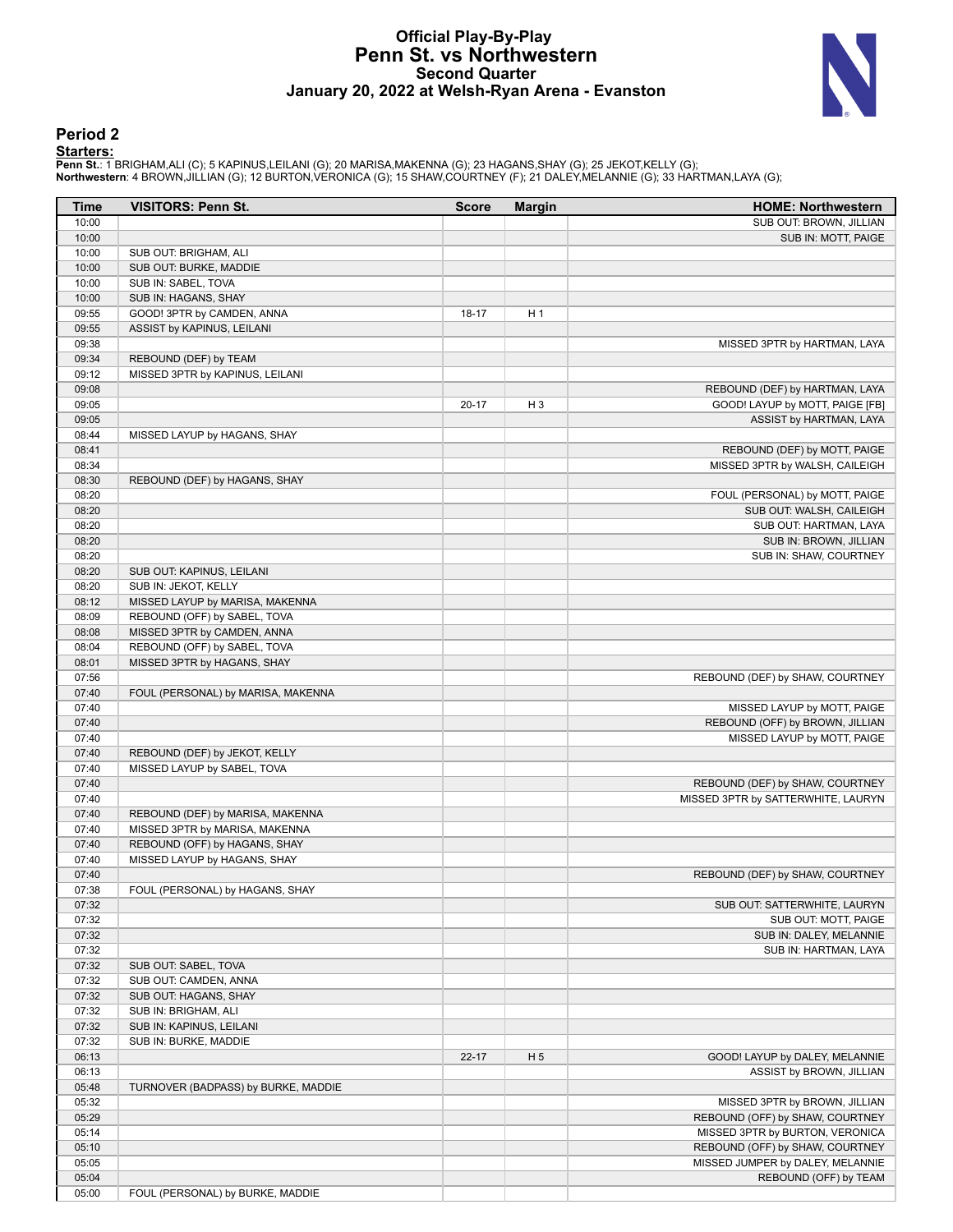| <b>Time</b>    | <b>VISITORS: Penn St.</b>                | <b>Score</b> | <b>Margin</b>                    | <b>HOME: Northwestern</b>              |
|----------------|------------------------------------------|--------------|----------------------------------|----------------------------------------|
| 05:00          |                                          |              |                                  |                                        |
| 05:00          | SUB OUT: BRIGHAM, ALI                    |              |                                  |                                        |
| 05:00          | SUB OUT: BURKE, MADDIE                   |              |                                  |                                        |
| 05:00          | SUB IN: SABEL, TOVA                      |              |                                  |                                        |
| 05:00          | SUB IN: CAMDEN, ANNA                     |              |                                  |                                        |
| 04:47          |                                          |              |                                  | TURNOVER (BADPASS) by SHAW, COURTNEY   |
| 04:47          | STEAL by KAPINUS, LEILANI                |              |                                  |                                        |
| 04:25          | GOOD! LAYUP by KAPINUS, LEILANI          | 22-19        | $H_3$                            |                                        |
| 04:25          | ASSIST by JEKOT, KELLY                   |              |                                  |                                        |
| 03:56          |                                          |              |                                  | TURNOVER (BADPASS) by HARTMAN, LAYA    |
| 03:56          | STEAL by CAMDEN, ANNA                    |              |                                  |                                        |
| 03:48          | GOOD! 3PTR by CAMDEN, ANNA [FB]          | 22-22        | T                                |                                        |
| 03:48          | ASSIST by JEKOT, KELLY                   |              |                                  |                                        |
| 03:23          |                                          |              |                                  | TIMEOUT 30SEC                          |
| 03:23          |                                          |              |                                  | TURNOVER (LOSTBALL) by BROWN, JILLIAN  |
| 03:23          |                                          |              |                                  | SUB OUT: HARTMAN, LAYA                 |
| 03:23          |                                          |              |                                  | SUB IN: WALSH, CAILEIGH                |
| 03:13          | MISSED DUNK by KAPINUS, LEILANI          |              |                                  |                                        |
| 03:09          | REBOUND (OFF) by KAPINUS, LEILANI        |              |                                  |                                        |
| 03:09          |                                          |              |                                  | FOUL (PERSONAL) by SHAW, COURTNEY      |
| 03:09<br>03:09 | GOOD! FT by KAPINUS, LEILANI             | 22-23        | V <sub>1</sub><br>V <sub>2</sub> |                                        |
| 03:09          | GOOD! FT by KAPINUS, LEILANI             | 22-24        |                                  | SUB OUT: DALEY, MELANNIE               |
| 03:09          |                                          |              |                                  | SUB IN: SATTERWHITE, LAURYN            |
| 03:05          |                                          |              |                                  | TURNOVER (BADPASS) by WALSH, CAILEIGH  |
| 03:05          | STEAL by SABEL, TOVA                     |              |                                  |                                        |
| 02:59          | GOOD! LAYUP by KAPINUS, LEILANI          | 22-26        | V <sub>4</sub>                   |                                        |
| 02:59          | ASSIST by SABEL, TOVA                    |              |                                  |                                        |
| 02:51          |                                          |              |                                  | TURNOVER (LOSTBALL) by BROWN, JILLIAN  |
| 02:51          | STEAL by KAPINUS, LEILANI                |              |                                  |                                        |
| 02:44          | MISSED 3PTR by SABEL, TOVA               |              |                                  |                                        |
| 02:39          |                                          |              |                                  | REBOUND (DEF) by SATTERWHITE, LAURYN   |
| 02:35          |                                          | $25 - 26$    | V <sub>1</sub>                   | GOOD! 3PTR by BROWN, JILLIAN           |
| 02:35          |                                          |              |                                  | ASSIST by BURTON, VERONICA             |
| 02:09          | MISSED LAYUP by SABEL, TOVA              |              |                                  |                                        |
| 02:07          |                                          |              |                                  | REBOUND (DEF) by WALSH, CAILEIGH       |
| 01:59          |                                          |              |                                  | MISSED 3PTR by WALSH, CAILEIGH         |
| 01:55          | REBOUND (DEF) by JEKOT, KELLY            |              |                                  |                                        |
| 01:47          |                                          |              |                                  | FOUL (PERSONAL) by SATTERWHITE, LAURYN |
| 01:47          | GOOD! FT by MARISA, MAKENNA              | 25-27        | V <sub>2</sub>                   |                                        |
| 01:47          | GOOD! FT by MARISA, MAKENNA              | $25 - 28$    | V <sub>3</sub>                   |                                        |
| 01:21          |                                          |              |                                  | MISSED JUMPER by WALSH, CAILEIGH       |
| 01:18          | REBOUND (DEF) by MARISA, MAKENNA         |              |                                  |                                        |
| 01:11          | FOUL (OFF) by KAPINUS, LEILANI           |              |                                  |                                        |
| 01:11          | TURNOVER (OFFENSIVE) by KAPINUS, LEILANI |              |                                  |                                        |
| 01:11          | SUB OUT: KAPINUS, LEILANI                |              |                                  |                                        |
| 01:11          | SUB IN: BURKE, MADDIE                    |              |                                  |                                        |
| 00:47          |                                          |              |                                  | MISSED JUMPER by SHAW, COURTNEY        |
| 00:44          | REBOUND (DEF) by JEKOT, KELLY            |              |                                  |                                        |
| 00:34          | MISSED 3PTR by BURKE, MADDIE             |              |                                  |                                        |
| 00:30          |                                          |              |                                  | REBOUND (DEF) by WALSH, CAILEIGH       |
| 00:28          | FOUL (PERSONAL) by BURKE, MADDIE         |              |                                  |                                        |
| 00:28          |                                          |              |                                  | SUB OUT: WALSH, CAILEIGH               |
| 00:28          |                                          |              |                                  | SUB IN: HARTMAN, LAYA                  |
| 00:28          |                                          | 26-28        | V <sub>2</sub>                   | GOOD! FT by BURTON, VERONICA [FB]      |
| 00:28          |                                          |              |                                  | MISSED FT by BURTON, VERONICA          |
| 00:28          |                                          |              |                                  | REBOUND (OFF) by SHAW, COURTNEY        |
| 00:28          |                                          | 28-28        | T                                | GOOD! LAYUP by SHAW, COURTNEY          |
| 00:28          | MISSED JUMPER by MARISA, MAKENNA         |              |                                  |                                        |
| 00:28          |                                          |              |                                  | REBOUND (DEF) by SHAW, COURTNEY        |

### **Penn St. 28, Northwestern 28**

| <b>Points (This Period)</b> | <b>PSU</b>    | <b>NWU</b>    |
|-----------------------------|---------------|---------------|
| In the Paint                |               |               |
| Off Turns                   |               |               |
| 2nd Chance                  |               |               |
| Fast Break                  |               |               |
| Bench                       |               |               |
| Per Poss                    | 0.824<br>6/17 | 0.588<br>5/17 |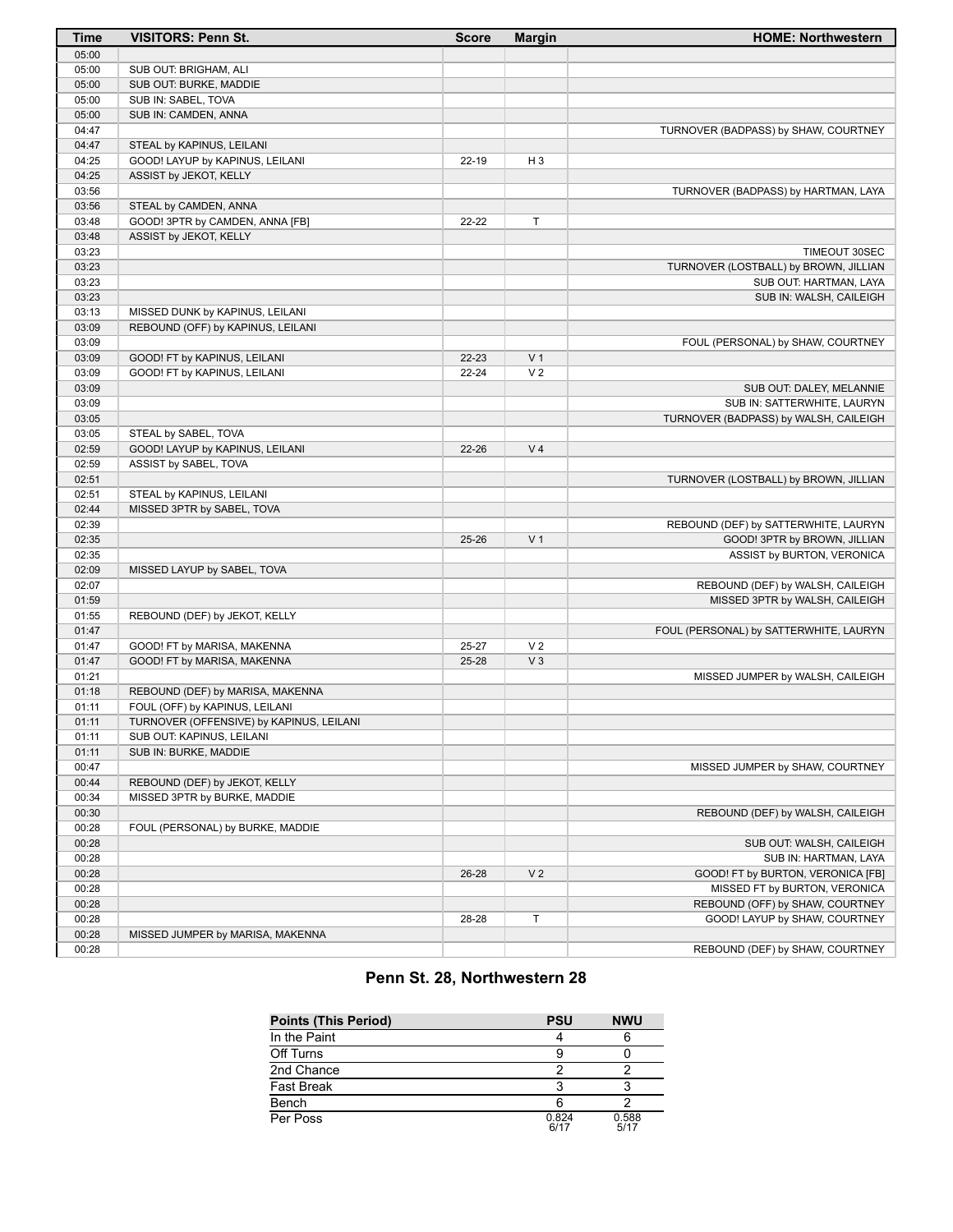### **Official Box Score Penn St. vs Northwestern Second Half Statistics Only January 20, 2022 at Welsh-Ryan Arena - Evanston**



### **Penn St. 35**

| No. | Plaver               | S  | <b>Pts</b>    | <b>FG</b> | 3FG     | <b>FT</b> | <b>OR</b>    | DR       | TR | PF       | $\mathsf{A}$   | TO       | <b>Blk</b> | Stl          | <b>Min</b>     | $+/-$          |
|-----|----------------------|----|---------------|-----------|---------|-----------|--------------|----------|----|----------|----------------|----------|------------|--------------|----------------|----------------|
| 01  | <b>BRIGHAM, ALI</b>  | С  |               | $3 - 3$   | $0 - 0$ | 1-1       |              |          | 2  | 3        |                |          | 0          | 0            | 9              | 7              |
| 05  | KAPINUS, LEILANI     | G  | $5^{\circ}$   | $2 - 4$   | $0 - 0$ | 1-1       |              | 5        | 6  | 1        | $\overline{0}$ | 3        | 1          | 2            | 19             | $\mathbf 1$    |
| 10  | SABEL, TOVA          | G  | $\mathcal{P}$ | $1 - 2$   | $0 - 1$ | $0-0$     | 0            | 1        | 1  | $\Omega$ | 1              | 0        | 0          | 0            | 10             | 7              |
| 11  | CAMDEN, ANNA         | F. | $\mathcal{P}$ | $1 - 3$   | $0 - 1$ | $0 - 0$   | $\Omega$     | 3        | 3  | 1        | 0              |          | 1          | $\Omega$     | 11             | -3             |
| 15  | <b>BURKE, MADDIE</b> | G  | $\Omega$      | $0 - 1$   | $0 - 0$ | $0 - 0$   | $\Omega$     | 0        | 0  | 0        | $\mathbf 0$    | $\Omega$ | 1          | $\mathbf{0}$ | $\overline{4}$ | 5              |
| 20  | MARISA, MAKENNA      | G  | 13            | $2 - 11$  | $1 - 2$ | $8 - 8$   | $\mathbf{0}$ | 3        | 3  |          |                |          | 0          | 2            | 20             | $\overline{4}$ |
| 23  | <b>HAGANS, SHAY</b>  | G  | 4             | $2 - 3$   | $0-0$   | $0-0$     |              | $\Omega$ | 1  | 1        | 0              | 3        | $\Omega$   | 1            | 13             | -4             |
| 25  | <b>JEKOT, KELLY</b>  | G  | $\mathcal{P}$ | $1 - 3$   | $0 - 2$ | $0-0$     | 0            |          | 1  | 0        | 3              | $\Omega$ | 1          | $\Omega$     | 14             | 3              |
|     | <b>TEAM</b>          |    | 0             | $0 - 0$   | $0-0$   | $0-0$     | 2            | 0        | 2  | 0        | $\mathbf 0$    | $\Omega$ | $\Omega$   | 0            | 0              |                |
|     | <b>TOTALS</b>        |    |               | 35 12-30  | $1 - 6$ | $10-10$   | 5            | 14       | 19 |          | 6              | 9        | 4          |              | 5 100          |                |

| <b>Shooting By Period</b><br>Period | FG        | FG%   | 3FG      | 3FG%       | FT      | FT%    | Deadball Rebounds: 0,1<br>Last FG Half: PSU 4th-01:10 |
|-------------------------------------|-----------|-------|----------|------------|---------|--------|-------------------------------------------------------|
| 3rd Otr                             | $6 - 19$  | 32%   | $1-5$    | <b>20%</b> | $1 - 1$ | 100%   |                                                       |
| 4th Qtr                             | $6 - 11$  | 55%   | በ-1      | 00%        | $9-9$   | 100%   |                                                       |
| 2nd Half                            | $12 - 30$ | 40%   | $1 - 6$  | 17%        | $10-10$ | 100%   |                                                       |
| Game                                | $22 - 60$ | 36.7% | $5 - 19$ | 26.3%      | 14-14   | 100.0% |                                                       |

### **Northwestern 31**

| No. | Plaver                  | S  | <b>Pts</b> | FG.       | 3FG     | <b>FT</b> | <b>OR</b>      | <b>DR</b> | TR       | <b>PF</b>     | $\mathsf{A}$ | TO. | <b>Blk</b>   | Stl      | Min | $+/-$        |
|-----|-------------------------|----|------------|-----------|---------|-----------|----------------|-----------|----------|---------------|--------------|-----|--------------|----------|-----|--------------|
| 01  | RAINEY, KAYLAH          | G  | 0          | $0-0$     | 0-0     | $0-0$     | 0              | 0         | 0        |               | 0            | 0   | 0            | 0        |     | $-2$         |
| 02  | SATTERWHITE, LAURYN     | G  | 6          | $2 - 4$   | $2 - 3$ | $0 - 0$   | 0              |           |          | 3             |              |     | 0            | 2        | 12  | -8           |
| 04  | <b>BROWN, JILLIAN</b>   | G  | 0          | $0 - 3$   | $0 - 2$ | $0 - 0$   | 0              | 2         | 2        | 0             | 2            |     | 0            | 0        | 14  | 1.           |
| 10  | <b>WALSH, CAILEIGH</b>  | F  |            | $2 - 3$   | $1 - 1$ | $2 - 2$   | 0              | 0         | $\Omega$ | 0             | 0            | 3   | $\mathbf{0}$ |          | 9   | $\mathbf{0}$ |
| 12  | <b>BURTON, VERONICA</b> | G  | 8          | $3 - 8$   | 1-3     | $1 - 3$   | 0              | 2         | 2        | $\mathcal{P}$ | 3            | 2   | 2            | 3        | 19  | $-2$         |
| 15  | <b>SHAW, COURTNEY</b>   | F. | 2          | 1-4       | $0 - 0$ | $0 - 2$   | $\overline{2}$ | 5         |          |               | 1            | 0   | 3            |          | 18  | $-4$         |
| 20  | MOTT, PAIGE             | F  | 0          | $0 - 1$   | $0 - 0$ | $0 - 0$   | 0              |           |          | 0             | 1            | 0   | 0            | 0        | 5   | -5           |
| 21  | DALEY, MELANNIE         | G  | 3          | $1 - 2$   | $0 - 0$ | $1 - 1$   |                | 0         |          |               | 0            |     | 0            | $\Omega$ | 9   | 2            |
| 33  | HARTMAN, LAYA           | G  | 5          | $2 - 6$   | 1-2     | $0 - 0$   |                | 0         |          | 3             |              | 2   |              | 0        | 13  | $-2$         |
|     | <b>TEAM</b>             |    | 0          | $0 - 0$   | $0 - 0$ | $0 - 0$   | 2              |           | 3        | $\Omega$      | 0            |     | 0            | $\Omega$ | 0   |              |
|     | <b>TOTALS</b>           |    | 31         | $11 - 31$ | $5-11$  | $4 - 8$   | 6              | 12        | 18       | 11            | 9            | 11  | 6            |          | 100 |              |

| <b>Shooting By Period</b> |           |            |          |       |          |        |
|---------------------------|-----------|------------|----------|-------|----------|--------|
| Period                    | FG        | FG%        | 3FG      | 3FG%  | FT       | FT%    |
| 3rd Qtr                   | $5 - 19$  | <b>26%</b> | 3-5      | 60%   | $0 - 2$  | $00\%$ |
| 4th Qtr                   | $6 - 12$  | 50%        | 2-6      | 33%   | $4-6$    | 67%    |
| 2nd Half                  | $11 - 31$ | 35%        | $5 - 11$ | 45%   | 4-8      | 50%    |
| Game                      | 23-65     | 35.4%      | 8-24     | 33.3% | $5 - 11$ | 45.5%  |

*Deadball Rebounds:* 4,1 *Last FG Half:* NWU 4th-00:13

| Game Notes:                                              | <b>Score</b> | 1st. | 2nd | 3rd | 4th | тот | <b>Points from (This Period)</b> |    | <b>PSU NWU</b> |
|----------------------------------------------------------|--------------|------|-----|-----|-----|-----|----------------------------------|----|----------------|
| Officials: Mark Zentz, Tiara Cruse, Julie<br>Krommenhoek | <b>PSU</b>   | 14   |     | 14  |     | 63  | In the Paint                     | 20 | 6              |
| Attendance: 939                                          | <b>NWU</b>   | 18   | 10  | 13  | 18  | 59  | Off Turns                        |    |                |
|                                                          |              |      |     |     |     |     | 2nd Chance                       |    |                |
| Start Time: 08:01 PM ET<br>End Time: 09:50 PM ET         |              |      |     |     |     |     | <b>Fast Break</b>                |    |                |
| Game Duration: 1:49<br>Conference Game;                  |              |      |     |     |     |     | Bench                            |    |                |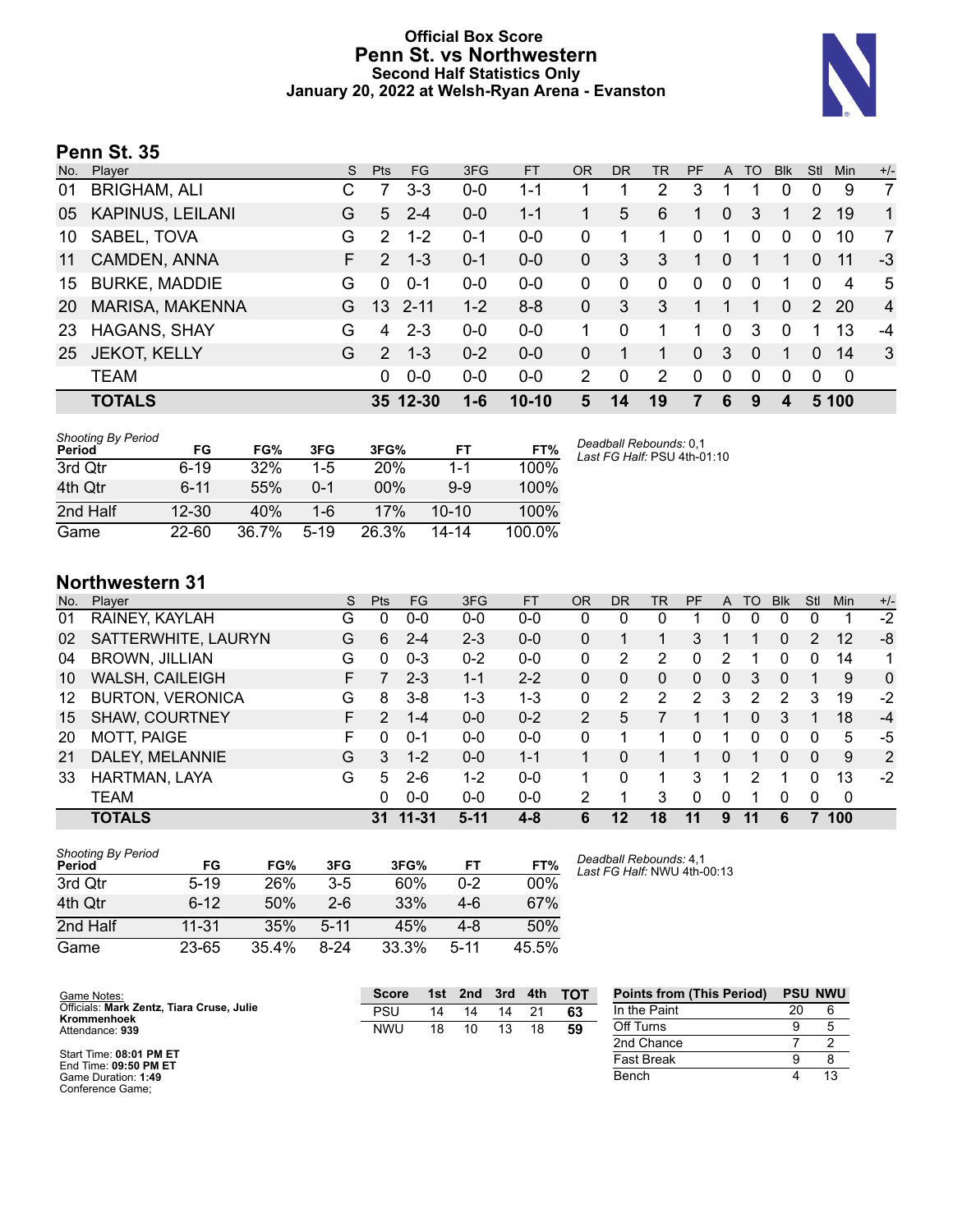### **Official Box Score Penn St. vs Northwestern Third Quarter Statistics Only January 20, 2022 at Welsh-Ryan Arena - Evanston**



### **Penn St. 35**

| No. | Player                  | S. | <b>Pts</b>    | <b>FG</b> | 3FG     | <b>FT</b> | <b>OR</b> | <b>DR</b> | TR             | PF       | A            | <b>TO</b> | <b>Blk</b> | Stl            | Min | $+/-$          |
|-----|-------------------------|----|---------------|-----------|---------|-----------|-----------|-----------|----------------|----------|--------------|-----------|------------|----------------|-----|----------------|
| 01  | <b>BRIGHAM, ALI</b>     | С  | 3             | $1 - 1$   | $0 - 0$ | 1-1       |           |           | $\overline{2}$ | 2        |              |           | 0          | 0              | 4   | 3              |
| 05  | <b>KAPINUS, LEILANI</b> | G  | 2             | $1 - 3$   | $0 - 0$ | $0-0$     |           | 3         | 4              | 0        | $\Omega$     | 1         | 1          | 0              | 10  | $\mathbf{1}$   |
| 20  | <b>MARISA, MAKENNA</b>  | G  | 5             | $2 - 7$   | $1 - 2$ | $0-0$     | $\Omega$  |           | 1              | $\Omega$ |              | 0         | $\Omega$   |                | 10  | 1              |
| 23  | <b>HAGANS, SHAY</b>     | G  | $\Omega$      | $0 - 1$   | $0-0$   | $0 - 0$   | 1         | $\Omega$  | 1.             | 1        | $\Omega$     | 1         | $\Omega$   | $\Omega$       | 5   | $-4$           |
| 25  | <b>JEKOT, KELLY</b>     | G  | $\Omega$      | $0 - 1$   | $0 - 1$ | $0-0$     | $\Omega$  | 1         | 1              | $\Omega$ | 2            | 0         | $\Omega$   | 0              | 7   | -1             |
| 10  | SABEL, TOVA             | G  | $\mathcal{P}$ | $1 - 2$   | $0 - 1$ | $0 - 0$   | $\Omega$  |           | 1              | 0        | $\Omega$     | 0         | $\Omega$   | $\Omega$       | 5   | 5              |
| 11  | CAMDEN, ANNA            | F. | 2             | $1 - 3$   | $0 - 1$ | $0-0$     | 0         | 3         | 3              | 0        | $\mathbf 0$  | 0         | 0          | $\Omega$       | 6   | $-2$           |
| 15  | <b>BURKE, MADDIE</b>    | G  | $\Omega$      | $0 - 1$   | $0 - 0$ | $0 - 0$   | 0         | $\Omega$  | $\mathbf{0}$   | 0        | $\mathbf{0}$ | $\Omega$  | 1          | $\overline{0}$ | 3   | $\overline{2}$ |
|     | <b>TEAM</b>             |    |               |           |         |           | 1         | 0         | 1              | 0        |              | 0         |            |                |     |                |
|     | <b>TOTALS</b>           |    | 14            | $6 - 19$  | $1-5$   | $1 - 1$   | 4         | 10        | 14             | 3        | 4            | 3         | 2          |                | 50  |                |
|     |                         |    |               |           |         |           |           |           |                |          |              |           |            |                |     |                |

| <b>Shooting By Period</b><br>Period | FG        | FG%   | 3FG    | 3FG%  |           | FT%    | Deadball Rebounds: 0,1 |
|-------------------------------------|-----------|-------|--------|-------|-----------|--------|------------------------|
| 2nd Half                            | 0-0       | ገ%    | ი-ი    | $0\%$ | ი-ი       | 0%     |                        |
| Game                                | $22 - 60$ | 36.7% | $5-19$ | 26.3% | $14 - 14$ | 100.0% |                        |

### **Northwestern 31**

| No.     | Plaver                  | S  | <b>Pts</b> | FG.     | 3FG     | <b>FT</b> | 0R | <b>DR</b>      | TR           | PF       | A              | TO       | <b>Blk</b> | Stl | Min          | $+/-$          |
|---------|-------------------------|----|------------|---------|---------|-----------|----|----------------|--------------|----------|----------------|----------|------------|-----|--------------|----------------|
| 04      | <b>BROWN, JILLIAN</b>   | G  | 0          | $0 - 1$ | $0 - 0$ | $0-0$     | 0  |                |              | 0        |                | 0        | 0          | 0   | 8            | $\overline{2}$ |
| $12 \,$ | <b>BURTON, VERONICA</b> | G  | 5          | $2 - 6$ | $1 - 2$ | $0-0$     | 0  | $\overline{2}$ | 2            | 0        |                | 0        |            |     | 10           | $-1$           |
| 15      | SHAW, COURTNEY          | F  | 0          | $0 - 3$ | $0 - 0$ | $0 - 2$   | 1  | 4              | 5            |          |                | 0        | 3          | 0   | 8            | 2              |
| 21      | DALEY, MELANNIE         | G  | 0          | $0 - 0$ | $0 - 0$ | $0 - 0$   |    | 0              | 1.           | 0        | $\Omega$       | $\Omega$ | 0          | 0   | 4            | $\overline{4}$ |
| 33      | HARTMAN, LAYA           | G  | 5          | $2 - 5$ | 1-1     | $0-0$     | 1  | 0              | 1            | 3        | 0              | 2        |            | 0   | 9            | -1             |
| 01      | RAINEY, KAYLAH          | G  | 0          | $0 - 0$ | $0 - 0$ | $0-0$     | 0  | 0              | 0            | 0        | $\overline{0}$ | 0        | 0          | 0   | $\mathbf{0}$ | $\mathbf{0}$   |
| 02      | SATTERWHITE, LAURYN     | G  | 3          | $1 - 2$ | $1 - 2$ | $0 - 0$   | 0  | 0              | $\mathbf{0}$ | 0        |                | 0        |            |     | 6            | -5             |
| 10      | <b>WALSH, CAILEIGH</b>  | F. | 0          | $0 - 1$ | $0 - 0$ | $0 - 0$   | 0  | 0              | 0            | 0        | $\Omega$       | 0        | 0          | 0   | 2            | -3             |
| 20      | <b>MOTT, PAIGE</b>      | F  | $\Omega$   | $0 - 1$ | $0-0$   | $0-0$     | 0  | 0              | $\Omega$     | $\Omega$ | $\Omega$       | 0        | 0          | 0   | 3            | $-3$           |
|         | TEAM                    |    |            |         |         |           |    |                | 2            | 0        |                |          |            |     |              |                |
|         | <b>TOTALS</b>           |    | 13         | $5-19$  | $3 - 5$ | $0 - 2$   |    | 8              | $12 \,$      |          | 4              |          | 5          | 2   | 50           |                |

| <b>Shooting By Period</b><br>Period | FG    | FG%   | 3FG      | 3FG%  |        | FT%   |
|-------------------------------------|-------|-------|----------|-------|--------|-------|
| 2nd Half                            | ი-ი   | 0%    | ი-ი      | $0\%$ | 0-0    | $0\%$ |
| Game                                | 23-65 | 35.4% | $8 - 24$ | 33.3% | $5-11$ | 45.5% |

*Deadball Rebounds:* 4,1

| Game Notes:                                              | <b>Score</b> | 1st | 2nd | $\blacksquare$ 3rd $\blacksquare$ | 4th | тот | <b>Points (This Period)</b> | <b>PSU</b>    | <b>NWU</b>    |
|----------------------------------------------------------|--------------|-----|-----|-----------------------------------|-----|-----|-----------------------------|---------------|---------------|
| Officials: Mark Zentz, Tiara Cruse, Julie<br>Krommenhoek | PSU          | 14  | 14  | 14                                | 21  | 63  | In the Paint                | 10            |               |
| Attendance: 939                                          | <b>NWU</b>   | 18  | 10  | 13                                | 18  | 59  | Off Turns                   |               |               |
|                                                          |              |     |     |                                   |     |     | 2nd Chance                  |               |               |
| Start Time: 08:01 PM ET<br>End Time: 09:50 PM ET         |              |     |     |                                   |     |     | Fast Break                  |               |               |
| Game Duration: 1:49                                      |              |     |     |                                   |     |     | Bench                       |               |               |
| Conference Game:                                         |              |     |     |                                   |     |     | Per Poss                    | 0.778<br>7/18 | 0.684<br>5/19 |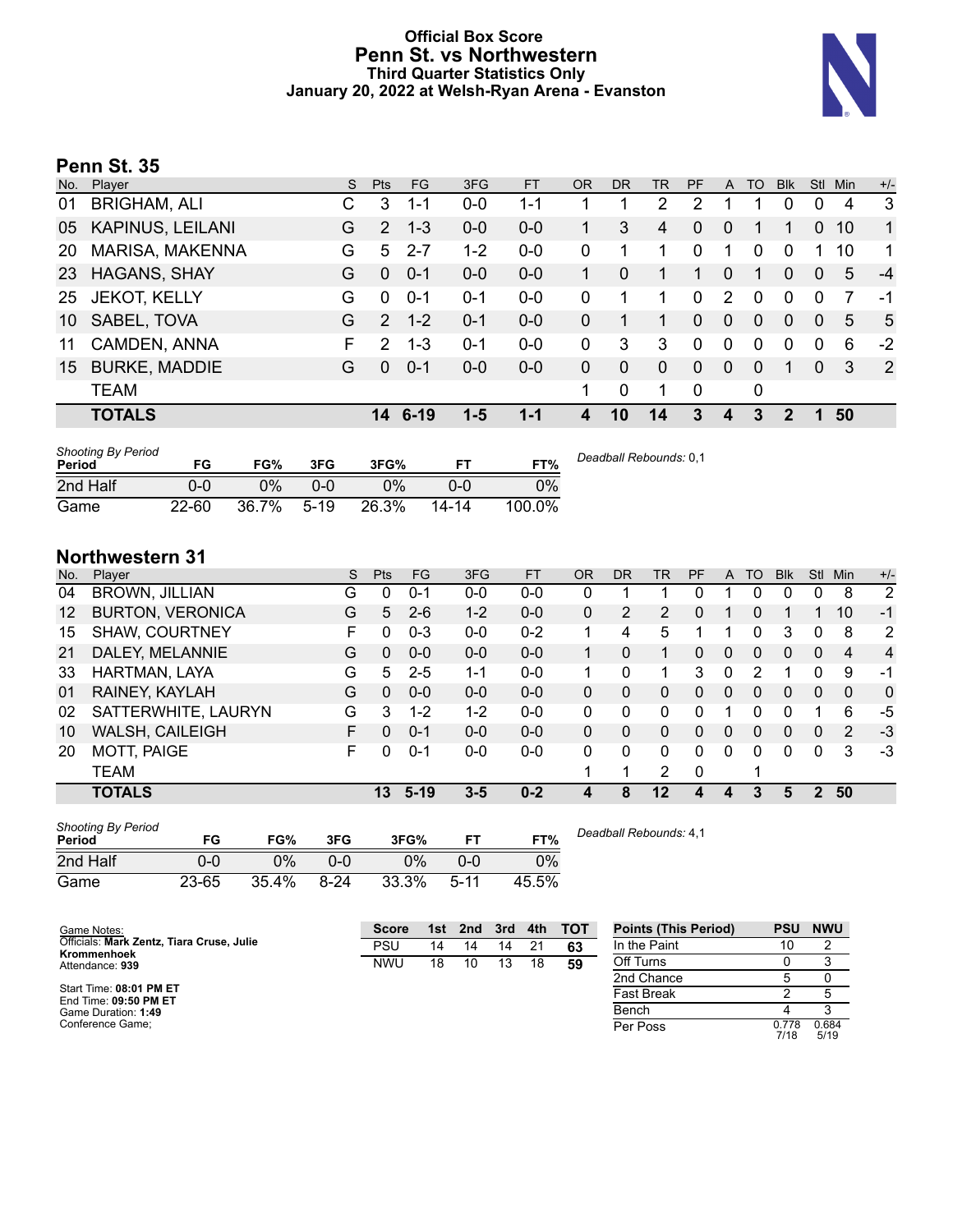### **Official Play-By-Play Penn St. vs Northwestern Third Quarter January 20, 2022 at Welsh-Ryan Arena - Evanston**



### **Period 3**

<mark>Startersː</mark><br>Penn St.: 1 BRIGHAM,ALI (C); 5 KAPINUS,LEILANI (G); 20 MARISA,MAKENNA (G); 23 HAGANS,SHAY (G); 25 JEKOT,KELLY (G);<br>**Northwestern**: 4 BROWN,JILLIAN (G); 12 BURTON,VERONICA (G); 15 SHAW,COURTNEY (F); 21 DALEY,MEL

| Time           | <b>VISITORS: Penn St.</b>                                | <b>Score</b> | <b>Margin</b>  | <b>HOME: Northwestern</b>                                           |
|----------------|----------------------------------------------------------|--------------|----------------|---------------------------------------------------------------------|
| 10:00          |                                                          |              |                | SUB OUT: SATTERWHITE, LAURYN                                        |
| 10:00          |                                                          |              |                | SUB IN: DALEY, MELANNIE                                             |
| 10:00          | SUB OUT: SABEL, TOVA                                     |              |                |                                                                     |
| 10:00          | SUB OUT: BURKE, MADDIE                                   |              |                |                                                                     |
| 10:00          | SUB IN: KAPINUS, LEILANI                                 |              |                |                                                                     |
| 10:00          | SUB IN: HAGANS, SHAY                                     |              |                |                                                                     |
| 09:43          |                                                          |              |                | MISSED JUMPER by BURTON, VERONICA                                   |
| 09:43          | BLOCK by KAPINUS, LEILANI                                |              |                |                                                                     |
| 09:37          |                                                          |              |                | REBOUND (OFF) by DALEY, MELANNIE                                    |
| 09:28          |                                                          |              |                | MISSED 3PTR by BURTON, VERONICA                                     |
| 09:28          |                                                          |              |                | REBOUND (OFF) by TEAM                                               |
| 09:28          |                                                          |              |                | TURNOVER (SHOTCLOCK) by TEAM                                        |
| 09:16          | MISSED LAYUP by MARISA, MAKENNA                          |              |                |                                                                     |
| 09:16          |                                                          |              |                | BLOCK by BURTON, VERONICA                                           |
| 09:12          |                                                          |              |                | REBOUND (DEF) by SHAW, COURTNEY                                     |
| 09:09          |                                                          |              |                | MISSED JUMPER by HARTMAN, LAYA                                      |
| 09:05          | REBOUND (DEF) by JEKOT, KELLY                            |              |                |                                                                     |
| 08:58          |                                                          |              |                | FOUL (PERSONAL) by SHAW, COURTNEY                                   |
| 08:41          | MISSED JUMPER by KAPINUS, LEILANI                        |              |                |                                                                     |
| 08:38<br>08:27 |                                                          |              |                | REBOUND (DEF) by SHAW, COURTNEY                                     |
|                |                                                          |              |                | FOUL (OFF) by HARTMAN, LAYA                                         |
| 08:27<br>07:59 |                                                          |              |                | TURNOVER (OFFENSIVE) by HARTMAN, LAYA                               |
| 07:56          | MISSED LAYUP by CAMDEN, ANNA                             |              |                |                                                                     |
| 07:53          |                                                          |              |                | REBOUND (DEF) by BURTON, VERONICA<br>MISSED LAYUP by SHAW, COURTNEY |
| 07:50          | REBOUND (DEF) by CAMDEN, ANNA                            |              |                |                                                                     |
| 07:43          | MISSED JUMPER by MARISA, MAKENNA                         |              |                |                                                                     |
| 07:40          |                                                          |              |                | REBOUND (DEF) by BROWN, JILLIAN                                     |
| 07:26          |                                                          | 30-28        | H <sub>2</sub> | GOOD! JUMPER by HARTMAN, LAYA                                       |
| 07:26          |                                                          |              |                | ASSIST by BROWN, JILLIAN                                            |
| 07:07          | MISSED LAYUP by KAPINUS, LEILANI                         |              |                |                                                                     |
| 07:07          |                                                          |              |                | BLOCK by SHAW, COURTNEY                                             |
| 07:03          |                                                          |              |                | REBOUND (DEF) by SHAW, COURTNEY                                     |
| 06:54          |                                                          |              |                | MISSED JUMPER by BROWN, JILLIAN                                     |
| 06:51          | REBOUND (DEF) by CAMDEN, ANNA                            |              |                |                                                                     |
| 06:46          | MISSED 3PTR by CAMDEN, ANNA                              |              |                |                                                                     |
| 06:42          |                                                          |              |                | REBOUND (DEF) by BURTON, VERONICA                                   |
| 06:40          |                                                          | 32-28        | H4             | GOOD! JUMPER by BURTON, VERONICA [FB/PNT]                           |
| 06:18          | MISSED JUMPER by HAGANS, SHAY                            |              |                |                                                                     |
| 06:18          |                                                          |              |                | BLOCK by SHAW, COURTNEY                                             |
| 06:14          | REBOUND (OFF) by HAGANS, SHAY                            |              |                |                                                                     |
| 06:14          | FOUL (OFF) by HAGANS, SHAY                               |              |                |                                                                     |
| 06:14          | TURNOVER (OFFENSIVE) by HAGANS, SHAY                     |              |                |                                                                     |
| 06:14          |                                                          |              |                | SUB OUT: DALEY, MELANNIE                                            |
| 06:14          |                                                          |              |                | SUB IN: SATTERWHITE, LAURYN                                         |
| 06:14          | SUB OUT: CAMDEN, ANNA                                    |              |                |                                                                     |
| 06:14          | SUB OUT: JEKOT, KELLY                                    |              |                |                                                                     |
| 06:14          | SUB IN: BRIGHAM, ALI                                     |              |                |                                                                     |
| 06:14          | SUB IN: BURKE, MADDIE                                    |              |                |                                                                     |
| 06:09          |                                                          |              |                | MISSED JUMPER by HARTMAN, LAYA                                      |
| 06:06          | REBOUND (DEF) by MARISA, MAKENNA                         |              |                |                                                                     |
| 06:05          | MISSED LAYUP by MARISA, MAKENNA                          |              |                |                                                                     |
| 06:02          |                                                          |              |                | REBOUND (DEF) by SHAW, COURTNEY                                     |
| 05:37          |                                                          |              |                | MISSED LAYUP by SHAW, COURTNEY                                      |
| 05:37          | BLOCK by BURKE, MADDIE                                   |              |                |                                                                     |
| 05:32          |                                                          |              |                | REBOUND (OFF) by SHAW, COURTNEY                                     |
| 05:25<br>05:25 | FOUL (PERSONAL) by BRIGHAM, ALI<br>SUB OUT: HAGANS, SHAY |              |                |                                                                     |
| 05:25          | SUB IN: SABEL, TOVA                                      |              |                |                                                                     |
| 05:25          |                                                          |              |                | MISSED FT by SHAW, COURTNEY                                         |
| 05:25          |                                                          |              |                | REBOUND (OFF) by TEAM                                               |
| 05:25          |                                                          |              |                | MISSED FT by SHAW, COURTNEY                                         |
| 05:24          | REBOUND (DEF) by KAPINUS, LEILANI                        |              |                |                                                                     |
| 05:19          | GOOD! LAYUP by SABEL, TOVA [FB]                          | 32-30        | H <sub>2</sub> |                                                                     |
| 05:19          | ASSIST by MARISA, MAKENNA                                |              |                |                                                                     |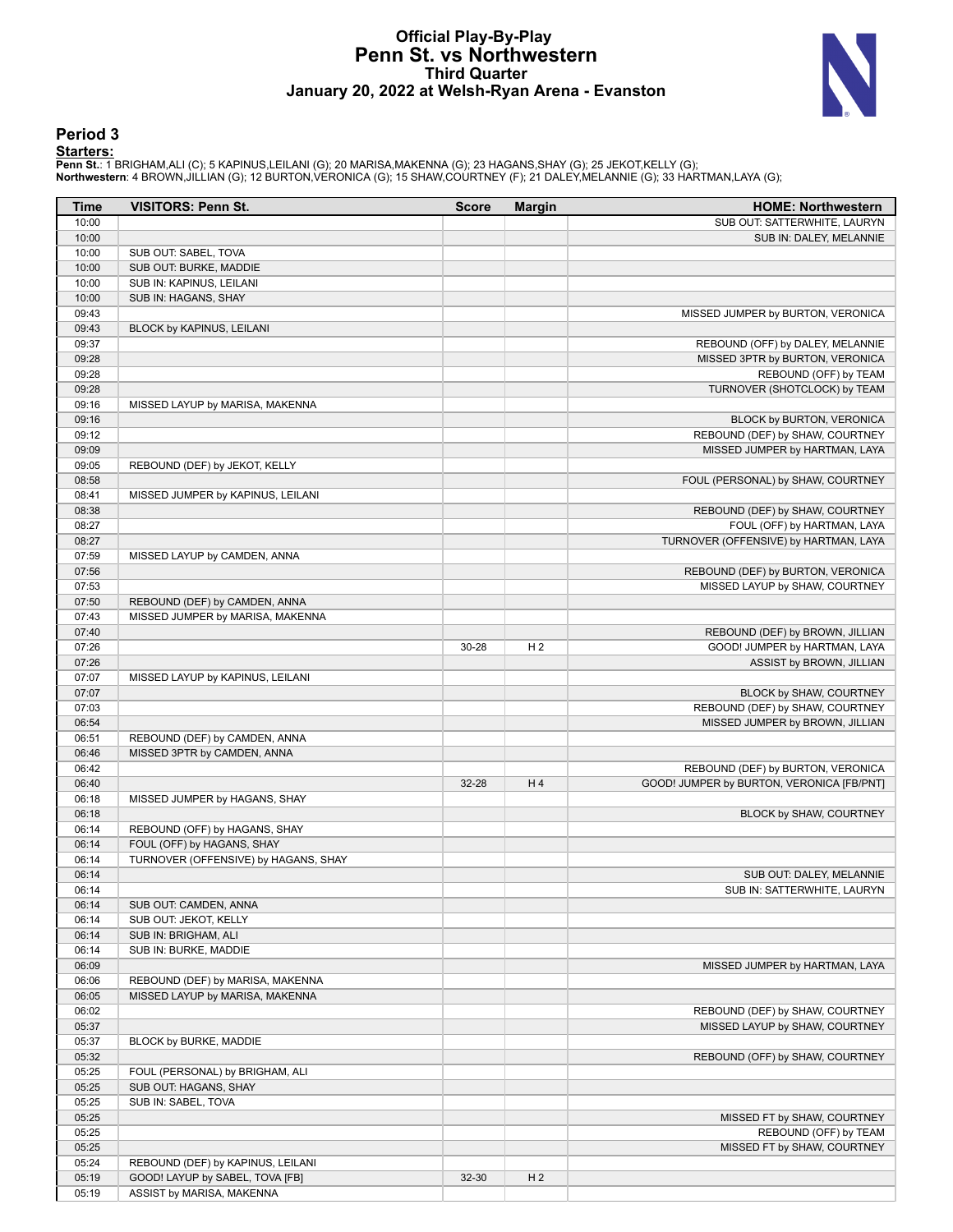| Time  | <b>VISITORS: Penn St.</b>              | <b>Score</b> | <b>Margin</b>  | <b>HOME: Northwestern</b>           |
|-------|----------------------------------------|--------------|----------------|-------------------------------------|
| 04:51 |                                        |              |                | MISSED 3PTR by SATTERWHITE, LAURYN  |
| 04:48 |                                        |              |                | REBOUND (OFF) by HARTMAN, LAYA      |
| 04:44 |                                        |              |                | MISSED LAYUP by SHAW, COURTNEY      |
| 04:41 | REBOUND (DEF) by BRIGHAM, ALI          |              |                |                                     |
| 04:40 | TURNOVER (LOSTBALL) by BRIGHAM, ALI    |              |                |                                     |
| 04:40 |                                        |              |                | STEAL by BURTON, VERONICA           |
| 04:34 |                                        |              |                | MISSED LAYUP by BURTON, VERONICA    |
| 04:32 | REBOUND (DEF) by KAPINUS, LEILANI      |              |                |                                     |
| 04:24 | GOOD! LAYUP by MARISA, MAKENNA         | 32-32        | $\mathsf T$    |                                     |
| 04:02 |                                        | 35-32        | H <sub>3</sub> | GOOD! 3PTR by BURTON, VERONICA      |
| 04:02 |                                        |              |                | ASSIST by SATTERWHITE, LAURYN       |
| 03:43 | MISSED 3PTR by MARISA, MAKENNA         |              |                |                                     |
| 03:38 | REBOUND (OFF) by KAPINUS, LEILANI      |              |                |                                     |
| 03:27 | GOOD! LAYUP by KAPINUS, LEILANI        | 35-34        | H <sub>1</sub> |                                     |
| 03:27 | ASSIST by BRIGHAM, ALI                 |              |                |                                     |
| 03:13 |                                        | 38-34        | H4             | GOOD! 3PTR by SATTERWHITE, LAURYN   |
| 03:13 |                                        |              |                | ASSIST by SHAW, COURTNEY            |
| 03:02 | MISSED LAYUP by BURKE, MADDIE          |              |                |                                     |
| 03:02 |                                        |              |                | BLOCK by SHAW, COURTNEY             |
| 03:01 | REBOUND (OFF) by BRIGHAM, ALI          |              |                |                                     |
| 03:01 | GOOD! LAYUP by BRIGHAM, ALI            | 38-36        | H <sub>2</sub> |                                     |
| 03:01 |                                        |              |                | FOUL (PERSONAL) by HARTMAN, LAYA    |
| 03:01 |                                        |              |                |                                     |
| 03:01 |                                        |              |                | SUB OUT: BROWN, JILLIAN             |
| 03:01 |                                        |              |                | SUB OUT: SHAW, COURTNEY             |
| 03:01 |                                        |              |                | SUB IN: WALSH, CAILEIGH             |
| 03:01 |                                        |              |                | SUB IN: MOTT, PAIGE                 |
| 03:01 | SUB OUT: BURKE, MADDIE                 |              |                |                                     |
| 03:01 | SUB IN: JEKOT, KELLY                   |              |                |                                     |
| 03:01 | GOOD! FT by BRIGHAM, ALI               | 38-37        | H <sub>1</sub> |                                     |
| 03:01 | SUB OUT: BRIGHAM, ALI                  |              |                |                                     |
| 03:01 | SUB IN: CAMDEN, ANNA                   |              |                |                                     |
| 02:54 |                                        |              |                | TURNOVER (BADPASS) by HARTMAN, LAYA |
| 02:54 | STEAL by MARISA, MAKENNA               |              |                |                                     |
| 02:47 | MISSED LAYUP by MARISA, MAKENNA        |              |                |                                     |
| 02:47 |                                        |              |                | BLOCK by HARTMAN, LAYA              |
| 02:47 | REBOUND (OFF) by TEAM                  |              |                |                                     |
| 02:47 | TURNOVER (BADPASS) by KAPINUS, LEILANI |              |                |                                     |
| 02:47 |                                        |              |                | STEAL by SATTERWHITE, LAURYN        |
| 02:47 |                                        | 41-37        | H 4            | GOOD! 3PTR by HARTMAN, LAYA [FB]    |
| 02:47 |                                        |              |                | ASSIST by BURTON, VERONICA          |
| 02:23 | GOOD! LAYUP by CAMDEN, ANNA            | 41-39        | H <sub>2</sub> |                                     |
| 02:23 | ASSIST by JEKOT, KELLY                 |              |                |                                     |
| 02:09 |                                        |              |                | MISSED LAYUP by BURTON, VERONICA    |
| 02:06 | REBOUND (DEF) by CAMDEN, ANNA          |              |                |                                     |
| 01:51 | MISSED 3PTR by SABEL, TOVA             |              |                |                                     |
| 01:47 |                                        |              |                | REBOUND (DEF) by TEAM               |
| 01:23 |                                        |              |                | MISSED LAYUP by WALSH, CAILEIGH     |
| 01:20 | REBOUND (DEF) by SABEL, TOVA           |              |                |                                     |
| 01:14 | GOOD! 3PTR by MARISA, MAKENNA          | 41-42        | V <sub>1</sub> |                                     |
| 01:14 | ASSIST by JEKOT, KELLY                 |              |                |                                     |
| 00:49 |                                        |              |                | MISSED JUMPER by HARTMAN, LAYA      |
| 00:48 | REBOUND (DEF) by TEAM                  |              |                |                                     |
| 00:48 |                                        |              |                | FOUL (PERSONAL) by HARTMAN, LAYA    |
| 00:48 |                                        |              |                | SUB OUT: WALSH, CAILEIGH            |
| 00:48 |                                        |              |                | SUB OUT: HARTMAN, LAYA              |
| 00:48 |                                        |              |                | SUB IN: BROWN, JILLIAN              |
| 00:48 |                                        |              |                | SUB IN: SHAW, COURTNEY              |
| 00:48 | SUB OUT: SABEL, TOVA                   |              |                |                                     |
| 00:48 | SUB OUT: CAMDEN, ANNA                  |              |                |                                     |
| 00:48 | SUB IN: BRIGHAM, ALI                   |              |                |                                     |
| 00:48 | SUB IN: HAGANS, SHAY                   |              |                |                                     |
| 00:26 | MISSED 3PTR by JEKOT, KELLY            |              |                |                                     |
| 00:24 |                                        |              |                | REBOUND (DEF) by TEAM               |
| 00:24 | FOUL (PERSONAL) by BRIGHAM, ALI        |              |                |                                     |
| 00:03 |                                        |              |                | MISSED JUMPER by MOTT, PAIGE        |
| 00:00 | REBOUND (DEF) by KAPINUS, LEILANI      |              |                |                                     |

**Penn St. 42, Northwestern 41**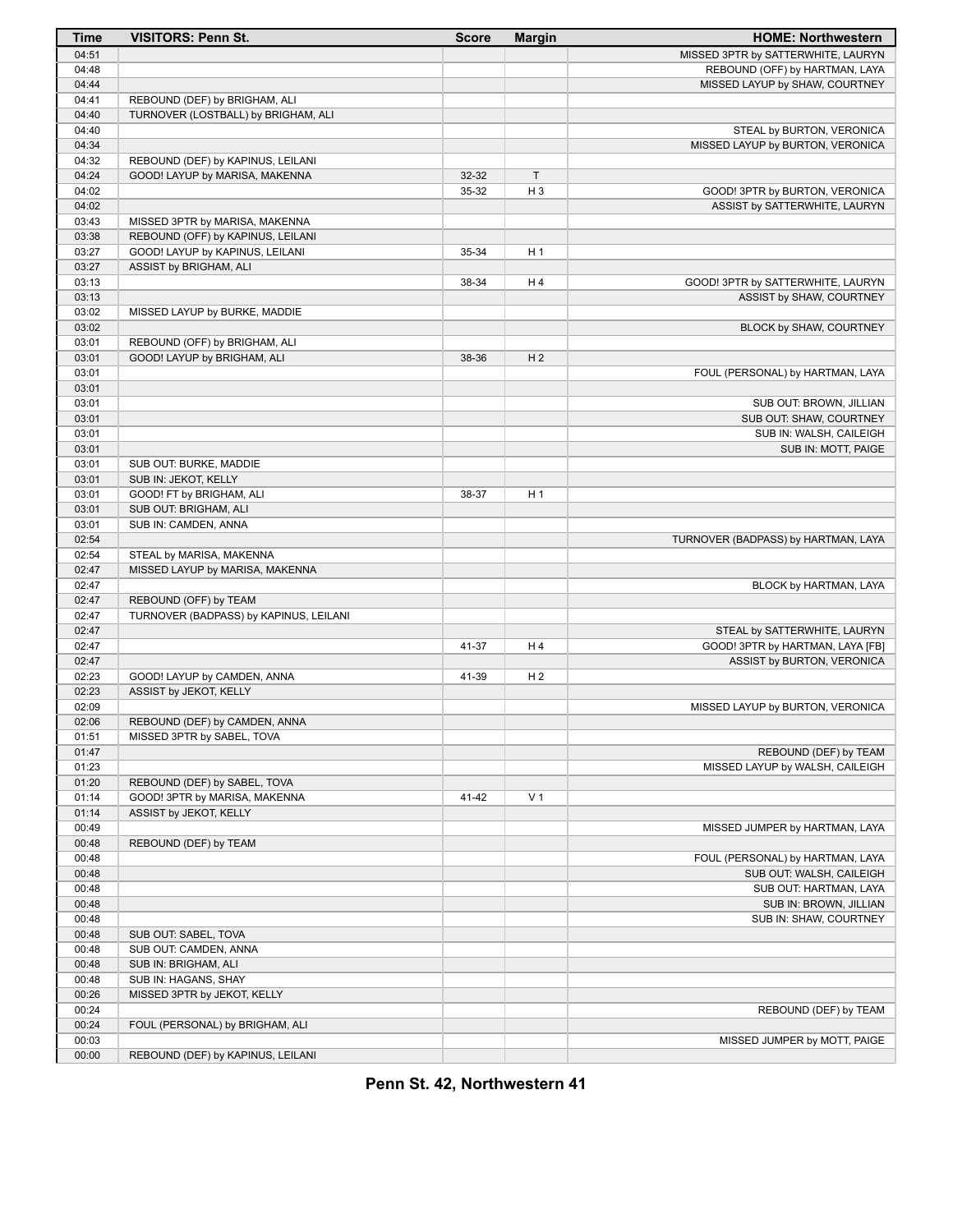| <b>Points (This Period)</b> | <b>PSU</b>    | <b>NWU</b>    |
|-----------------------------|---------------|---------------|
| In the Paint                | 10            |               |
| Off Turns                   |               |               |
| 2nd Chance                  |               |               |
| <b>Fast Break</b>           |               |               |
| Bench                       |               |               |
| Per Poss                    | 0.778<br>7/18 | 0.684<br>5/19 |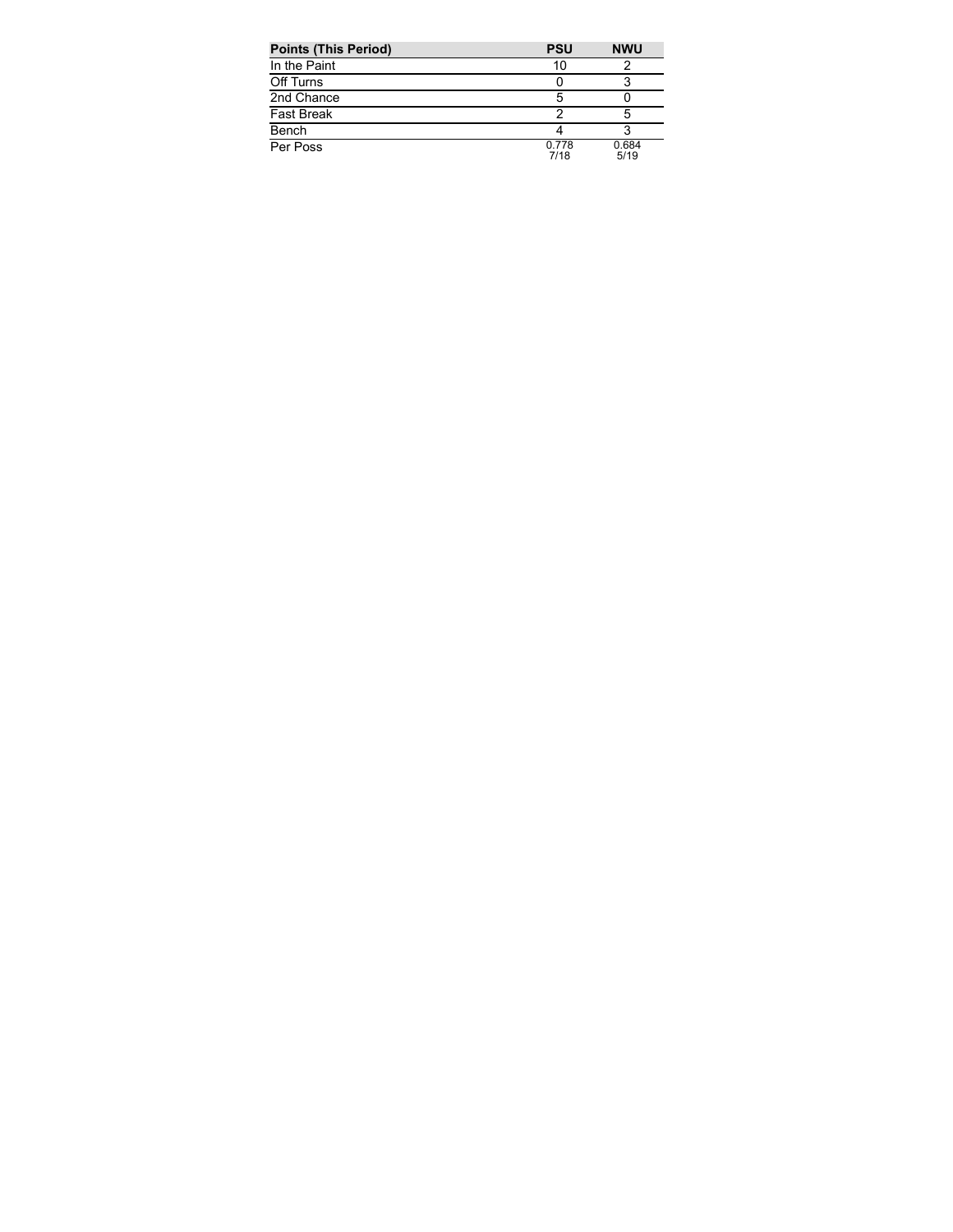### **Official Box Score Penn St. vs Northwestern Fourth Quarter Statistics Only January 20, 2022 at Welsh-Ryan Arena - Evanston**



### **Penn St. 21**

| No. | Player               | S. | <b>Pts</b>    | FG.     | 3FG     | <b>FT</b> | <b>OR</b> | <b>DR</b>        | <b>TR</b>      | PF             | $\mathsf{A}$ | TO       | <b>Blk</b> | <b>Stl</b> | <b>Min</b> | $+/-$          |
|-----|----------------------|----|---------------|---------|---------|-----------|-----------|------------------|----------------|----------------|--------------|----------|------------|------------|------------|----------------|
| 01  | <b>BRIGHAM, ALI</b>  |    | 4             | $2 - 2$ | $0 - 0$ | $0-0$     | 0         | 0                | 0              |                |              | 0        | 0          | 0          | 5          | 4              |
| 05  | KAPINUS, LEILANI     | G  | 3             | $1 - 1$ | $0-0$   | $1 - 1$   | 0         | 2                | $\overline{2}$ |                | $\Omega$     | 2        | $\Omega$   | 2          | 9          | $\mathbf 0$    |
| 20  | MARISA, MAKENNA      | G  | 8             | $0 - 4$ | $0-0$   | $8 - 8$   | 0         | 2                | 2              |                | $\mathbf 0$  | 1        | $\Omega$   |            | 10         | 3              |
| 23  | <b>HAGANS, SHAY</b>  | G  | 4             | $2 - 2$ | $0 - 0$ | $0-0$     | 0         | 0                | $\mathbf{0}$   | 0              | $\Omega$     | 2        | $\Omega$   |            | 8          | $\mathbf 0$    |
| 25  | <b>JEKOT, KELLY</b>  | G  | $\mathcal{P}$ | $1 - 2$ | $0 - 1$ | $0-0$     | 0         | 0                | $\mathbf{0}$   | $\Omega$       |              | 0        | 1          | 0          | 7          | $\overline{4}$ |
| 10  | SABEL, TOVA          | G  | $\Omega$      | $0 - 0$ | $0 - 0$ | $0-0$     | 0         | $\Omega$         | $\Omega$       | 0              | 1            | $\Omega$ | $\Omega$   | $\Omega$   | 5          | 2              |
| 11  | CAMDEN, ANNA         | F  | 0             | $0 - 0$ | $0-0$   | $0-0$     | 0         | $\Omega$         | 0              | 1              |              | 1        | 1          | $\Omega$   | 5          | -1             |
| 15  | <b>BURKE, MADDIE</b> | G  | $\Omega$      | $0 - 0$ | $0 - 0$ | $0 - 0$   | 0         | $\mathbf{0}$     | $\mathbf{0}$   | $\overline{0}$ | 0            | 0        | $\Omega$   | $\Omega$   |            | -3             |
|     | <b>TEAM</b>          |    |               |         |         |           | 1.        | 0                | 1              | $\Omega$       |              | 0        |            |            |            |                |
|     | <b>TOTALS</b>        |    | 21            | 6-11    | $0 - 1$ | $9 - 9$   |           | $\boldsymbol{4}$ | 5              |                | 2            | 6        | 2          | 4          | 50         |                |
|     |                      |    |               |         |         |           |           |                  |                |                |              |          |            |            |            |                |

| <b>Shooting By Period</b><br>Period |           | FG%   | 3FG    | 3FG%  |           | FT%    | Deadball Rebounds: 0,1 |
|-------------------------------------|-----------|-------|--------|-------|-----------|--------|------------------------|
| Game                                | $22 - 60$ | 36.7% | $5-19$ | 26.3% | $14 - 14$ | 100.0% |                        |

### **Northwestern 18**

| No.    | Player                                        | S | <b>Pts</b> | <b>FG</b> | 3FG       | <b>FT</b> | <b>OR</b>    | <b>DR</b>              | TR       | PF | A            | TO       | <b>Blk</b> | <b>Stl</b> | Min | $+/-$ |
|--------|-----------------------------------------------|---|------------|-----------|-----------|-----------|--------------|------------------------|----------|----|--------------|----------|------------|------------|-----|-------|
| 04     | BROWN, JILLIAN                                | G | 0          | $0 - 2$   | $0 - 2$   | $0-0$     | 0            |                        | 1        | 0  |              |          | 0          | 0          | 6   | $-1$  |
| 12     | <b>BURTON, VERONICA</b>                       | G | 3          | $1 - 2$   | $0 - 1$   | $1 - 3$   | 0            | 0                      | 0        | 2  | 2            | 2        |            | 2          | 9   | $-1$  |
| 15     | <b>SHAW, COURTNEY</b>                         | F | 2          | $1 - 1$   | $0 - 0$   | $0-0$     | 1            | 1                      | 2        | 0  | 0            | 0        | 0          |            | 10  | -6    |
| 21     | DALEY, MELANNIE                               | G | 3          | $1 - 2$   | $0 - 0$   | $1 - 1$   | 0            | 0                      | 0        |    | 0            |          | 0          | 0          | 5   | $-2$  |
| 33     | HARTMAN, LAYA                                 | G | 0          | $0 - 1$   | 0-1       | $0 - 0$   | 0            | 0                      | 0        | 0  |              | 0        | 0          | 0          | 4   | -1    |
| 01     | RAINEY, KAYLAH                                | G | 0          | $0 - 0$   | $0 - 0$   | $0 - 0$   | $\mathbf{0}$ | 0                      | $\Omega$ |    | 0            | $\Omega$ | 0          | $\Omega$   |     | $-2$  |
| 02     | SATTERWHITE, LAURYN                           | G | 3          | $1 - 2$   | 1-1       | $0 - 0$   | 0            |                        | 1        | 3  | 0            |          | 0          |            | 6   | -3    |
| 10     | WALSH, CAILEIGH                               | F |            | $2 - 2$   | $1 - 1$   | $2 - 2$   | 0            | 0                      | 0        | 0  | $\mathbf{0}$ | 3        | 0          |            |     | 3     |
| 20     | <b>MOTT, PAIGE</b>                            | F | 0          | $0-0$     | $0-0$     | $0-0$     | 0            | 1                      | 1        | 0  |              | 0        | 0          | 0          | 2   | $-2$  |
|        | TEAM                                          |   |            |           |           |           |              | 0                      | 1        | 0  |              | 0        |            |            |     |       |
|        | <b>TOTALS</b>                                 |   | 18         | $6 - 12$  | $2 - 6$   | $4 - 6$   | $\mathbf{2}$ | 4                      | 6        |    | 5            | 8        |            | 5          | 50  |       |
| Period | <b>Shooting By Period</b><br>FG<br>FG%<br>3FG |   |            | 3FG%      | <b>FT</b> | FT%       |              | Deadball Rebounds: 4.1 |          |    |              |          |            |            |     |       |

| Period |       | FG%      | 3FG    | 3FG%  |          | $T\%$ |
|--------|-------|----------|--------|-------|----------|-------|
| Game   | 23-65 | $35.4\%$ | $8-24$ | 33.3% | $5 - 11$ | 45.5% |

| Game Notes:                                              | <b>Score</b> |    | 1st 2nd | 3rd | 4th | <b>TOT</b> | <b>Points (This Period)</b> | <b>PSU</b>     | <b>NWU</b>    |
|----------------------------------------------------------|--------------|----|---------|-----|-----|------------|-----------------------------|----------------|---------------|
| Officials: Mark Zentz, Tiara Cruse, Julie<br>Krommenhoek | PSU          | 14 | 14      | 14  | 21  | 63         | In the Paint                |                | 4             |
| Attendance: 939                                          | <b>NWU</b>   | 18 | 10      | 13  | 18  | 59         | Off Turns                   |                |               |
|                                                          |              |    |         |     |     |            | 2nd Chance                  |                |               |
| Start Time: 08:01 PM ET<br>End Time: 09:50 PM ET         |              |    |         |     |     |            | <b>Fast Break</b>           |                |               |
| Game Duration: 1:49                                      |              |    |         |     |     |            | Bench                       |                | 10            |
| Conference Game:                                         |              |    |         |     |     |            | Per Poss                    | l.050<br>11/20 | 0.900<br>8/20 |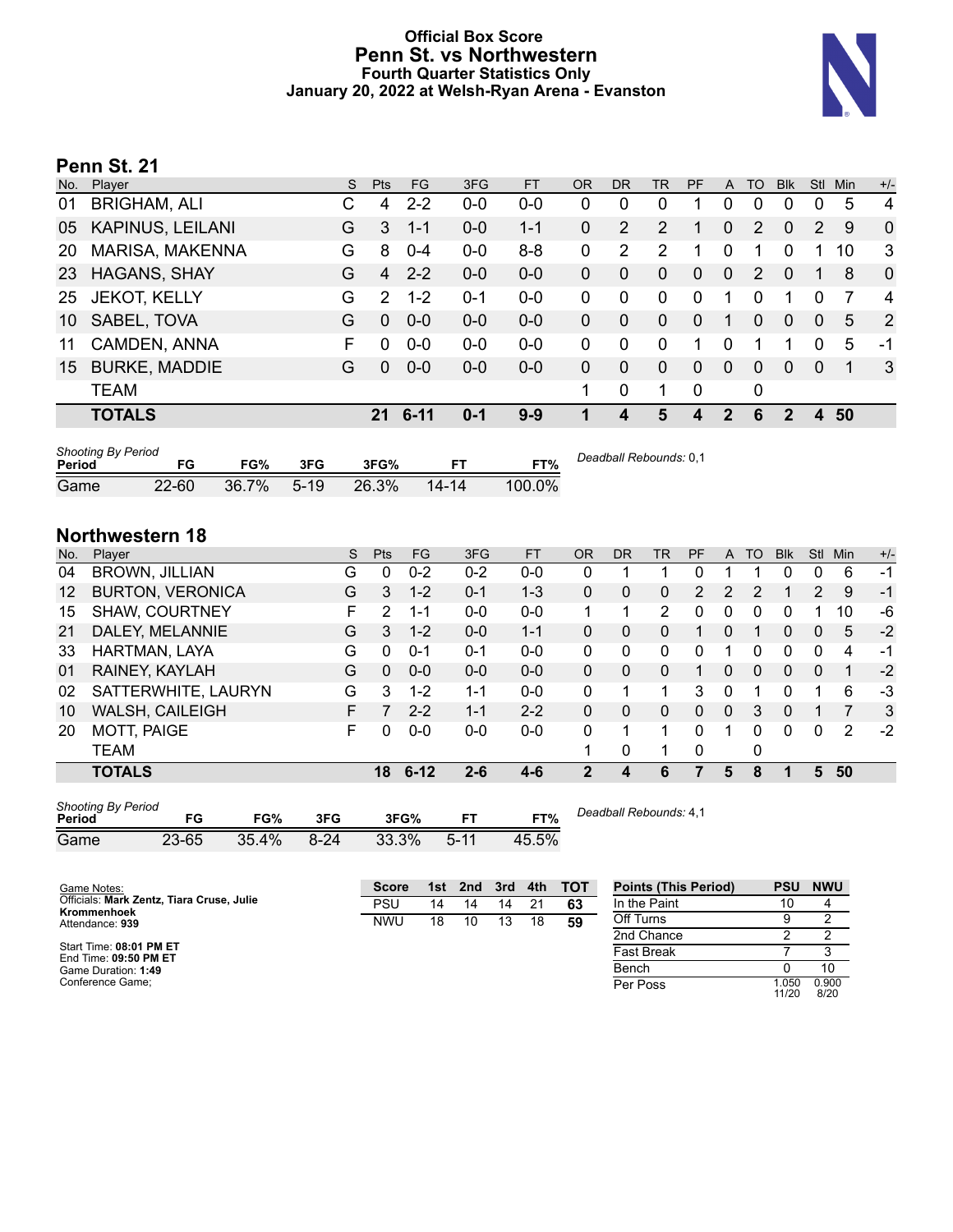### **Official Play-By-Play Penn St. vs Northwestern Fourth Quarter January 20, 2022 at Welsh-Ryan Arena - Evanston**



### **Period 4**

<mark>Startersː</mark><br>Penn St.: 1 BRIGHAM,ALI (C); 5 KAPINUS,LEILANI (G); 20 MARISA,MAKENNA (G); 23 HAGANS,SHAY (G); 25 JEKOT,KELLY (G);<br>**Northwestern**: 4 BROWN,JILLIAN (G); 12 BURTON,VERONICA (G); 15 SHAW,COURTNEY (F); 21 DALEY,MEL

| Time           | <b>VISITORS: Penn St.</b>                     | <b>Score</b>   | <b>Margin</b>           | <b>HOME: Northwestern</b>                                         |
|----------------|-----------------------------------------------|----------------|-------------------------|-------------------------------------------------------------------|
| 09:44          | MISSED JUMPER by MARISA, MAKENNA              |                |                         |                                                                   |
| 09:41          |                                               |                |                         | REBOUND (DEF) by MOTT, PAIGE                                      |
| 09:28          |                                               |                |                         | MISSED 3PTR by BROWN, JILLIAN                                     |
| 09:24          |                                               |                |                         | REBOUND (OFF) by TEAM                                             |
| 09:24          | FOUL (PERSONAL) by MARISA, MAKENNA            |                |                         |                                                                   |
| 09:24          | SUB OUT: BRIGHAM, ALI                         |                |                         |                                                                   |
| 09:24          | SUB IN: CAMDEN, ANNA                          |                |                         |                                                                   |
| 09:19          |                                               |                |                         | TURNOVER (BADPASS) by BROWN, JILLIAN                              |
| 09:19<br>09:15 | STEAL by HAGANS, SHAY                         |                | $V_3$                   |                                                                   |
| 09:01          | GOOD! LAYUP by HAGANS, SHAY [FB]              | 41-44<br>43-44 | V <sub>1</sub>          | GOOD! LAYUP by BURTON, VERONICA                                   |
| 09:01          |                                               |                |                         | ASSIST by MOTT, PAIGE                                             |
| 08:36          | TURNOVER (BADPASS) by KAPINUS, LEILANI        |                |                         |                                                                   |
| 08:36          |                                               |                |                         | STEAL by SATTERWHITE, LAURYN                                      |
| 08:29          |                                               |                |                         | MISSED LAYUP by SATTERWHITE, LAURYN                               |
| 08:29          | BLOCK by CAMDEN, ANNA                         |                |                         |                                                                   |
| 08:29          |                                               |                |                         | REBOUND (OFF) by TEAM                                             |
| 08:29          |                                               |                |                         | SUB OUT: BURTON, VERONICA                                         |
| 08:29          |                                               |                |                         | SUB IN: RAINEY, KAYLAH                                            |
| 08:26          |                                               |                |                         | TURNOVER (BADPASS) by SATTERWHITE, LAURYN                         |
| 07:55          | MISSED JUMPER by MARISA, MAKENNA              |                |                         |                                                                   |
| 07:55          | REBOUND (OFF) by TEAM                         |                |                         |                                                                   |
| 07:52          |                                               |                |                         | FOUL (PERSONAL) by RAINEY, KAYLAH                                 |
| 07:52          | SUB OUT: JEKOT, KELLY                         |                |                         |                                                                   |
| 07:52          | SUB IN: SABEL, TOVA                           |                |                         |                                                                   |
| 07:52<br>07:52 | GOOD! FT by MARISA, MAKENNA                   | 43-45<br>43-46 | V <sub>2</sub><br>$V_3$ |                                                                   |
| 07:52          | GOOD! FT by MARISA, MAKENNA                   |                |                         | SUB OUT: RAINEY, KAYLAH                                           |
| 07:52          |                                               |                |                         | SUB OUT: SATTERWHITE, LAURYN                                      |
| 07:52          |                                               |                |                         | SUB OUT: MOTT, PAIGE                                              |
| 07:52          |                                               |                |                         | SUB IN: WALSH, CAILEIGH                                           |
| 07:52          |                                               |                |                         | SUB IN: BURTON, VERONICA                                          |
| 07:52          |                                               |                |                         | SUB IN: DALEY, MELANNIE                                           |
| 07:46          |                                               | 46-46          | T                       | GOOD! 3PTR by WALSH, CAILEIGH [FB]                                |
| 07:46          |                                               |                |                         | ASSIST by BROWN, JILLIAN                                          |
| 07:27          | TURNOVER (TRAVEL) by HAGANS, SHAY             |                |                         |                                                                   |
| 07:08          |                                               |                |                         | TURNOVER (BADPASS) by WALSH, CAILEIGH                             |
| 06:37          | TURNOVER (BADPASS) by CAMDEN, ANNA            |                |                         |                                                                   |
| 06:37          |                                               |                |                         | STEAL by WALSH, CAILEIGH                                          |
| 06:30          |                                               |                |                         | TURNOVER (TRAVEL) by WALSH, CAILEIGH                              |
| 06:09<br>06:09 | TURNOVER (BADPASS) by HAGANS, SHAY            |                |                         |                                                                   |
| 05:59          |                                               |                |                         | STEAL by SHAW, COURTNEY<br>TURNOVER (BADPASS) by BURTON, VERONICA |
| 05:59          | STEAL by MARISA, MAKENNA                      |                |                         |                                                                   |
| 05:53          | MISSED LAYUP by MARISA, MAKENNA               |                |                         |                                                                   |
| 05:53          |                                               |                |                         | BLOCK by BURTON, VERONICA                                         |
| 05:47          |                                               |                |                         | REBOUND (DEF) by BROWN, JILLIAN                                   |
| 05:29          |                                               |                |                         | TURNOVER (LOSTBALL) by DALEY, MELANNIE                            |
| 05:29          | STEAL by KAPINUS, LEILANI                     |                |                         |                                                                   |
| 05:24          | GOOD! LAYUP by HAGANS, SHAY [FB]              | 46-48          | V <sub>2</sub>          |                                                                   |
| 05:15          |                                               | 48-48          | $\mathsf T$             | GOOD! JUMPER by DALEY, MELANNIE                                   |
| 05:15          |                                               |                |                         | ASSIST by BURTON, VERONICA                                        |
| 05:14          | FOUL (PERSONAL) by KAPINUS, LEILANI           |                |                         |                                                                   |
| 05:14          | SUB OUT: KAPINUS, LEILANI                     |                |                         |                                                                   |
| 05:14          | SUB OUT: CAMDEN, ANNA                         |                |                         |                                                                   |
| 05:14          | SUB OUT: HAGANS, SHAY                         |                |                         |                                                                   |
| 05:14<br>05:14 | SUB IN: BRIGHAM, ALI<br>SUB IN: BURKE, MADDIE |                |                         |                                                                   |
| 05:14          | SUB IN: JEKOT, KELLY                          |                |                         |                                                                   |
| 05:14          |                                               | 49-48          | H <sub>1</sub>          | GOOD! FT by DALEY, MELANNIE                                       |
| 04:52          | GOOD! LAYUP by BRIGHAM, ALI                   | 49-50          | V <sub>1</sub>          |                                                                   |
| 04:52          | ASSIST by SABEL, TOVA                         |                |                         |                                                                   |
| 04:27          |                                               |                |                         | MISSED 3PTR by BROWN, JILLIAN                                     |
| 04:27          | BLOCK by JEKOT, KELLY                         |                |                         |                                                                   |
| 04:23          | REBOUND (DEF) by MARISA, MAKENNA              |                |                         |                                                                   |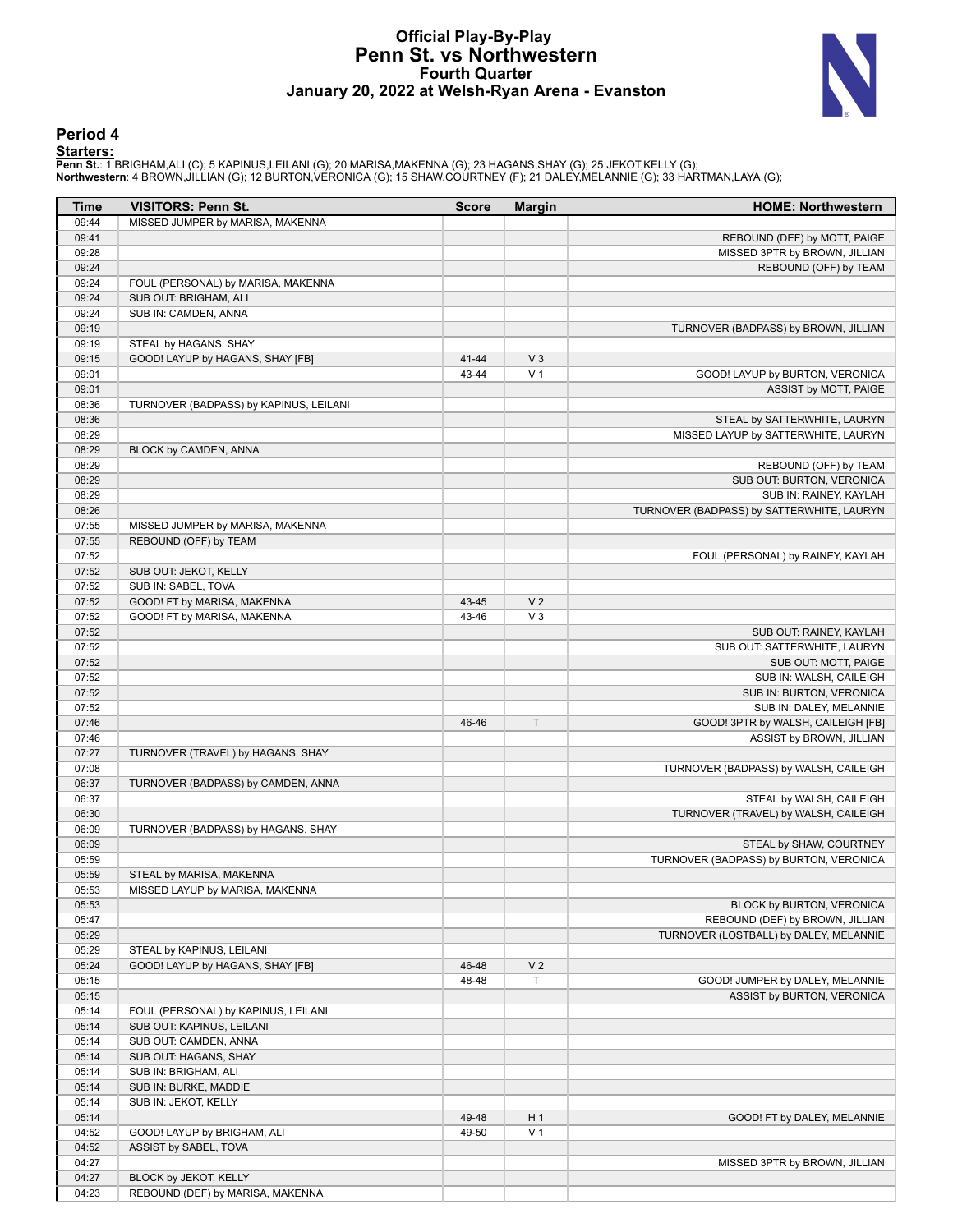| Time           | <b>VISITORS: Penn St.</b>               | <b>Score</b> | <b>Margin</b>  | <b>HOME: Northwestern</b>                           |
|----------------|-----------------------------------------|--------------|----------------|-----------------------------------------------------|
| 04:08          | GOOD! JUMPER by BRIGHAM, ALI [PNT]      | 49-52        | V <sub>3</sub> |                                                     |
| 04:08          | ASSIST by JEKOT, KELLY                  |              |                |                                                     |
| 04:02          |                                         |              |                | TIMEOUT 30SEC                                       |
| 04:02          |                                         |              |                | SUB IN: MOTT, PAIGE                                 |
| 04:02          |                                         |              |                | SUB IN: HARTMAN, LAYA                               |
| 04:02          | SUB OUT: BURKE, MADDIE                  |              |                |                                                     |
| 04:02          | SUB IN: KAPINUS, LEILANI                |              |                |                                                     |
| 04:02          |                                         |              |                | SUB OUT: BROWN, JILLIAN                             |
| 04:02          |                                         |              |                | SUB OUT: WALSH, CAILEIGH                            |
| 03:50<br>03:50 |                                         |              |                | FOUL (OFF) by BURTON, VERONICA                      |
| 03:50          |                                         |              |                | TURNOVER (OFFENSIVE) by BURTON, VERONICA            |
| 03:50          |                                         |              |                | SUB OUT: DALEY, MELANNIE                            |
| 03:50          |                                         |              |                | SUB OUT: MOTT, PAIGE                                |
| 03:50          |                                         |              |                | SUB IN: SATTERWHITE, LAURYN                         |
| 03:50          |                                         |              |                | SUB IN: WALSH, CAILEIGH                             |
| 03:41          | TURNOVER (LOSTBALL) by MARISA, MAKENNA  |              |                |                                                     |
| 03:41          |                                         |              |                | STEAL by BURTON, VERONICA                           |
| 03:34          |                                         |              |                | MISSED 3PTR by BURTON, VERONICA                     |
| 03:31          | REBOUND (DEF) by KAPINUS, LEILANI       |              |                |                                                     |
| 03:30          |                                         |              |                | FOUL (PERSONAL) by SATTERWHITE, LAURYN              |
| 03:10          | MISSED 3PTR by JEKOT, KELLY             |              |                |                                                     |
| 03:04          |                                         |              |                | REBOUND (DEF) by SHAW, COURTNEY                     |
| 03:04          | SUB OUT: SABEL, TOVA                    |              |                |                                                     |
| 03:04          | SUB IN: HAGANS, SHAY                    |              |                |                                                     |
| 02:50          |                                         | 52-52        | T              | GOOD! 3PTR by SATTERWHITE, LAURYN                   |
| 02:50          |                                         |              |                | ASSIST by HARTMAN, LAYA                             |
| 02:26          | MISSED LAYUP by MARISA, MAKENNA         |              |                |                                                     |
| 02:23          |                                         |              |                | REBOUND (DEF) by SATTERWHITE, LAURYN                |
| 02:10          |                                         | 54-52        | H <sub>2</sub> | GOOD! JUMPER by WALSH, CAILEIGH                     |
| 02:10          |                                         |              |                | ASSIST by BURTON, VERONICA                          |
| 01:53          | TIMEOUT 30SEC                           |              |                |                                                     |
| 01:39          | GOOD! JUMPER by JEKOT, KELLY            | 54-54        | $\mathsf T$    |                                                     |
| 01:15          |                                         |              |                | TURNOVER (LOSTBALL) by WALSH, CAILEIGH              |
| 01:15          | STEAL by KAPINUS, LEILANI               |              |                |                                                     |
| 01:10          | GOOD! LAYUP by KAPINUS, LEILANI [FB]    | 54-56        | V <sub>2</sub> |                                                     |
| 01:10          |                                         |              |                | FOUL (PERSONAL) by BURTON, VERONICA                 |
| 01:10          | SUB OUT: BRIGHAM, ALI                   |              |                |                                                     |
| 01:10          | SUB IN: CAMDEN, ANNA                    |              |                |                                                     |
| 01:10          | GOOD! FT by KAPINUS, LEILANI [FB]       | 54-57        | $V_3$          |                                                     |
| 00:49          |                                         |              |                | MISSED 3PTR by HARTMAN, LAYA                        |
| 00:46          | REBOUND (DEF) by MARISA, MAKENNA        |              |                |                                                     |
| 00:41          | <b>TIMEOUT TEAM</b>                     |              |                |                                                     |
| 00:41<br>00:41 |                                         |              |                | SUB OUT: WALSH, CAILEIGH<br>SUB IN: DALEY, MELANNIE |
| 00:23          | TURNOVER (LOSTBALL) by KAPINUS, LEILANI |              |                |                                                     |
| 00:23          |                                         |              |                | STEAL by BURTON, VERONICA                           |
| 00:17          |                                         |              |                | MISSED LAYUP by DALEY, MELANNIE                     |
| 00:13          |                                         |              |                | REBOUND (OFF) by SHAW, COURTNEY                     |
| 00:13          |                                         | 56-57        | V <sub>1</sub> | GOOD! LAYUP by SHAW, COURTNEY                       |
| 00:13          |                                         |              |                | FOUL (PERSONAL) by SATTERWHITE, LAURYN              |
| 00:13          | GOOD! FT by MARISA, MAKENNA             | 56-58        | V <sub>2</sub> |                                                     |
| 00:13          | GOOD! FT by MARISA, MAKENNA             | 56-59        | $V_3$          |                                                     |
| 00:13          |                                         |              |                | <b>TIMEOUT TEAM</b>                                 |
| 00:13          |                                         |              |                | SUB OUT: SHAW, COURTNEY                             |
| 00:13          |                                         |              |                | SUB OUT: DALEY, MELANNIE                            |
| 00:13          |                                         |              |                | SUB IN: BROWN, JILLIAN                              |
| 00:13          |                                         |              |                | SUB IN: WALSH, CAILEIGH                             |
| 00:09          | FOUL (PERSONAL) by CAMDEN, ANNA         |              |                |                                                     |
| 00:09          |                                         |              |                | MISSED FT by BURTON, VERONICA                       |
| 00:09          |                                         |              |                | REBOUND (OFF) by TEAM                               |
| 00:09          |                                         | 57-59        | V <sub>2</sub> | GOOD! FT by BURTON, VERONICA                        |
| 00:09          |                                         |              |                | MISSED FT by BURTON, VERONICA                       |
| 00:09          | REBOUND (DEF) by KAPINUS, LEILANI       |              |                |                                                     |
| 00:08          | TIMEOUT 30SEC                           |              |                |                                                     |
| 00:08          |                                         |              |                | SUB OUT: BROWN, JILLIAN                             |
| 00:08          |                                         |              |                | SUB OUT: WALSH, CAILEIGH                            |
| 00:08          |                                         |              |                | SUB IN: SHAW, COURTNEY                              |
| 00:08          |                                         |              |                | SUB IN: DALEY, MELANNIE                             |
| 00:08          | SUB OUT: CAMDEN, ANNA                   |              |                |                                                     |
| 00:08          | SUB IN: BRIGHAM, ALI                    |              |                |                                                     |
| 00:06          |                                         |              |                | FOUL (PERSONAL) by SATTERWHITE, LAURYN              |
| 00:06          | GOOD! FT by MARISA, MAKENNA             | 57-60        | $V_3$          |                                                     |
| 00:06          | GOOD! FT by MARISA, MAKENNA             | 57-61        | V <sub>4</sub> |                                                     |
| 00:06          |                                         |              |                | TIMEOUT 30SEC                                       |
| 00:06          |                                         |              |                | SUB OUT: SHAW, COURTNEY                             |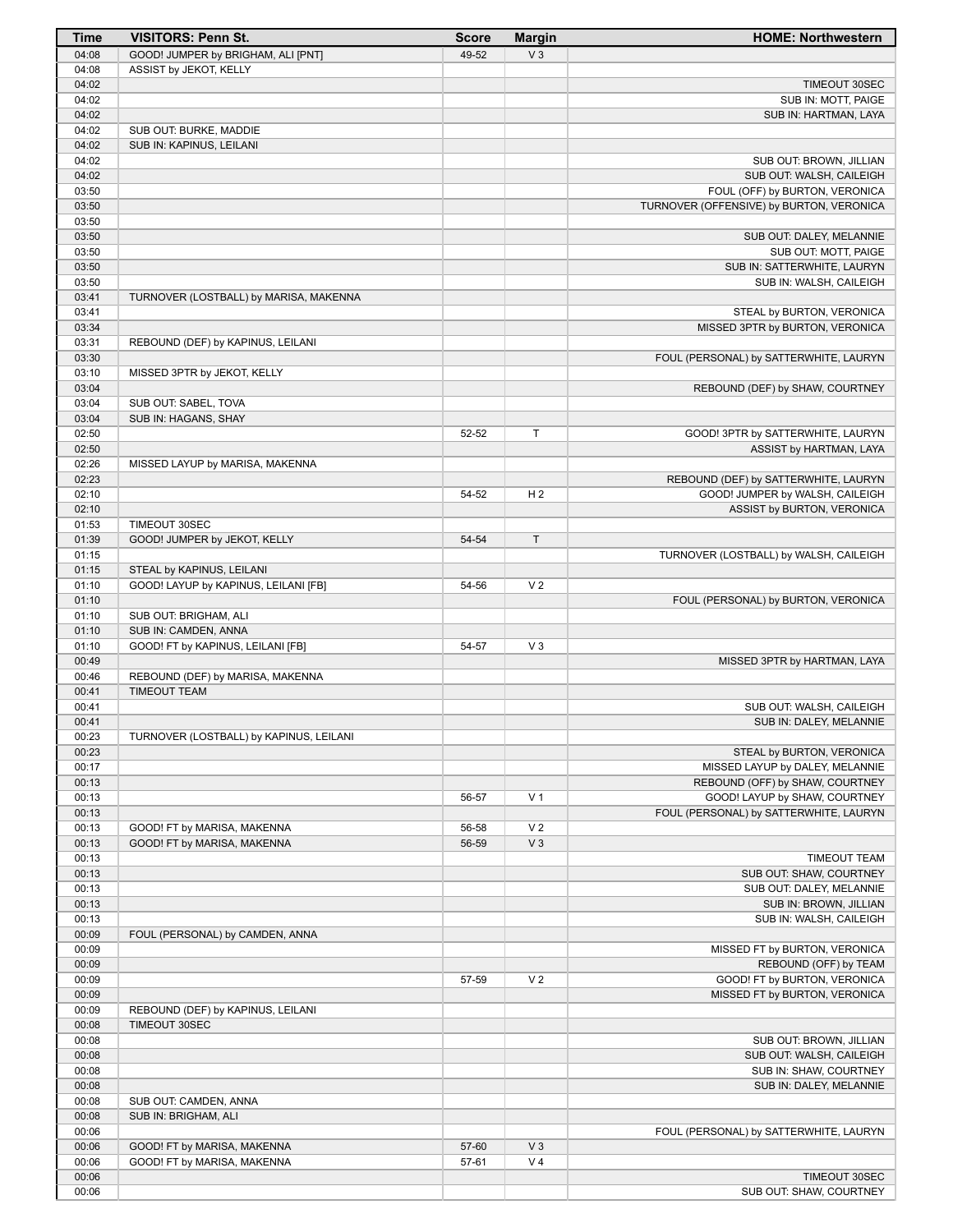| <b>Time</b> | <b>VISITORS: Penn St.</b>       | <b>Score</b> | <b>Margin</b>  | <b>HOME: Northwestern</b>          |
|-------------|---------------------------------|--------------|----------------|------------------------------------|
| 00:06       |                                 |              |                | SUB IN: WALSH, CAILEIGH            |
| 00:03       | FOUL (PERSONAL) by BRIGHAM, ALI |              |                |                                    |
| 00:03       |                                 | 58-61        | V <sub>3</sub> | GOOD! FT by WALSH, CAILEIGH        |
| 00:03       |                                 | 59-61        | V <sub>2</sub> | GOOD! FT by WALSH, CAILEIGH        |
| 00:03       |                                 |              |                | SUB OUT: WALSH, CAILEIGH           |
| 00:03       |                                 |              |                | SUB IN: SHAW, COURTNEY             |
| 00:03       | TIMEOUT 30SEC                   |              |                |                                    |
| 00:00       |                                 |              |                | FOUL (PERSONAL) by DALEY, MELANNIE |
| 00:00       | GOOD! FT by MARISA, MAKENNA     | 59-62        | $V_3$          |                                    |
| 00:00       | GOOD! FT by MARISA, MAKENNA     | 59-63        | V <sub>4</sub> |                                    |

### **Penn St. 63, Northwestern 59**

| <b>Points (This Period)</b> | <b>PSU</b>     | <b>NWU</b>    |
|-----------------------------|----------------|---------------|
| In the Paint                | 10             |               |
| Off Turns                   |                |               |
| 2nd Chance                  |                |               |
| <b>Fast Break</b>           |                |               |
| Bench                       |                | 10            |
| Per Poss                    | 1.050<br>11/20 | 0.900<br>8/20 |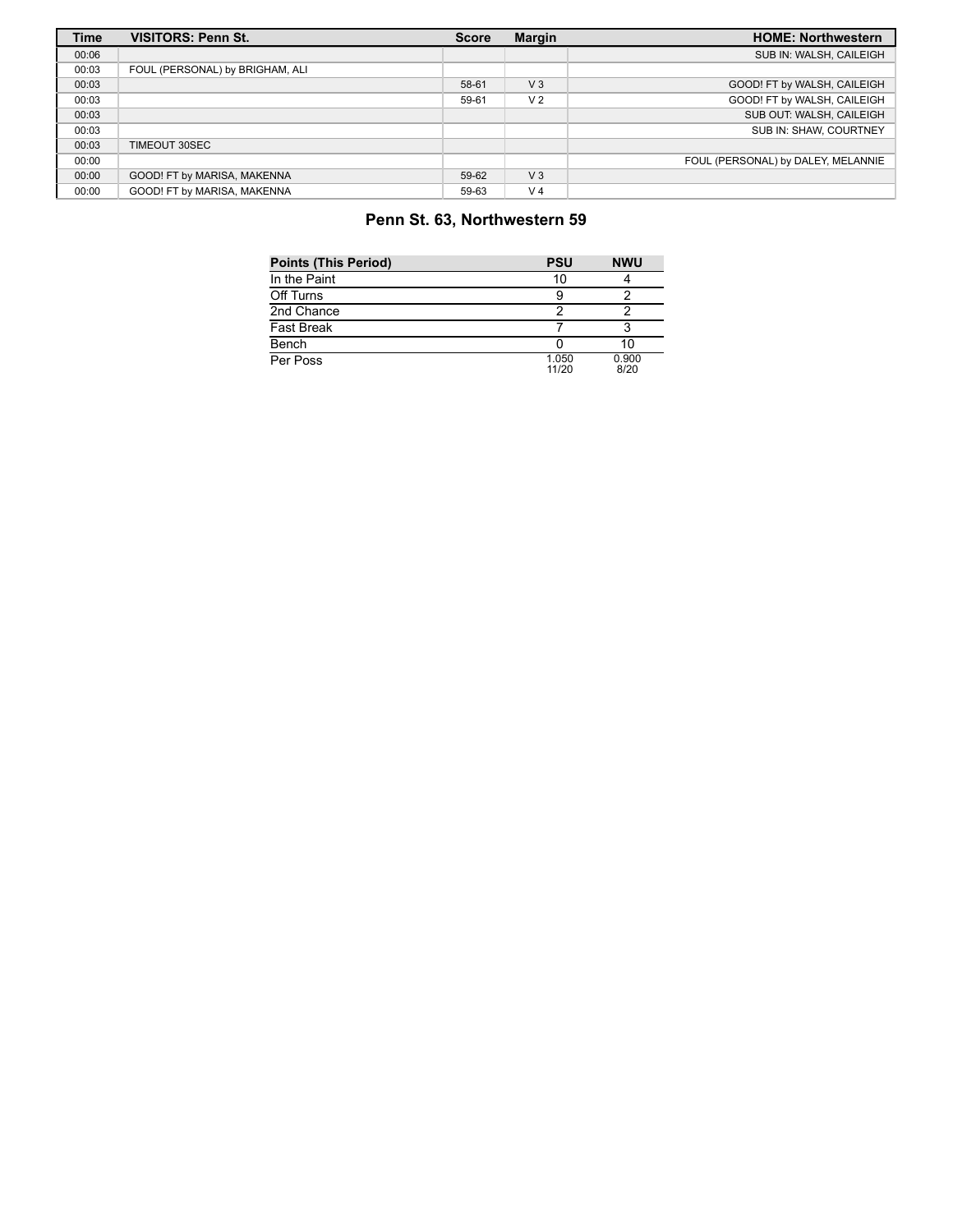### **Official Scoring/Possession Reference Chart Penn St. vs Northwestern Period 1 January 20, 2022 at Welsh-Ryan Arena - Evanston**



### **Period 1**

<mark>Startersː</mark><br>Penn St.: 1 BRIGHAM,ALI (C); 5 KAPINUS,LEILANI (G); 20 MARISA,MAKENNA (G); 23 HAGANS,SHAY (G); 25 JEKOT,KELLY (G);<br>**Northwestern**: 4 BROWN,JILLIAN (G); 12 BURTON,VERONICA (G); 15 SHAW,COURTNEY (F); 21 DALEY,MEL

| <b>Time</b> | <b>VISITORS: Penn St.</b>            | <b>Score</b> | <b>Margin</b>  | <b>HOME: Northwestern</b>               |
|-------------|--------------------------------------|--------------|----------------|-----------------------------------------|
| 09:10       | GOOD! LAYUP by KAPINUS, LEILANI [FB] | $0 - 2$      | V <sub>2</sub> |                                         |
| 08:38       |                                      | $2 - 2$      | т              | GOOD! LAYUP by BURTON, VERONICA [FB]    |
| 07:33       | GOOD! 3PTR by MARISA, MAKENNA        | $2 - 5$      | V3             |                                         |
| 06:37       |                                      | $4 - 5$      | V <sub>1</sub> | GOOD! LAYUP by HARTMAN, LAYA            |
| 05:18       | GOOD! 3PTR by BURKE, MADDIE          | $4 - 8$      | V <sub>4</sub> |                                         |
| 04:54       |                                      | $7-8$        | V <sub>1</sub> | GOOD! 3PTR by HARTMAN, LAYA             |
| 02:58       | GOOD! LAYUP by BRIGHAM, ALI          | $7 - 10$     | $V_3$          |                                         |
| 02:37       |                                      | $9 - 10$     | V <sub>1</sub> | GOOD! JUMPER by WALSH, CAILEIGH         |
| 02:24       | GOOD! JUMPER by MARISA, MAKENNA      | $9 - 12$     | $V_3$          |                                         |
| 01:57       |                                      | $12 - 12$    | T              | GOOD! 3PTR by BURTON, VERONICA          |
| 01:45       |                                      | $14 - 12$    | H <sub>2</sub> | GOOD! LAYUP by BURTON, VERONICA [FB]    |
| 01:19       |                                      | $16 - 12$    | H 4            | GOOD! LAYUP by SATTERWHITE, LAURYN [FB] |
| 01:01       | GOOD! LAYUP by KAPINUS, LEILANI      | $16 - 14$    | H <sub>2</sub> |                                         |
| 00:43       |                                      | $18 - 14$    | H 4            | GOOD! JUMPER by WALSH, CAILEIGH [PNT]   |

**Penn St. 14, Northwestern 18**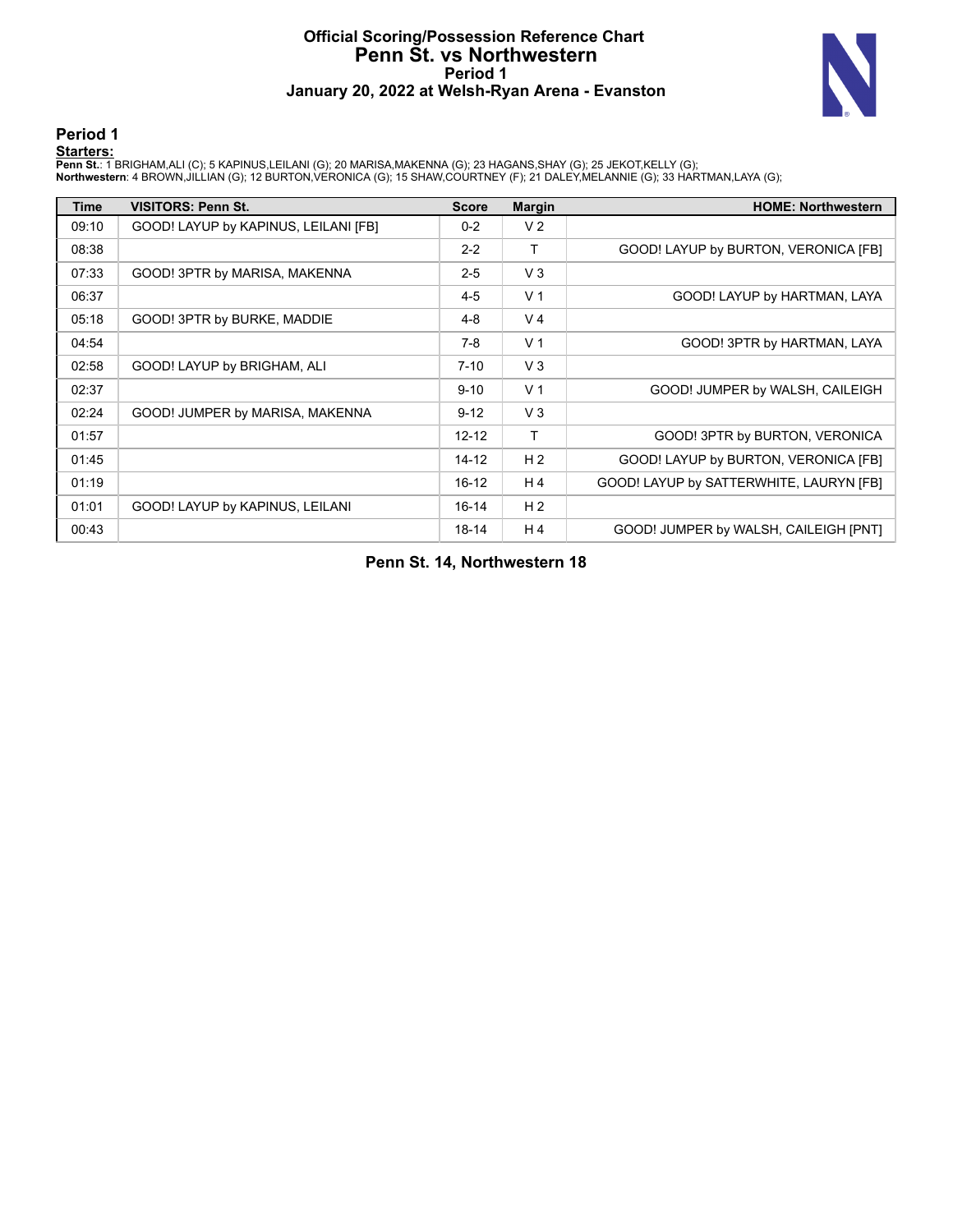### **Official Scoring/Possession Reference Chart Penn St. vs Northwestern Period 2 January 20, 2022 at Welsh-Ryan Arena - Evanston**



### **Period 2**

<mark>Startersː</mark><br>Penn St.: 1 BRIGHAM,ALI (C); 5 KAPINUS,LEILANI (G); 20 MARISA,MAKENNA (G); 23 HAGANS,SHAY (G); 25 JEKOT,KELLY (G);<br>**Northwestern**: 4 BROWN,JILLIAN (G); 12 BURTON,VERONICA (G); 15 SHAW,COURTNEY (F); 21 DALEY,MEL

| <b>Time</b> | <b>VISITORS: Penn St.</b>       | <b>Score</b> | <b>Margin</b>  | <b>HOME: Northwestern</b>         |
|-------------|---------------------------------|--------------|----------------|-----------------------------------|
| 09:55       | GOOD! 3PTR by CAMDEN, ANNA      | 18-17        | H <sub>1</sub> |                                   |
| 09:05       |                                 | $20 - 17$    | $H_3$          | GOOD! LAYUP by MOTT, PAIGE [FB]   |
| 06:13       |                                 | $22 - 17$    | H <sub>5</sub> | GOOD! LAYUP by DALEY, MELANNIE    |
| 04:25       | GOOD! LAYUP by KAPINUS, LEILANI | $22 - 19$    | $H_3$          |                                   |
| 03:48       | GOOD! 3PTR by CAMDEN, ANNA [FB] | $22 - 22$    | т              |                                   |
| 03:09       | GOOD! FT by KAPINUS, LEILANI    | $22 - 23$    | V <sub>1</sub> |                                   |
| 03:09       | GOOD! FT by KAPINUS, LEILANI    | $22 - 24$    | V <sub>2</sub> |                                   |
| 02:59       | GOOD! LAYUP by KAPINUS, LEILANI | $22 - 26$    | V <sub>4</sub> |                                   |
| 02:35       |                                 | $25 - 26$    | V <sub>1</sub> | GOOD! 3PTR by BROWN, JILLIAN      |
| 01:47       | GOOD! FT by MARISA, MAKENNA     | $25 - 27$    | V <sub>2</sub> |                                   |
| 01:47       | GOOD! FT by MARISA, MAKENNA     | $25 - 28$    | V <sub>3</sub> |                                   |
| 00:28       |                                 | 26-28        | V <sub>2</sub> | GOOD! FT by BURTON, VERONICA [FB] |
| 00:28       |                                 | 28-28        | T              | GOOD! LAYUP by SHAW, COURTNEY     |

**Penn St. 28, Northwestern 28**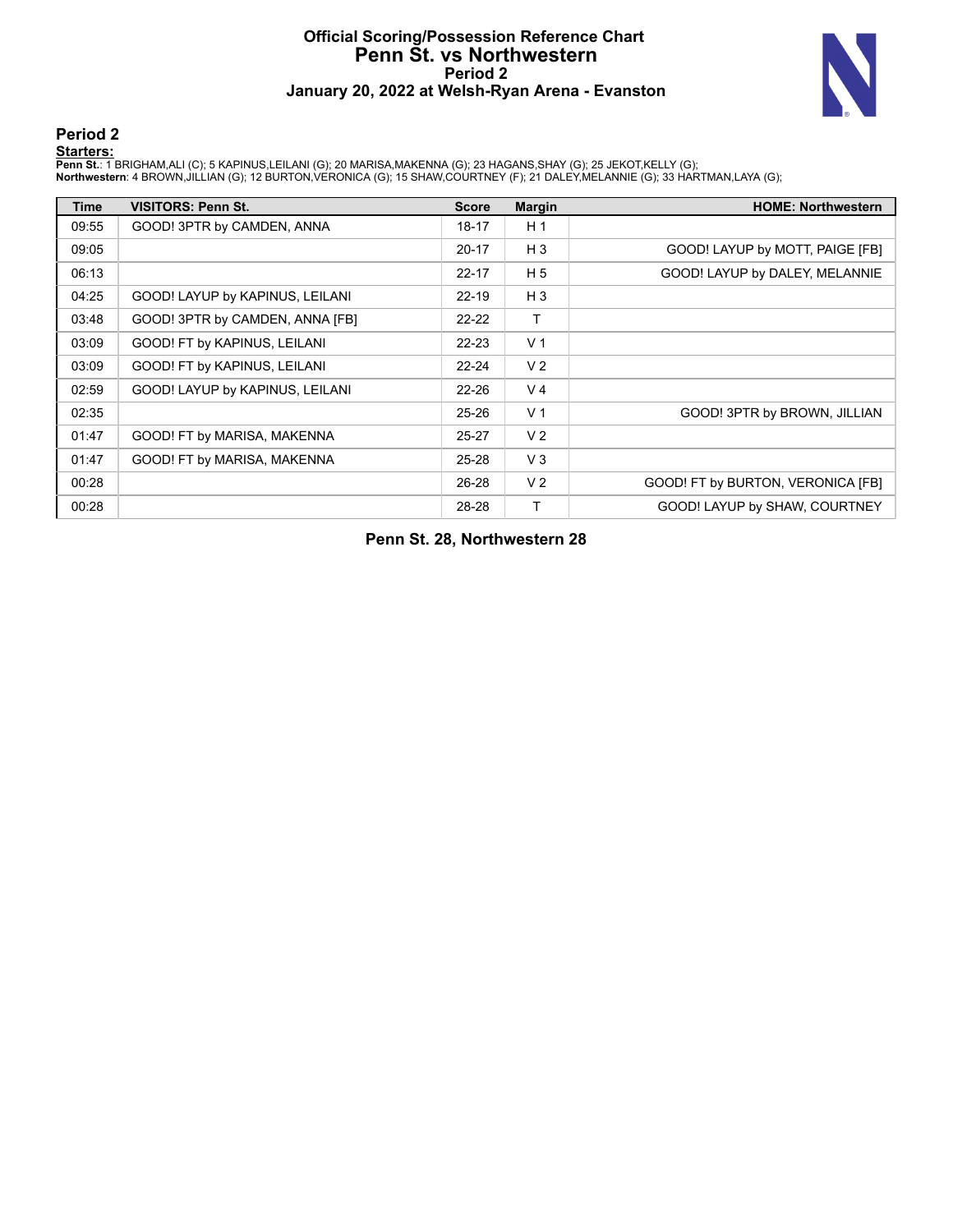### **Official Scoring/Possession Reference Chart Penn St. vs Northwestern Period 3 January 20, 2022 at Welsh-Ryan Arena - Evanston**



### **Period 3**

<mark>Startersː</mark><br>Penn St.: 1 BRIGHAM,ALI (C); 5 KAPINUS,LEILANI (G); 20 MARISA,MAKENNA (G); 23 HAGANS,SHAY (G); 25 JEKOT,KELLY (G);<br>**Northwestern**: 4 BROWN,JILLIAN (G); 12 BURTON,VERONICA (G); 15 SHAW,COURTNEY (F); 21 DALEY,MEL

| Time  | <b>VISITORS: Penn St.</b>       | <b>Score</b> | <b>Margin</b>  | <b>HOME: Northwestern</b>                 |
|-------|---------------------------------|--------------|----------------|-------------------------------------------|
| 07:26 |                                 | $30 - 28$    | H <sub>2</sub> | GOOD! JUMPER by HARTMAN, LAYA             |
| 06:40 |                                 | $32 - 28$    | H <sub>4</sub> | GOOD! JUMPER by BURTON, VERONICA [FB/PNT] |
| 05:19 | GOOD! LAYUP by SABEL, TOVA [FB] | 32-30        | H <sub>2</sub> |                                           |
| 04:24 | GOOD! LAYUP by MARISA, MAKENNA  | $32 - 32$    | Т              |                                           |
| 04:02 |                                 | $35 - 32$    | $H_3$          | GOOD! 3PTR by BURTON, VERONICA            |
| 03:27 | GOOD! LAYUP by KAPINUS, LEILANI | $35 - 34$    | H <sub>1</sub> |                                           |
| 03:13 |                                 | 38-34        | H4             | GOOD! 3PTR by SATTERWHITE, LAURYN         |
| 03:01 | GOOD! LAYUP by BRIGHAM, ALI     | 38-36        | H <sub>2</sub> |                                           |
| 03:01 | GOOD! FT by BRIGHAM, ALI        | 38-37        | H <sub>1</sub> |                                           |
| 02:47 |                                 | 41-37        | H4             | GOOD! 3PTR by HARTMAN, LAYA [FB]          |
| 02:23 | GOOD! LAYUP by CAMDEN, ANNA     | 41-39        | H <sub>2</sub> |                                           |
| 01:14 | GOOD! 3PTR by MARISA, MAKENNA   | 41-42        | V <sub>1</sub> |                                           |

**Penn St. 42, Northwestern 41**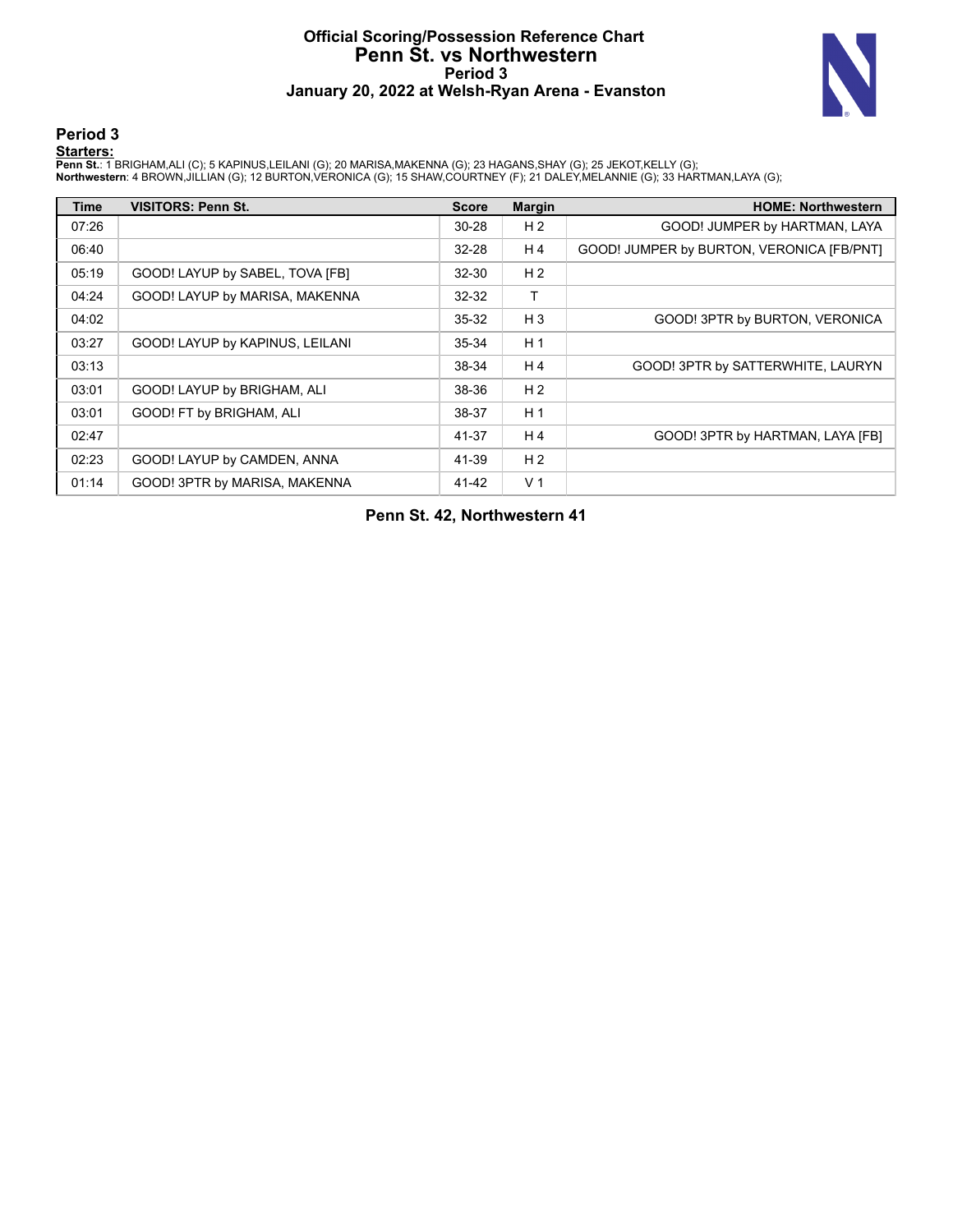### **Official Scoring/Possession Reference Chart Penn St. vs Northwestern Period 4 January 20, 2022 at Welsh-Ryan Arena - Evanston**



### **Period 4**

<mark>Startersː</mark><br>Penn St.: 1 BRIGHAM,ALI (C); 5 KAPINUS,LEILANI (G); 20 MARISA,MAKENNA (G); 23 HAGANS,SHAY (G); 25 JEKOT,KELLY (G);<br>**Northwestern**: 4 BROWN,JILLIAN (G); 12 BURTON,VERONICA (G); 15 SHAW,COURTNEY (F); 21 DALEY,MEL

| <b>Time</b> | <b>VISITORS: Penn St.</b>            | <b>Score</b> | <b>Margin</b>  | <b>HOME: Northwestern</b>          |
|-------------|--------------------------------------|--------------|----------------|------------------------------------|
| 09:15       | GOOD! LAYUP by HAGANS, SHAY [FB]     | $41 - 44$    | V <sub>3</sub> |                                    |
| 09:01       |                                      | 43-44        | V <sub>1</sub> | GOOD! LAYUP by BURTON, VERONICA    |
| 07:52       | GOOD! FT by MARISA, MAKENNA          | 43-45        | V <sub>2</sub> |                                    |
| 07:52       | GOOD! FT by MARISA, MAKENNA          | 43-46        | $V_3$          |                                    |
| 07:46       |                                      | 46-46        | T              | GOOD! 3PTR by WALSH, CAILEIGH [FB] |
| 05:24       | GOOD! LAYUP by HAGANS, SHAY [FB]     | 46-48        | V <sub>2</sub> |                                    |
| 05:15       |                                      | 48-48        | T              | GOOD! JUMPER by DALEY, MELANNIE    |
| 05:14       |                                      | 49-48        | H <sub>1</sub> | GOOD! FT by DALEY, MELANNIE        |
| 04:52       | GOOD! LAYUP by BRIGHAM, ALI          | 49-50        | V <sub>1</sub> |                                    |
| 04:08       | GOOD! JUMPER by BRIGHAM, ALI [PNT]   | 49-52        | $V_3$          |                                    |
| 02:50       |                                      | 52-52        | $\mathsf{T}$   | GOOD! 3PTR by SATTERWHITE, LAURYN  |
| 02:10       |                                      | 54-52        | H <sub>2</sub> | GOOD! JUMPER by WALSH, CAILEIGH    |
| 01:39       | GOOD! JUMPER by JEKOT, KELLY         | 54-54        | $\mathsf{T}$   |                                    |
| 01:10       | GOOD! LAYUP by KAPINUS, LEILANI [FB] | 54-56        | V <sub>2</sub> |                                    |
| 01:10       | GOOD! FT by KAPINUS, LEILANI [FB]    | 54-57        | V <sub>3</sub> |                                    |
| 00:13       |                                      | 56-57        | V <sub>1</sub> | GOOD! LAYUP by SHAW, COURTNEY      |
| 00:13       | GOOD! FT by MARISA, MAKENNA          | 56-58        | V <sub>2</sub> |                                    |
| 00:13       | GOOD! FT by MARISA, MAKENNA          | 56-59        | V <sub>3</sub> |                                    |
| 00:09       |                                      | 57-59        | V <sub>2</sub> | GOOD! FT by BURTON, VERONICA       |
| 00:06       | GOOD! FT by MARISA, MAKENNA          | 57-60        | $V_3$          |                                    |
| 00:06       | GOOD! FT by MARISA, MAKENNA          | 57-61        | V <sub>4</sub> |                                    |
| 00:03       |                                      | 58-61        | V <sub>3</sub> | GOOD! FT by WALSH, CAILEIGH        |
| 00:03       |                                      | 59-61        | V <sub>2</sub> | GOOD! FT by WALSH, CAILEIGH        |
| 00:00       | GOOD! FT by MARISA, MAKENNA          | 59-62        | V <sub>3</sub> |                                    |
| 00:00       | GOOD! FT by MARISA, MAKENNA          | 59-63        | V <sub>4</sub> |                                    |

**Penn St. 63, Northwestern 59**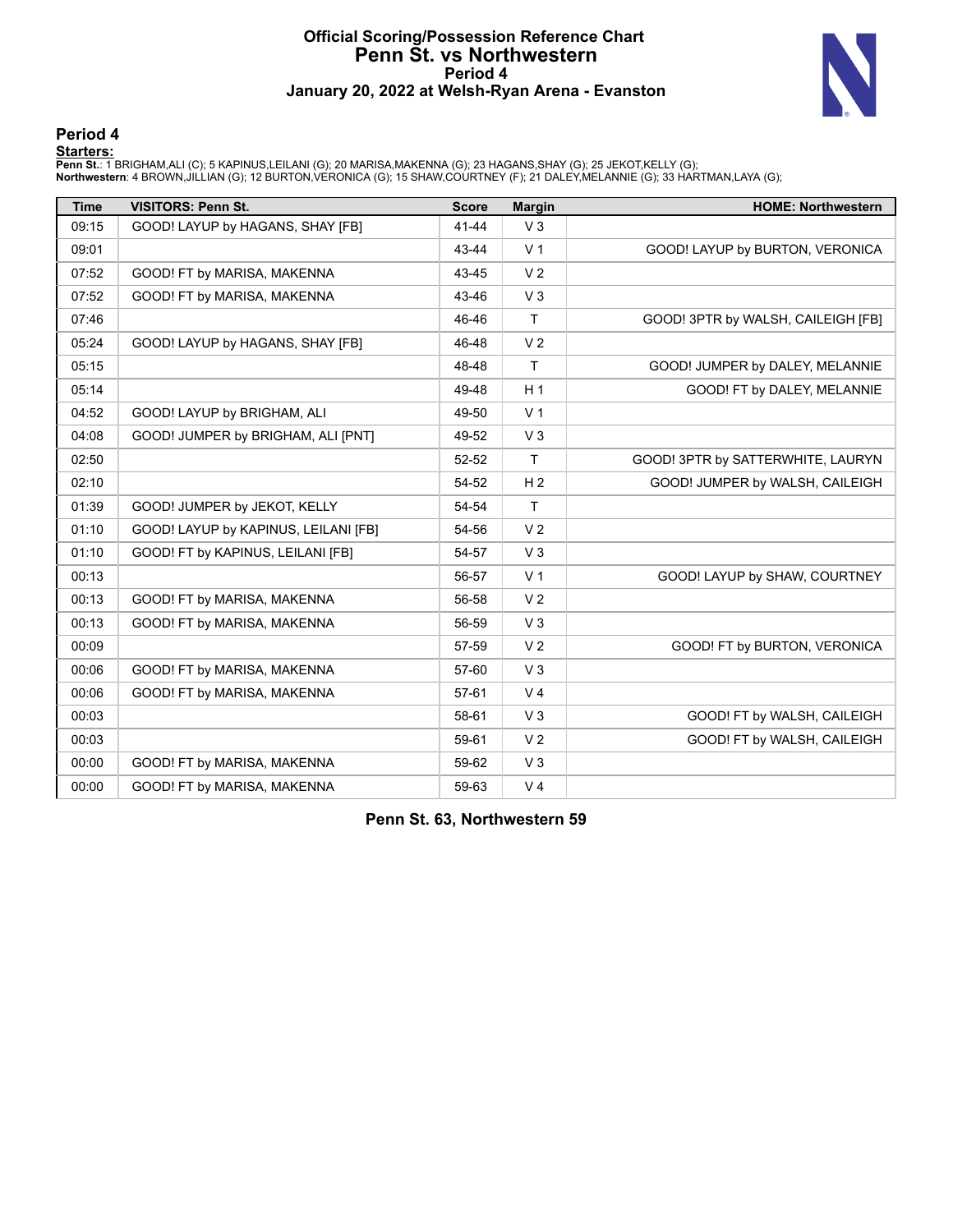### **Official Substitutions Log Penn St. vs Northwestern Period 1 January 20, 2022 at Welsh-Ryan Arena - Evanston**



| <b>VISITORS: Penn St.</b>   | <b>Time</b> | <b>Score</b> | <b>HOME: Northwestern</b>   |
|-----------------------------|-------------|--------------|-----------------------------|
| BRIGHAM, ALI                |             |              | 4 BROWN, JILLIAN            |
| 5 KAPINUS, LEILANI          |             |              | 12 BURTON, VERONICA         |
| 20 MARISA, MAKENNA          |             |              | 15 SHAW, COURTNEY           |
| 23 HAGANS, SHAY             |             |              | 21 DALEY, MELANNIE          |
| 25 JEKOT, KELLY             |             |              | 33 HARTMAN, LAYA            |
| SUB OUT: 1 BRIGHAM, ALI     | 08:38       | $2 - 2$      |                             |
| SUB IN: 11 CAMDEN, ANNA     | 08:38       |              |                             |
| SUB OUT: 25 JEKOT KELLY     | 06:18       | $5 - 4$      |                             |
| SUB IN: 1 BRIGHAM, ALI      | 06:18       |              |                             |
| SUB OUT: 5 KAPINUS, LEILANI | 05:55       | $5 - 4$      |                             |
| SUB IN: 15 BURKE, MADDIE    | 05:55       |              |                             |
|                             | 04:39       | $8 - 7$      | SUB OUT: SHAW, COURTNEY     |
|                             | 04:39       |              | SUB OUT: DALEY, MELANNIE    |
|                             | 04:39       |              | SUB IN: SATTERWHITE, LAURYN |
|                             | 04:39       |              | SUB IN: WALSH, CAILEIGH     |
| SUB OUT: 23 HAGANS, SHAY    | 04:39       |              |                             |
| SUB IN: 5 KAPINUS, LEILANI  | 04:39       |              |                             |

**Penn St. 14, Northwestern 18**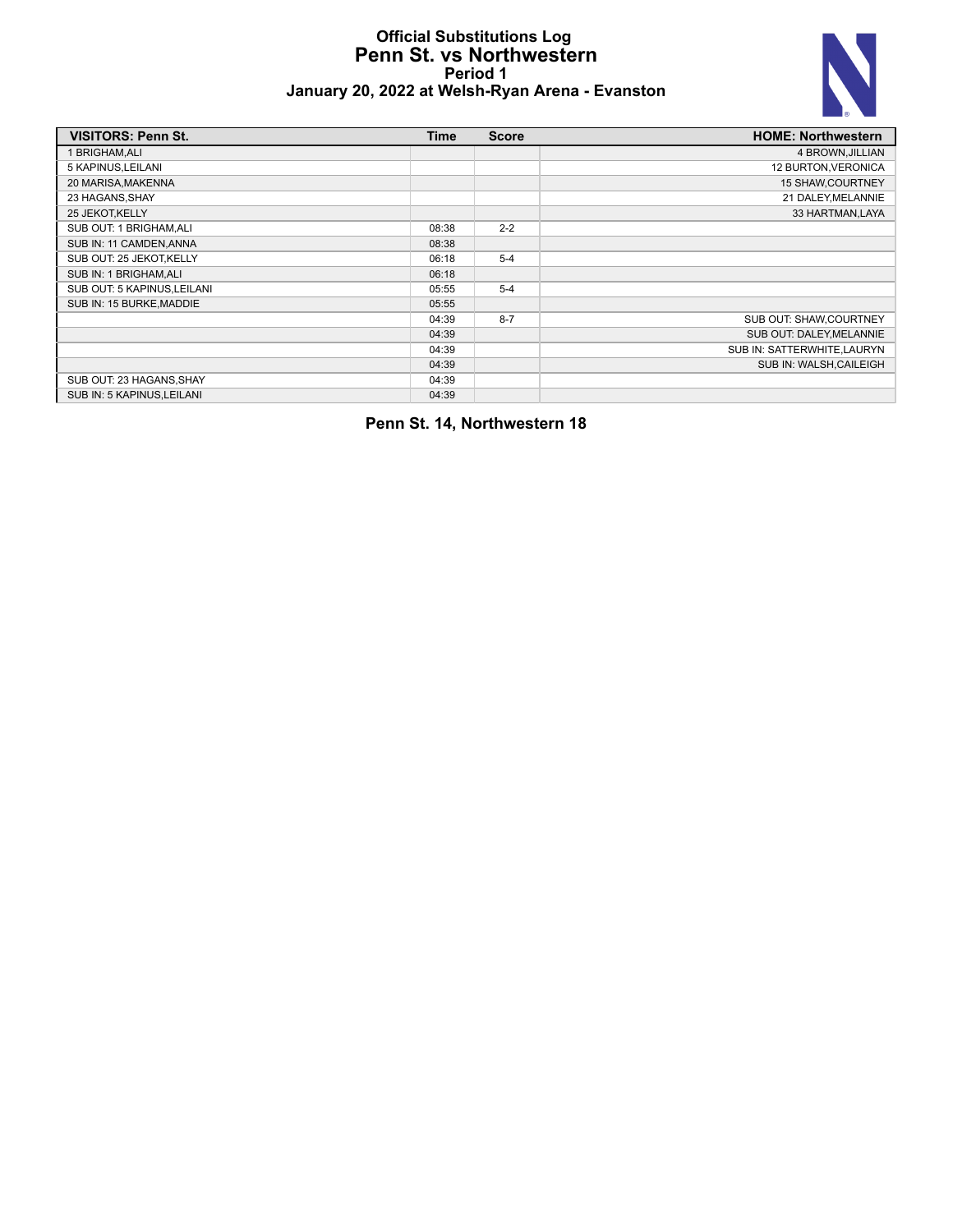### **Official Substitutions Log Penn St. vs Northwestern Period 2 January 20, 2022 at Welsh-Ryan Arena - Evanston**



| <b>VISITORS: Penn St.</b>   | <b>Time</b> | <b>Score</b>             | <b>HOME: Northwestern</b>    |
|-----------------------------|-------------|--------------------------|------------------------------|
| 1 BRIGHAM, ALI              |             |                          | 4 BROWN, JILLIAN             |
| 5 KAPINUS, LEILANI          |             |                          | 12 BURTON, VERONICA          |
| 20 MARISA, MAKENNA          |             |                          | 15 SHAW, COURTNEY            |
| 23 HAGANS, SHAY             |             |                          | 21 DALEY, MELANNIE           |
| 25 JEKOT, KELLY             |             |                          | 33 HARTMAN, LAYA             |
|                             | 10:00       | $\overline{\phantom{a}}$ | SUB OUT: BROWN, JILLIAN      |
|                             | 10:00       |                          | SUB IN: MOTT, PAIGE          |
| SUB OUT: 1 BRIGHAM, ALI     | 10:00       |                          |                              |
| SUB OUT: 15 BURKE, MADDIE   | 10:00       |                          |                              |
| SUB IN: 10 SABEL, TOVA      | 10:00       |                          |                              |
| SUB IN: 23 HAGANS, SHAY     | 10:00       |                          |                              |
|                             | 08:20       | 17-20                    | SUB OUT: WALSH, CAILEIGH     |
|                             | 08:20       |                          | SUB OUT: HARTMAN, LAYA       |
|                             | 08:20       |                          | SUB IN: BROWN, JILLIAN       |
|                             | 08:20       |                          | SUB IN: SHAW, COURTNEY       |
| SUB OUT: 5 KAPINUS, LEILANI | 08:20       |                          |                              |
| SUB IN: 25 JEKOT, KELLY     | 08:20       |                          |                              |
|                             | 07:32       | 17-20                    | SUB OUT: SATTERWHITE, LAURYN |
|                             | 07:32       |                          | SUB OUT: MOTT, PAIGE         |
|                             | 07:32       |                          | SUB IN: DALEY, MELANNIE      |
|                             | 07:32       |                          | SUB IN: HARTMAN, LAYA        |
| SUB OUT: 10 SABEL, TOVA     | 07:32       |                          |                              |
| SUB OUT: 11 CAMDEN, ANNA    | 07:32       |                          |                              |
| SUB OUT: 23 HAGANS, SHAY    | 07:32       |                          |                              |
| SUB IN: 1 BRIGHAM, ALI      | 07:32       |                          |                              |
| SUB IN: 5 KAPINUS, LEILANI  | 07:32       |                          |                              |
| SUB IN: 15 BURKE, MADDIE    | 07:32       |                          |                              |
| SUB OUT: 1 BRIGHAM, ALI     | 05:00       | $17 - 22$                |                              |
| SUB OUT: 15 BURKE, MADDIE   | 05:00       |                          |                              |
| SUB IN: 10 SABEL, TOVA      | 05:00       |                          |                              |
| SUB IN: 11 CAMDEN, ANNA     | 05:00       |                          |                              |
|                             | 03:23       | $22 - 22$                | SUB OUT: HARTMAN, LAYA       |
|                             | 03:23       |                          | SUB IN: WALSH, CAILEIGH      |
|                             | 03:09       | 24-22                    | SUB OUT: DALEY, MELANNIE     |
|                             | 03:09       |                          | SUB IN: SATTERWHITE, LAURYN  |
| SUB OUT: 5 KAPINUS, LEILANI | 01:11       | 28-25                    |                              |
| SUB IN: 15 BURKE, MADDIE    | 01:11       |                          |                              |
|                             | 00:28       | 28-25                    | SUB OUT: WALSH, CAILEIGH     |
|                             | 00:28       |                          | <b>SUB IN: HARTMAN.LAYA</b>  |

**Penn St. 28, Northwestern 28**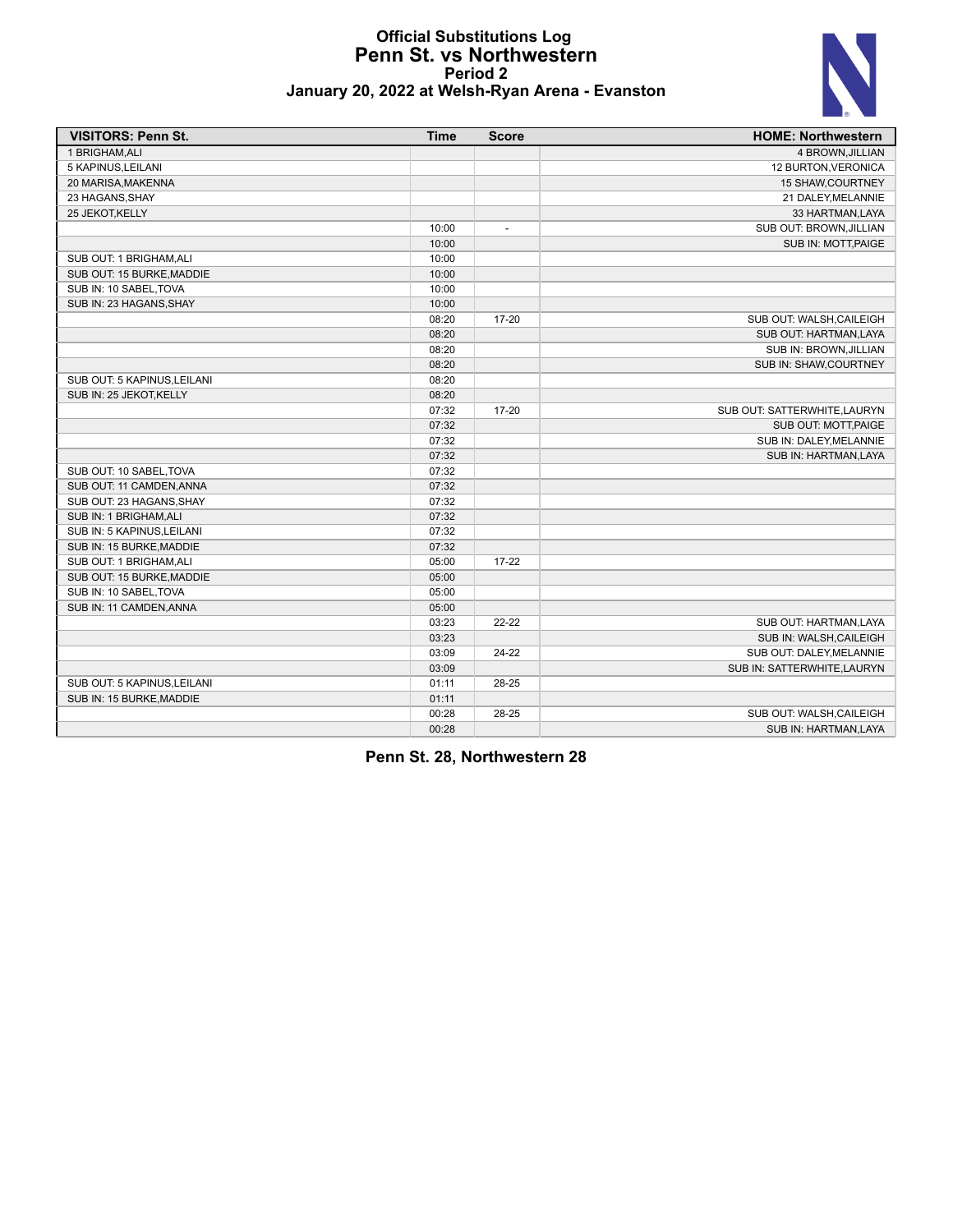# N

### **Official Substitutions Log Penn St. vs Northwestern Period 3 January 20, 2022 at Welsh-Ryan Arena - Evanston**

| <b>VISITORS: Penn St.</b>  | <b>Time</b> | <b>Score</b>             | <b>HOME: Northwestern</b>    |
|----------------------------|-------------|--------------------------|------------------------------|
| 1 BRIGHAM, ALI             |             |                          | 4 BROWN, JILLIAN             |
| 5 KAPINUS, LEILANI         |             |                          | 12 BURTON, VERONICA          |
| 20 MARISA, MAKENNA         |             |                          | 15 SHAW, COURTNEY            |
| 23 HAGANS, SHAY            |             |                          | 21 DALEY, MELANNIE           |
| 25 JEKOT, KELLY            |             |                          | 33 HARTMAN, LAYA             |
|                            | 10:00       | $\overline{\phantom{a}}$ | SUB OUT: SATTERWHITE, LAURYN |
|                            | 10:00       |                          | SUB IN: DALEY, MELANNIE      |
| SUB OUT: 10 SABEL, TOVA    | 10:00       |                          |                              |
| SUB OUT: 15 BURKE, MADDIE  | 10:00       |                          |                              |
| SUB IN: 5 KAPINUS, LEILANI | 10:00       |                          |                              |
| SUB IN: 23 HAGANS, SHAY    | 10:00       |                          |                              |
|                            | 06:14       | 28-32                    | SUB OUT: DALEY, MELANNIE     |
|                            | 06:14       |                          | SUB IN: SATTERWHITE, LAURYN  |
| SUB OUT: 11 CAMDEN, ANNA   | 06:14       |                          |                              |
| SUB OUT: 25 JEKOT, KELLY   | 06:14       |                          |                              |
| SUB IN: 1 BRIGHAM, ALI     | 06:14       |                          |                              |
| SUB IN: 15 BURKE, MADDIE   | 06:14       |                          |                              |
| SUB OUT: 23 HAGANS, SHAY   | 05:25       | 28-32                    |                              |
| SUB IN: 10 SABEL, TOVA     | 05:25       |                          |                              |
|                            | 03:01       | 36-38                    | SUB OUT: BROWN, JILLIAN      |
|                            | 03:01       |                          | SUB OUT: SHAW, COURTNEY      |
|                            | 03:01       |                          | SUB IN: WALSH, CAILEIGH      |
|                            | 03:01       |                          | SUB IN: MOTT, PAIGE          |
| SUB OUT: 15 BURKE, MADDIE  | 03:01       |                          |                              |
| SUB IN: 25 JEKOT, KELLY    | 03:01       |                          |                              |
| SUB OUT: 1 BRIGHAM, ALI    | 03:01       |                          |                              |
| SUB IN: 11 CAMDEN, ANNA    | 03:01       |                          |                              |
|                            | 00:48       | $42 - 41$                | SUB OUT: WALSH, CAILEIGH     |
|                            | 00:48       |                          | SUB OUT: HARTMAN, LAYA       |
|                            | 00:48       |                          | SUB IN: BROWN, JILLIAN       |
|                            | 00:48       |                          | SUB IN: SHAW, COURTNEY       |
| SUB OUT: 10 SABEL, TOVA    | 00:48       |                          |                              |
| SUB OUT: 11 CAMDEN, ANNA   | 00:48       |                          |                              |
| SUB IN: 1 BRIGHAM, ALI     | 00:48       |                          |                              |
| SUB IN: 23 HAGANS, SHAY    | 00:48       |                          |                              |

**Penn St. 42, Northwestern 41**